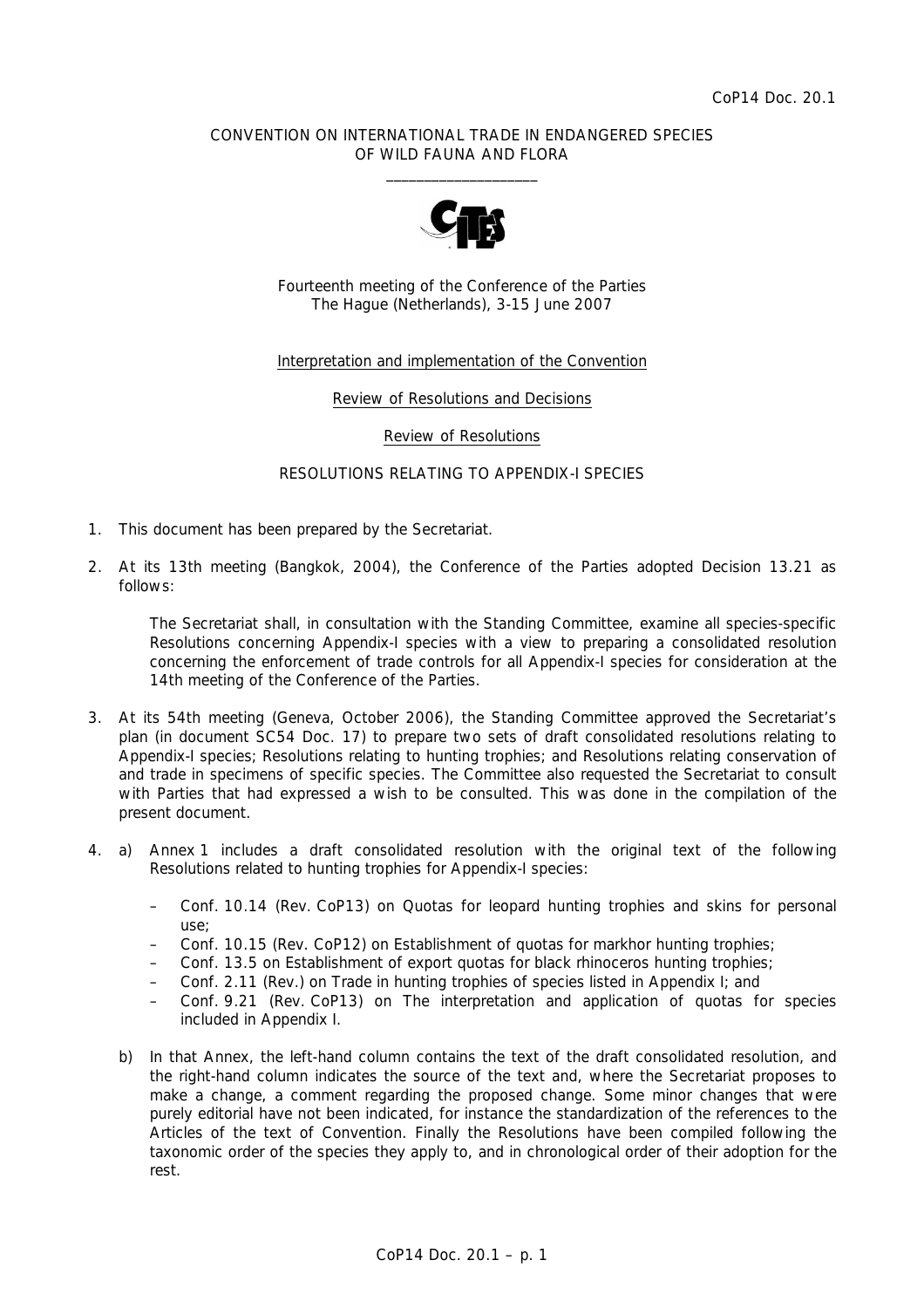- c) Annex 2 contains the revised version of the draft consolidated resolution proposed by the Secretariat, taking into account the comments in Annex 1.
- 5. a) Annex 3, which has been compiled following the same approach as for Annex 1, includes a draft consolidated resolution with the original text of the following Resolutions related to conservation of and trade in specimens of Appendix-I species, namely:
	- Conf. 9.14 (Rev. CoP13) on Conservation of and trade in African and Asian rhinoceroses;
	- Conf. 11.8 (Rev. CoP13) on Conservation of and control of trade in the Tibetan antelope;
	- Conf. 12.5 on Conservation of and trade in tigers and other Appendix-I Asian big cat species; and
	- Conf. 13.4 on Conservation of and trade in great apes.
	- b) Annex 4 contains the revised version of the draft consolidated resolution proposed by the Secretariat, taking into account the comments in Annex 3.
- 6. The Secretariat has previously been requested to prepare draft consolidated resolutions without amending the substance as far as possible and it has followed this approach in preparing the present document. As usual however, this does mean that the preambles in the consolidated versions, as well as the operative parts, are very long. It would be desirable in the next review of Resolutions to consider ways of simplifying these texts.
- 7. The Conference of the Parties is invited to adopt the draft consolidated resolutions in Annexes 2 and 4.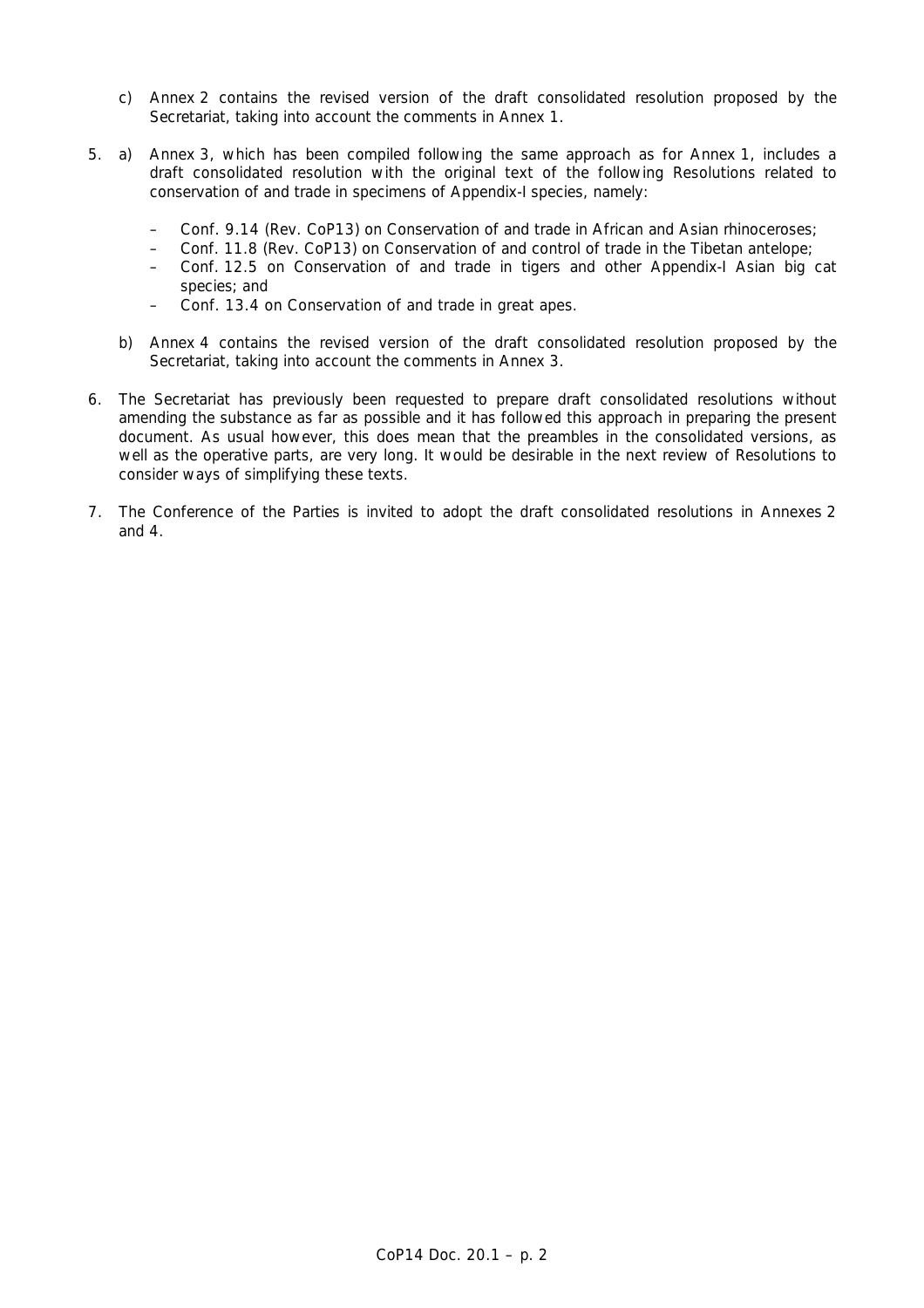|  | Hunting trophies for Appendix-I species |  |
|--|-----------------------------------------|--|
|  |                                         |  |

| <b>Text from existing Resolutions</b>                                                                                                                                                                                                                                                                                                                                                                                                                                                                                                                                               | Secretariat's comments                                                                                                                                                                                                                      |
|-------------------------------------------------------------------------------------------------------------------------------------------------------------------------------------------------------------------------------------------------------------------------------------------------------------------------------------------------------------------------------------------------------------------------------------------------------------------------------------------------------------------------------------------------------------------------------------|---------------------------------------------------------------------------------------------------------------------------------------------------------------------------------------------------------------------------------------------|
| RECALLING Resolutions Conf. 2.11 (Rev.), adopted<br>by the Conference of the Parties at its second<br>meeting (CoP2, San José, 1979) and amended at<br>CoP9 (Fort Lauderdale, 1994); Conf. 9.21<br>(Rev. CoP13), adopted at CoP9 and amended at<br>CoP13 (Bangkok, 2004); Conf. 10.14 (Rev. CoP13),<br>adopted at CoP10 (Harare, 1997) and amended at<br>CoP12 (Santiago, 2002) and CoP13; Conf. 10.15<br>(Rev. CoP12) adopted at CoP10 and amended at<br>CoP11 (Gigiri, 2000) and CoP12, and corrected by<br>the Secretariat following CoP13; and Conf. 13.5,<br>adopted at CoP13; | New introductory paragraph that replaces first<br>para. of the preamble of Conf. 10.14<br>(Rev. CoP13). The references to meetings of the<br>Conference of the Parties are abbreviated to 'CoP'<br>(in all three working languages).        |
| RECALLING that export quotas for hunting trophies<br>are recorded not only in Resolutions but also in the<br>Appendices of the Convention;                                                                                                                                                                                                                                                                                                                                                                                                                                          | New paragraph, which is self-explanatory.                                                                                                                                                                                                   |
| CONSIDERING the need of uniform interpretation of<br>the Convention with regard to hunting trophies;                                                                                                                                                                                                                                                                                                                                                                                                                                                                                | From Conf. 2.11 (Rev.), first para. of the<br>preamble.                                                                                                                                                                                     |
| RECALLING Resolution Conf. 6.7, adopted at CoP6<br>(Ottawa, 1987), calling on Parties to consult with<br>range States prior to taking stricter domestic<br>measures pursuant to Article XIV which may<br>interfere with trade in wild animals and plants, and<br>Resolution Conf. 8.21, adopted at CoP8 (Kyoto,<br>1992), requiring consultation between proposing<br>States and range States;                                                                                                                                                                                      | From Conf. 9.21 (Rev. CoP13), first to fifth paras.<br>of the preamble with some editorial changes, in<br>particular to remove references to the place and<br>time of meetings of the Conference of the Parties<br>already mentioned above. |
| RECALLING Resolution Conf. 8.3 (Rev. CoP13),<br>adopted at CoP8 and revised-amended at CoP13,<br>recognizing the benefits of the use of wildlife;                                                                                                                                                                                                                                                                                                                                                                                                                                   | The word 'revised' has been replaced with<br>'amended' for terminological consistency.                                                                                                                                                      |
| RECALLING in particular the Preamble to the<br>Convention which states that peoples and States<br>are and should be the best protectors of their own<br>wild fauna and flora;                                                                                                                                                                                                                                                                                                                                                                                                       |                                                                                                                                                                                                                                             |
| RECALLING Resolution Conf. 4.6 (Rev. CoP13),<br>adopted at CoP4 (Gaborone, 1983) and amended at<br>CoP10, CoP12 and CoP13, which recommends that<br>the text of any document submitted for<br>consideration at a meeting of the Conference of the<br>Parties be communicated to the Secretariat at least<br>150 days before the meeting;                                                                                                                                                                                                                                            | The Secretariat suggests deleting the fourth<br>paragraph (crossed-out) as this information is<br>provided in the operative part in paragraph a), first<br>AGREES.                                                                          |
| RECOGNIZING the supreme importance of<br>cooperative and mutual action as called for at the<br>United Nations Conference on Environment and<br>Development in 1992 at Rio de Janeiro and as<br>embodied in the Convention on Biological Diversity;                                                                                                                                                                                                                                                                                                                                  |                                                                                                                                                                                                                                             |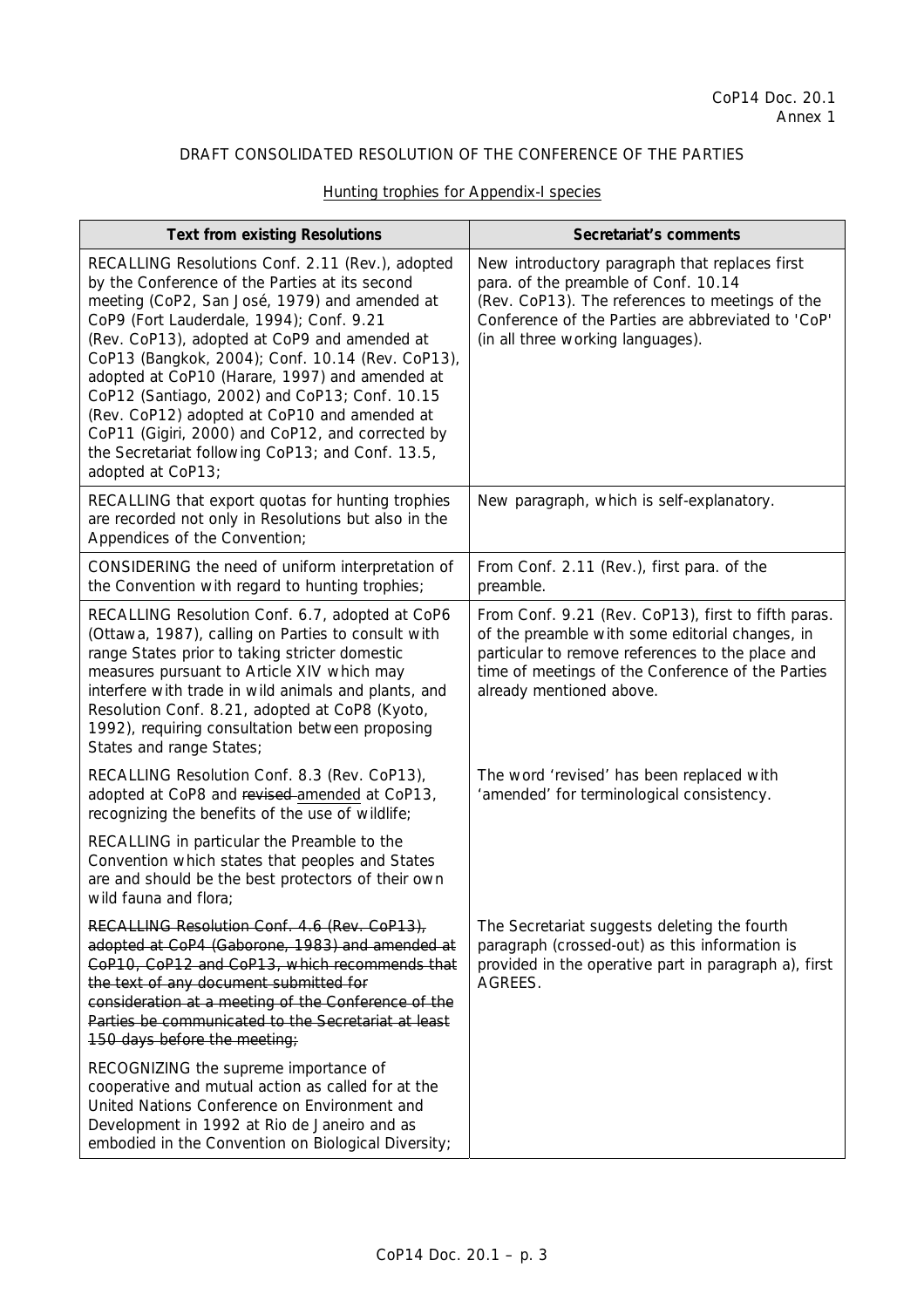| <b>Text from existing Resolutions</b>                                                                                                                                                                                                                                                                                                                                                                                                          | Secretariat's comments                                                                                                                                                                                                                                                                                                                                                                                                                                                      |
|------------------------------------------------------------------------------------------------------------------------------------------------------------------------------------------------------------------------------------------------------------------------------------------------------------------------------------------------------------------------------------------------------------------------------------------------|-----------------------------------------------------------------------------------------------------------------------------------------------------------------------------------------------------------------------------------------------------------------------------------------------------------------------------------------------------------------------------------------------------------------------------------------------------------------------------|
| AWARE that the Parties have set quotas for the<br>export of specimens of the leopard (Panthera<br>pardus), various crocodilians, and the cheetah<br>(Acinonyx jubatus);                                                                                                                                                                                                                                                                        | From Conf. 9.21 (Rev. CoP13), sixth para. of the<br>preamble.<br>The reference to the leopard is a reference to<br>Resolution Conf. 10.14 (Rev. CoP13), which is<br>integrated in the present draft resolution, so there<br>is no need to repeat it here. The references to<br>other species relate to quotas set in the<br>Appendices. As the Appendices include other<br>quotas, such as for Chaetophractus nationi, the<br>Secretariat suggests deleting this paragraph. |
| AWARE that it is the understanding and practice of<br>the majority of Parties that the establishment of<br>quotas by the Parties satisfies the required findings<br>that the export of a specimen will not be detrimental<br>to the survival of the species and that the import of<br>that specimen will not be for purposes detrimental<br>to the survival of the species, provided that the<br>export is within the limits set in the quota; | From Conf. 9.21 (Rev. CoP13), seventh and<br>eighth paras. of the preamble.                                                                                                                                                                                                                                                                                                                                                                                                 |
| AWARE however that the failure of some Parties to<br>adhere to this majority understanding has had<br>negative consequences on the conservation of<br>species by range States;                                                                                                                                                                                                                                                                 |                                                                                                                                                                                                                                                                                                                                                                                                                                                                             |
| RECALLING that, with the exception of the rare<br>cases of exemptions granted under Article VII of the<br>Convention, commercial trade in Appendix-I species<br>is prohibited;                                                                                                                                                                                                                                                                 | From Conf. 10.14 (Rev. CoP13), second para.,<br>and Conf. 10.15 (Rev. CoP12), first para. of the<br>preambles.                                                                                                                                                                                                                                                                                                                                                              |
| RECALLING that the leopard (Panthera pardus) was<br>included in Appendix I in 1975, the black rhinoceros<br>(Diceros bicornis) in 1977 and the markhor (Capra<br>falconeri) in 1992;                                                                                                                                                                                                                                                           | Compilation and standardization of text from<br>Conf. 10.14 (Rev. CoP13), third para.,<br>Conf. 10.15 (Rev. CoP12), second para., and<br>Conf. 13.5, first para., of the preambles.                                                                                                                                                                                                                                                                                         |
| RECOGNIZING that in some sub-Saharan countries<br>the population of the leopard is not endangered;                                                                                                                                                                                                                                                                                                                                             | From Conf. 10.14 (Rev. CoP13), fourth para. of<br>the preamble.                                                                                                                                                                                                                                                                                                                                                                                                             |
| RECOGNIZING also that the killing of leopards may<br>be sanctioned by countries of export in defence of<br>life and property and to enhance the survival of the<br>species;                                                                                                                                                                                                                                                                    | From Conf. 10.14 (Rev. CoP13), fifth para. of the<br>preamble. The word 'also' has been deleted as it<br>is no longer consistent with the placing of this<br>paragraph.                                                                                                                                                                                                                                                                                                     |
| RECOGNIZING the desire of the Parties that the<br>commercial market for leopard skins should not be<br>reopened;                                                                                                                                                                                                                                                                                                                               | From Conf. 10.14 (Rev. CoP13), tenth para. of<br>the preamble.                                                                                                                                                                                                                                                                                                                                                                                                              |
| RECOGNIZING that the black rhinoceros is<br>threatened in parts of its range by illegal hunting,<br>and fragmentation and loss of its habitat;                                                                                                                                                                                                                                                                                                 | From Conf. 13.5, second para. of the preamble.                                                                                                                                                                                                                                                                                                                                                                                                                              |
| RECOGNIZING also that the species-black                                                                                                                                                                                                                                                                                                                                                                                                        | From Conf. 13.5, third para. of the preamble.                                                                                                                                                                                                                                                                                                                                                                                                                               |
| rhinoceros is recovering and effectively managed in<br>other parts of its range;                                                                                                                                                                                                                                                                                                                                                               | The word 'also' has been deleted as it is no longer<br>consistent with the placing of this paragraph The<br>word 'species' has been replaced to specify the<br>species concerned.                                                                                                                                                                                                                                                                                           |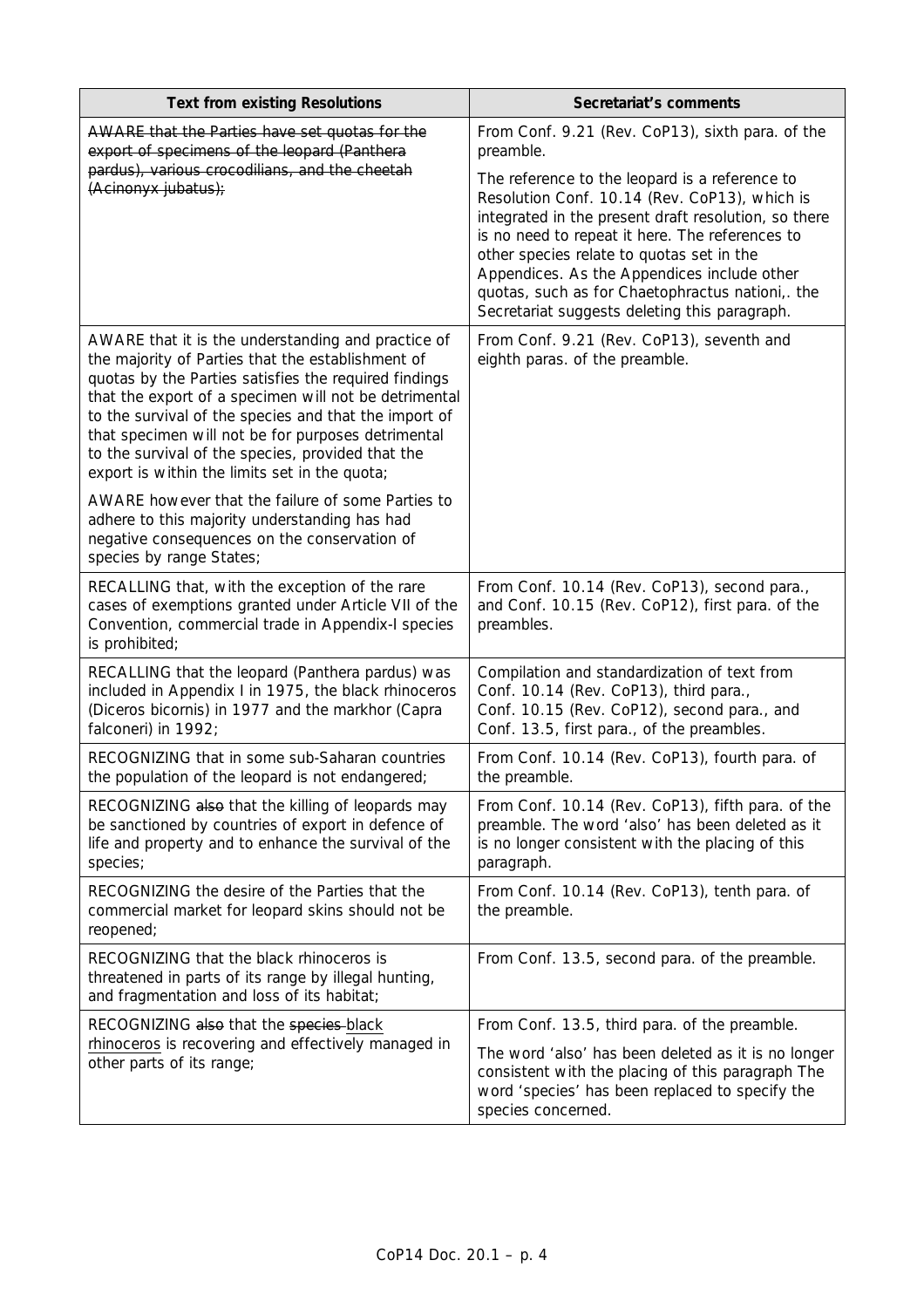| <b>Text from existing Resolutions</b>                                                                                                                                                                                                                                                                                                                                                                                                                               | Secretariat's comments                                                                                                                                                                                                                                             |
|---------------------------------------------------------------------------------------------------------------------------------------------------------------------------------------------------------------------------------------------------------------------------------------------------------------------------------------------------------------------------------------------------------------------------------------------------------------------|--------------------------------------------------------------------------------------------------------------------------------------------------------------------------------------------------------------------------------------------------------------------|
| RECALLING that, in accordance with Resolution<br>Conf. 9.14 (Rev. CoP13) adopted at CoP9 and<br>revised at CoP11 and CoP13, range States of<br>rhinoceros species should develop and implement<br>conservation and management plans for the species<br>concerned, utilizing all available expertise and<br>resources;                                                                                                                                               | From Conf. 13.5, fourth para. of the preamble.<br>If the draft consolidated resolution presented in<br>Annexes 3 and 4 of the present document is<br>adopted, the reference to Resolution Conf. 9.14<br>(Rev. CoP13) in this paragraph will have to be<br>changed. |
| RECOGNIZING that effective conservation,<br>management and monitoring plans and programmes<br>are in place in a number of range States of the black<br>rhinoceros and that some populations are recovering<br>and can sustain limited offtakes through trophy<br>hunting;                                                                                                                                                                                           | From Conf. 13.5, fifth para. of the preamble.                                                                                                                                                                                                                      |
| RECOGNIZING that some range States have made<br>significant advances in the conservation and<br>management of this speciesthe black rhinoceros and<br>the restoration of their national populations but<br>require additional incentives and means to finance<br>such conservation and management;                                                                                                                                                                  | From Conf. 13.5, seventh para. of the preamble.<br>The proposed change is in order to specify the<br>species concerned.                                                                                                                                            |
| RECOGNIZING also that the markhor is threatened<br>by illegal hunting, fragmentation and loss of its<br>habitat and competition with domestic livestock;                                                                                                                                                                                                                                                                                                            | From Conf. 10.15 (Rev. CoP12), third para. of the<br>preamble. The word 'also' has been deleted as no<br>longer appropriate.                                                                                                                                       |
| RECOGNIZING that conservation of the<br>speciesmarkhor will depend on the capacity of the<br>StatePakistan to regulate use and on local people<br>having sufficient incentives to maintain the species<br>in preference to their domestic livestock;                                                                                                                                                                                                                | From Conf. 10.15 (Rev. CoP12), fourth para. of<br>the preamble.<br>The changes are proposed in order to specify the<br>species and country concerned.                                                                                                              |
| RECOGNIZING that Pakistan is actively promoting<br>community-based management of wild resources as<br>a conservation tool and has approved management<br>plans for ibexmarkhor that ensure the financial<br>benefits derived from trophy hunting of a limited<br>number of specimens go direct to the managing<br>communities and that the communities use an<br>equitable share of such financial benefits to sustain<br>the management programme for the species; | From Conf. 10.15 (Rev. CoP12), fifth para. of the<br>preamble.<br>The word 'ibex' has been replaced by 'markhor'<br>for terminological consistency.                                                                                                                |
| RECOGNIZING that, because of the importance of<br>monitoring the utilization of quotas granted under<br>this Resolution, Pakistan will implement a rigorous<br>programme to monitor community-based<br>management plans, including annual surveys of the<br>wild population of the markhor;                                                                                                                                                                         | From Conf. 10.15 (Rev. CoP12), eighth para. of<br>the preamble.<br>The words 'of the markhor' have been added in<br>order to avoid ambiguity.                                                                                                                      |
| RECALLING that countries of export may authorize<br>trade in such dead specimens in accordance with<br>Resolution Conf. 2.11 (Rev.), adopted at the second<br>meeting of the Conference of the Parties (San José,<br>1979) and amended at the ninth meeting (Fort<br>Lauderdale, 1994), and may grant export permits in<br>accordance with paragraph 2 of Article III of the<br>Convention;                                                                         | From Conf. 10.15 (Rev. CoP12), sixth para. of the<br>preamble.<br>Since Resolution Conf. 2.11 (Rev.) is integrated in<br>the present draft resolution, this paragraph can be<br>deleted.                                                                           |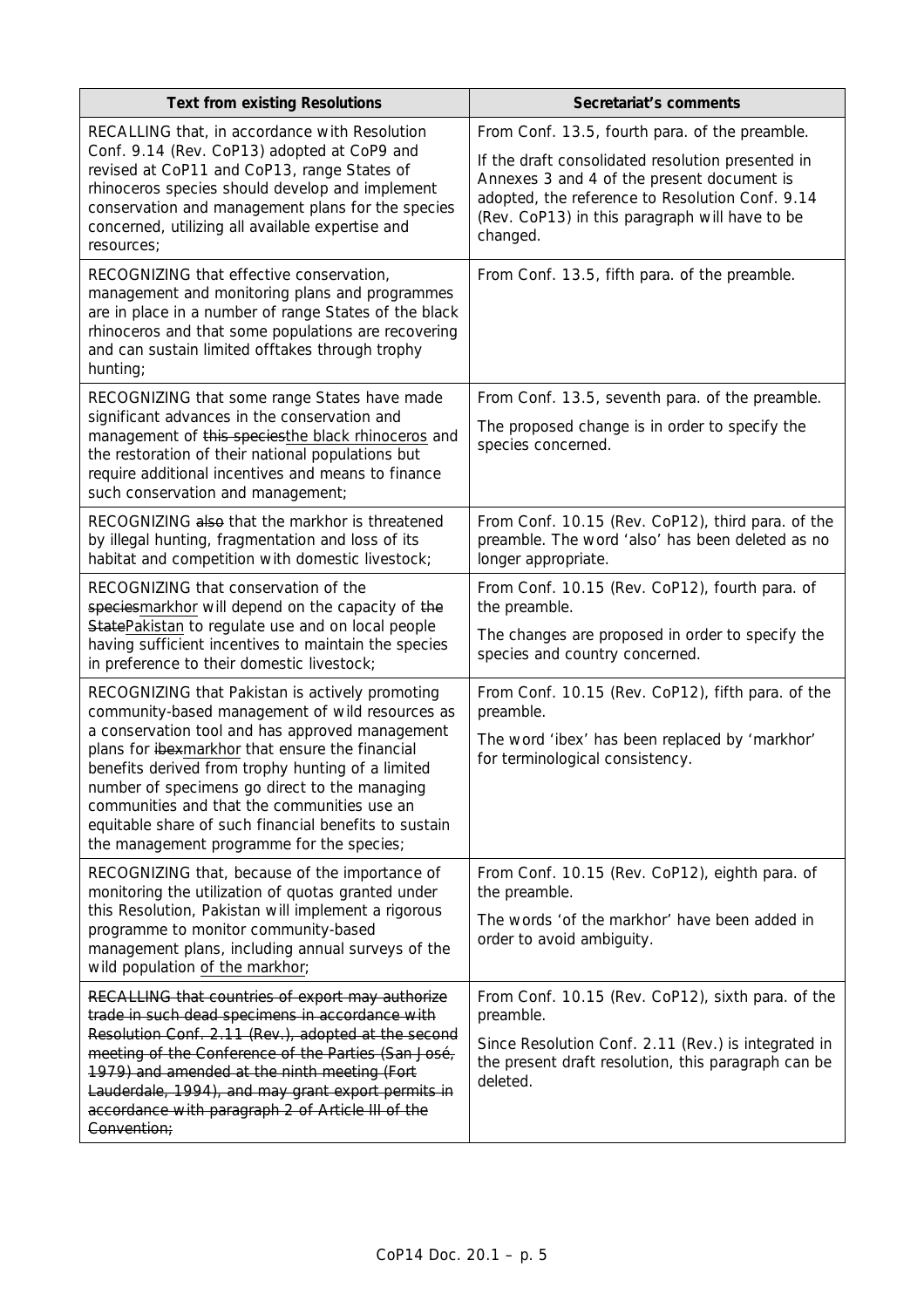| <b>Text from existing Resolutions</b>                                                                                                                                                                                                                                                                                                                                                                                                                                                                                                                                                                                                                                                                                                                                            | Secretariat's comments                                                                                                                                                                                                                                                                 |
|----------------------------------------------------------------------------------------------------------------------------------------------------------------------------------------------------------------------------------------------------------------------------------------------------------------------------------------------------------------------------------------------------------------------------------------------------------------------------------------------------------------------------------------------------------------------------------------------------------------------------------------------------------------------------------------------------------------------------------------------------------------------------------|----------------------------------------------------------------------------------------------------------------------------------------------------------------------------------------------------------------------------------------------------------------------------------------|
| RECOGNIZING also that the financial benefits<br>derived from trophy hunting of a limited number of<br>specimens will benefit the conservation of the                                                                                                                                                                                                                                                                                                                                                                                                                                                                                                                                                                                                                             | From Conf. 13.5, sixth para. of the preamble.<br>The word 'also' has been deleted as it is no longer<br>appropriate.                                                                                                                                                                   |
| species directly and provide additional incentives for<br>conservation and habitat protection, when such<br>hunting is done within the framework of national<br>conservation and management plans and<br>programmes;                                                                                                                                                                                                                                                                                                                                                                                                                                                                                                                                                             | Although the word 'specimens' (underlined)<br>applies to the black rhinoceros only in the original<br>Resolution, the Secretariat believes that this<br>paragraph is also relevant to the markhor and the<br>leopard.                                                                  |
| RECOGNIZING that countries of export may<br>authorize trade in such dead specimens in<br>accordance with Resolution Conf. 2.11 (Rev.),<br>adopted at the second meeting of the Conference of<br>the Parties (San José, 1979) and amended at the<br>ninth meeting (Fort Lauderdale, 1994), and may<br>grant export permits in accordance with Article III,                                                                                                                                                                                                                                                                                                                                                                                                                        | Combination of text from Conf. 10.14<br>(Rev. CoP13), sixth para., Conf. 10.15<br>(Rev. CoP12), sixth para., and Conf. 13.5, eighth<br>para., of the preambles.<br>The reference to Resolution Conf. 2.11 (Rev.)<br>(crossed-out) in this paragraph can be deleted as                  |
| paragraph 2, of the Convention;                                                                                                                                                                                                                                                                                                                                                                                                                                                                                                                                                                                                                                                                                                                                                  | this Resolution is integrated in the present draft<br>resolution.                                                                                                                                                                                                                      |
| RECALLING that Article III, paragraph 3 (c), of the<br>Convention provides that an import permit shall be<br>granted only when a Management Authority of the<br>State of import is satisfied that the specimen is not<br>to be used for primarily commercial purposes, and<br>that Article III, paragraph 2 (a), of the Convention<br>provides that an export permit shall be granted only<br>when a Scientific Authority of the State of export<br>has advised that the export will not be detrimental<br>to the survival of the species;                                                                                                                                                                                                                                       | Combination of text from Conf. 10.14<br>(Rev. CoP13), seventh para., Conf. 10.15<br>(Rev. CoP12), seventh para., and Conf. 13.5,<br>ninth para., of the preambles.                                                                                                                     |
| RECOGNIZING the importance of monitoring the<br>utilization of quotas granted by this Resolution;                                                                                                                                                                                                                                                                                                                                                                                                                                                                                                                                                                                                                                                                                | From Conf. 10.14 (Rev. CoP13), eighth para. of<br>the preamble.                                                                                                                                                                                                                        |
| <b>CONCERNED that Parties have not always</b><br>submitted special reports on numbers of skins                                                                                                                                                                                                                                                                                                                                                                                                                                                                                                                                                                                                                                                                                   | From Conf. 10.14 (Rev. CoP13), ninth para. of<br>the preamble.                                                                                                                                                                                                                         |
| exported annually, in accordance with<br>recommendation e) of Resolution Conf. 8.10 (Rev.)<br>and similar recommendations of former Resolutions<br>on the same subject, in time for the Secretariat to<br>prepare reports for the Conference of the Parties;                                                                                                                                                                                                                                                                                                                                                                                                                                                                                                                     | As the request in Resolution Conf. 8.10 (Rev.) to<br>submit reports was deleted in the first revision of<br>Conf. 10.14 [Conf. 10.14 (Rev. CoP12)], and as<br>Conf. 10.14 (Rev. CoP13) is integrated in this<br>draft resolution, the Secretariat suggests deleting<br>this paragraph. |
| RECALLING furthermore that, with Resolution<br>Conf. 9.21 (Rev. CoP13), adopted by the<br>Conference of the Parties at its ninth meeting and<br>revised at its 13th meeting, the Conference of the<br>Parties agreed that the establishment of an export<br>quota by the Conference of the Parties for a species<br>included in Appendix I satisfies the requirements of<br>Article III, paragraphs 2 (a) and 3 (a), of the<br>Convention that the export and the purpose of the<br>import will not be detrimental to the survival of the<br>species provided that the quota is not exceeded and<br>that no new scientific or management data have<br>emerged to indicate that the species population in<br>the range State concerned can no longer sustain the<br>agreed quota; | From Conf. 13.5, tenth para. of the preamble.<br>Since Resolution Conf. 9.21 (Rev. CoP13) is<br>integrated in the present draft resolution, this<br>paragraph can be deleted.                                                                                                          |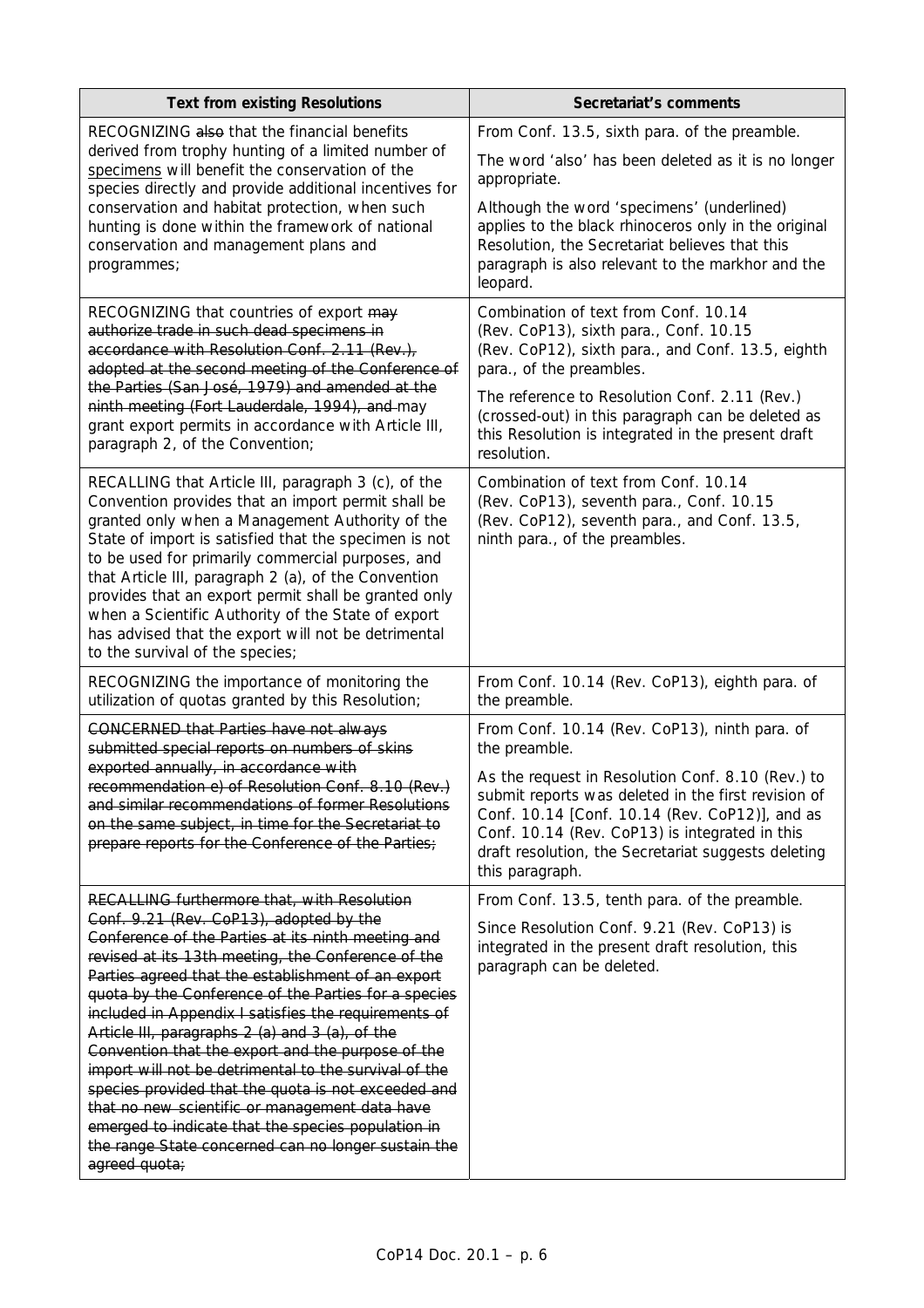| <b>Text from existing Resolutions</b> |                                                                                                                                                                                                                                                                                                                                                                                                                                                                                                                                                                                | Secretariat's comments                                                                                             |  |
|---------------------------------------|--------------------------------------------------------------------------------------------------------------------------------------------------------------------------------------------------------------------------------------------------------------------------------------------------------------------------------------------------------------------------------------------------------------------------------------------------------------------------------------------------------------------------------------------------------------------------------|--------------------------------------------------------------------------------------------------------------------|--|
|                                       | THE CONFERENCE OF THE PARTIES TO THE CONVENTION                                                                                                                                                                                                                                                                                                                                                                                                                                                                                                                                |                                                                                                                    |  |
|                                       | RECOMMENDS that:                                                                                                                                                                                                                                                                                                                                                                                                                                                                                                                                                               | From Conf. 2.11 (Rev.), operative part.                                                                            |  |
| a)                                    | with the exception of the rare case of<br>exemptions granted under Article VII,<br>paragraph 3, of the Convention, trade in<br>hunting trophies of animals of the species listed<br>in Appendix I be permitted only in accordance<br>with Article III, i.e. accompanied by import and<br>export permits;                                                                                                                                                                                                                                                                       | Changes are proposed for consistency with similar<br>references elsewhere, and with the text of the<br>Convention. |  |
| b)                                    | in order to achieve the envisaged<br>complementary control of trade in Appendix-I<br>species by the importing and exporting<br>countries-States of import and export in the<br>most effective and comprehensive manner, the<br>Scientific Authority of the importing country<br>State of import accept the finding of the<br>Scientific Authority of the exporting country<br>State of export that the exportation of the<br>hunting trophy is not detrimental to the survival<br>of the species, unless there are scientific or<br>management data to indicate otherwise; and |                                                                                                                    |  |
| C)                                    | the scientific examination by the importing<br>country-State of import in accordance with<br>Article III, paragraph 3 (a), of the Convention be<br>carried out independently of the result of the<br>scientific assessment by the exporting country<br>State of export in accordance with Article III,<br>paragraph 2 (a), and vice versa;                                                                                                                                                                                                                                     |                                                                                                                    |  |
| <b>AGREES that:</b>                   |                                                                                                                                                                                                                                                                                                                                                                                                                                                                                                                                                                                | From Conf. 9.21 (Rev. CoP13), operative part.                                                                      |  |
| a)                                    | a Party wishing the Conference of the Parties to<br>establish a quota for a species included in<br>Appendix I, or to amend an existing quota,<br>should submit its proposal to the Secretariat-its<br>proposal, with supporting information, including<br>details of the scientific basis for the proposed<br>quota, at least 150 days before a meeting of<br>the Conference of the Parties; and                                                                                                                                                                               | The words 'its proposal' and a comma have been<br>moved for stylistic reasons.                                     |  |
| b)                                    | whenever the Conference of the Parties has set<br>an export quota for a particular species included<br>in Appendix I, this action by the Parties satisfies<br>the requirements of Article III regarding the<br>findings by the appropriate Scientific Authorities<br>that the export will not be detrimental to the<br>survival of the species and that the purposes of<br>the import will not be detrimental to the survival<br>of the species, provided that:                                                                                                                |                                                                                                                    |  |
|                                       | i)<br>the quota is not exceeded; and<br>ii)<br>no new scientific or management data have<br>emerged to indicate that the species<br>population in the range State concerned<br>can no longer sustain the agreed quota;                                                                                                                                                                                                                                                                                                                                                         |                                                                                                                    |  |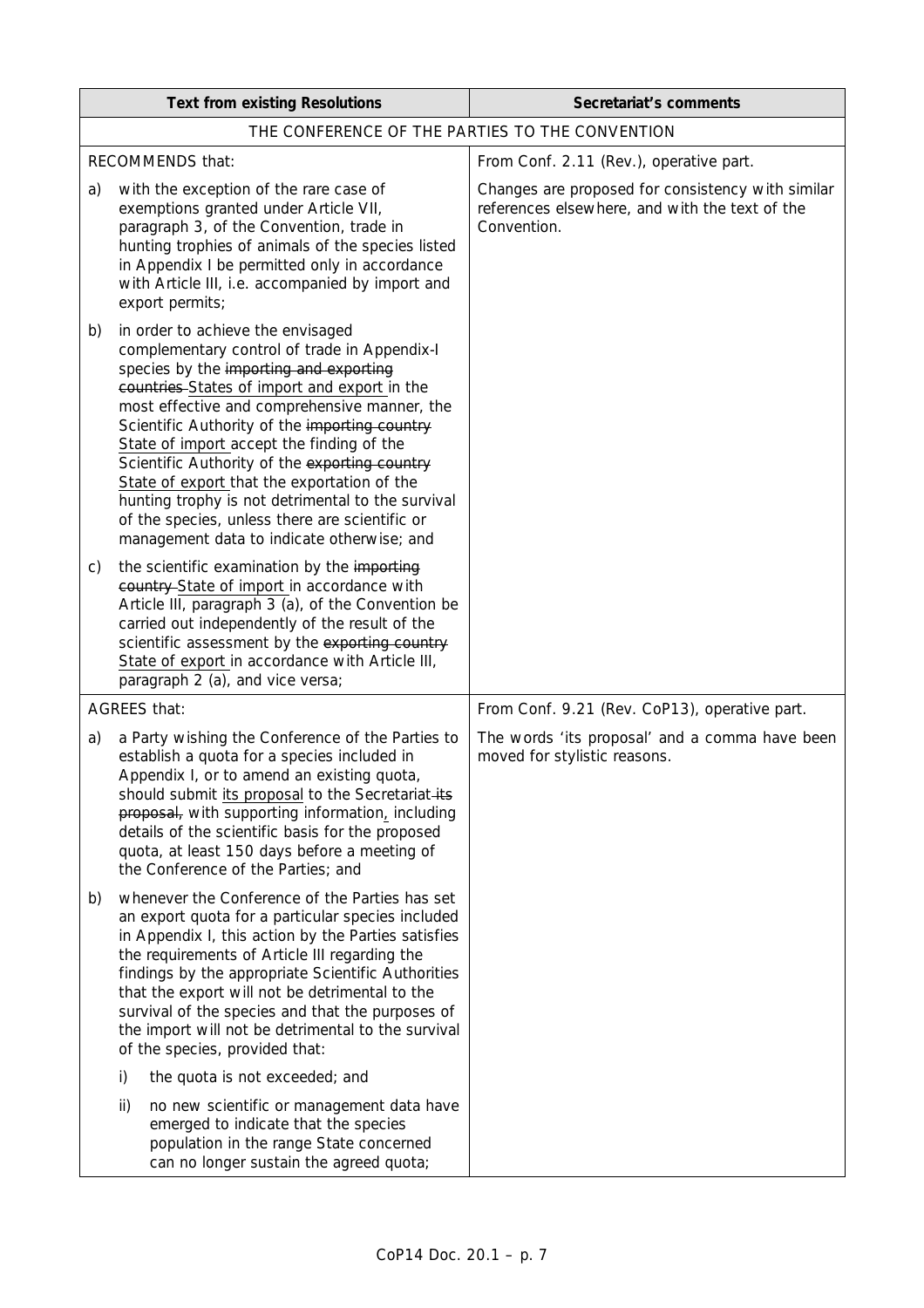| <b>Text from existing Resolutions</b>                                                                                                                                                                                                                                      | Secretariat's comments                                                                                                                                                                                                                                                                              |
|----------------------------------------------------------------------------------------------------------------------------------------------------------------------------------------------------------------------------------------------------------------------------|-----------------------------------------------------------------------------------------------------------------------------------------------------------------------------------------------------------------------------------------------------------------------------------------------------|
| APPROVES the establishment of an annual export<br>quota of 12 hunting trophies of markhor from                                                                                                                                                                             | Combination of text from Conf. 10.15<br>(Rev. CoP12) and Conf. 13.5, under APPROVES.                                                                                                                                                                                                                |
| Pakistan, and of five hunting trophies of adult male<br>black rhinoceros from South Africa and five from<br>Namibia;                                                                                                                                                       | The Secretariat believes that, for consistency and<br>clarity, the information in this paragraph should be<br>included below in the table in paragraph a) i) under<br>RECOMMENDS, and it has done so in the final<br>draft resolution.                                                              |
| AGREES that hunting trophies of the black                                                                                                                                                                                                                                  | From Conf. 13.5, under AGREES.                                                                                                                                                                                                                                                                      |
| rhinoceros are defined as the horns or any other<br>durable part of the body, mounted or loose and that<br>all parts to be exported should be individually<br>marked with reference to the country of origin,<br>species, quota number and year of export; and             | Regarding the second part of this paragraph, this<br>has been deleted because a paragraph d) has been<br>inserted under RECOMMENDS below to deal with<br>the marking of black rhinoceros trophies, after the<br>paragraph on marking of leopard skins and<br>markhor hunting trophies.              |
|                                                                                                                                                                                                                                                                            | Regarding the first part, however, since there is<br>no generally applicable definition of 'hunting<br>trophy' and since it is not obvious that one is<br>required, this has been deleted.                                                                                                          |
| RECOMMENDS that:<br>in reviewing applications for permits to import<br>a)<br>whole skins or nearly whole skins of leopard<br>(including hunting trophies), and black                                                                                                       | Combination of text from Conf. 10.14<br>(Rev. CoP13), Conf. 10.15 (Rev. CoP12) and<br>Conf. 13.5, first part of para. a) under<br>RECOMMENDS.                                                                                                                                                       |
| rhinoceros and markhor hunting trophies, in<br>accordance with Article III, paragraph 3 (a), of<br>the Convention, and Resolution Conf. 9.21<br>(Rev. CoP13), paragraph b), the Scientific<br>Authority of the State of import approve<br>permits if it is satisfied that: | The reference to Resolution Conf. 9.21<br>(Rev. CoP13) (crossed-out) in this paragraph can<br>be deleted as this Resolution is integrated in the<br>present draft resolution.                                                                                                                       |
|                                                                                                                                                                                                                                                                            | The second part of para. a) of each of these three<br>Resolutions, namely:                                                                                                                                                                                                                          |
|                                                                                                                                                                                                                                                                            | Conf. 10.14 (Rev. CoP13):<br>the skins being considered are from one of<br>the following States, which may not export<br>more of the said skins taken from any one<br>calendar year than the number shown under<br>'Quota' opposite the name of the State                                           |
|                                                                                                                                                                                                                                                                            | Conf. 10.15 (Rev. CoP12):<br>the trophies being considered are from<br>Pakistan and will be traded in accordance<br>with the provisions of this Resolution                                                                                                                                          |
|                                                                                                                                                                                                                                                                            | Conf. 13.5:<br>the trophies being considered are from a<br>range State to which an export quota has<br>been granted as part of a national black<br>rhinoceros conservation and management<br>plan or programme and will be traded in<br>accordance with the provisions of the present<br>Resolution |
|                                                                                                                                                                                                                                                                            | has been combined into two new subparagraphs i)<br>and ii) below.                                                                                                                                                                                                                                   |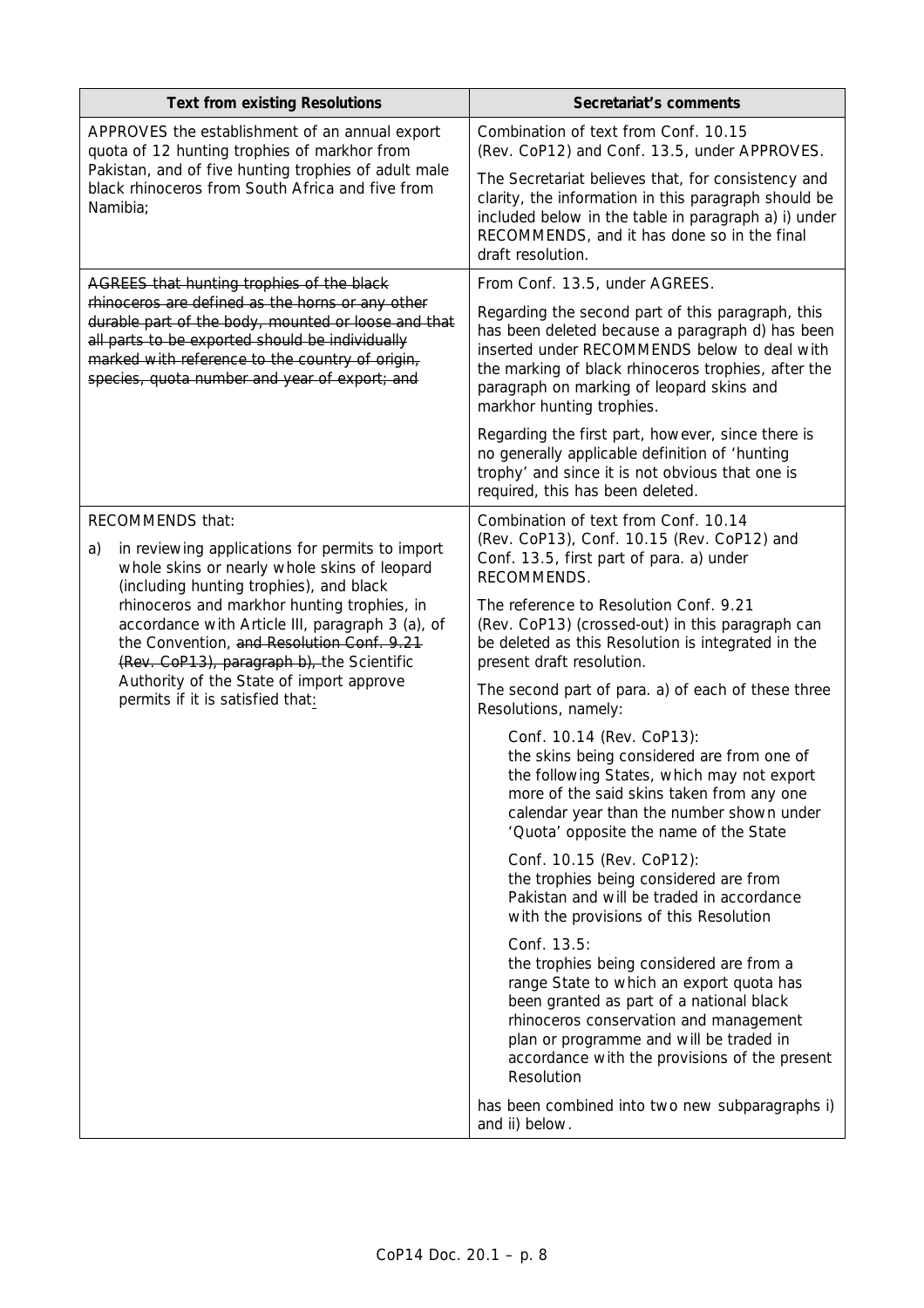| <b>Text from existing Resolutions</b>                                                                                                                                                                                                                                                                                                                                                                                                                                                                                                                                                                                                                                                                                                                                                                                                       |                                                                                                                                                                             | Secretariat's comments                                                                                                                                                                                                                                                                                                                                                                                                                                                                                                           |                                                                                            |
|---------------------------------------------------------------------------------------------------------------------------------------------------------------------------------------------------------------------------------------------------------------------------------------------------------------------------------------------------------------------------------------------------------------------------------------------------------------------------------------------------------------------------------------------------------------------------------------------------------------------------------------------------------------------------------------------------------------------------------------------------------------------------------------------------------------------------------------------|-----------------------------------------------------------------------------------------------------------------------------------------------------------------------------|----------------------------------------------------------------------------------------------------------------------------------------------------------------------------------------------------------------------------------------------------------------------------------------------------------------------------------------------------------------------------------------------------------------------------------------------------------------------------------------------------------------------------------|--------------------------------------------------------------------------------------------|
| i)<br>the skins and hunting trophies being<br>considered are from one of the following<br>States, which may not export more<br>specimens in any one calendar year than<br>the number shown under 'Annual Qquota'<br>opposite the name of the State:                                                                                                                                                                                                                                                                                                                                                                                                                                                                                                                                                                                         |                                                                                                                                                                             |                                                                                                                                                                                                                                                                                                                                                                                                                                                                                                                                  |                                                                                            |
| <b>Species</b>                                                                                                                                                                                                                                                                                                                                                                                                                                                                                                                                                                                                                                                                                                                                                                                                                              | <b>State</b>                                                                                                                                                                | Annual<br>quota                                                                                                                                                                                                                                                                                                                                                                                                                                                                                                                  | From Conf. 10.14 (Rev. CoP13), part of para. a)<br>under RECOMMENDS, expanded to encompass |
| Leopard<br>(Panthera<br>pardus)                                                                                                                                                                                                                                                                                                                                                                                                                                                                                                                                                                                                                                                                                                                                                                                                             | <b>Botswana</b><br>Central African Republic<br>Ethiopia<br>Kenya<br>Malawi<br>Mozambique<br>Namibia<br>South Africa<br>United Republic of<br>Tanzania<br>Zambia<br>Zimbabwe | 130<br>40<br>500<br>80<br>50<br>60<br>250<br>150<br>500<br>300<br>500                                                                                                                                                                                                                                                                                                                                                                                                                                                            | the other species.<br>The word 'Annual' has been added for clarity.                        |
| <b>Black</b><br>rhinoceros<br>(Diceros<br>bicornis)                                                                                                                                                                                                                                                                                                                                                                                                                                                                                                                                                                                                                                                                                                                                                                                         | Namibia<br>South Africa                                                                                                                                                     | 5<br>5                                                                                                                                                                                                                                                                                                                                                                                                                                                                                                                           |                                                                                            |
| Markhor<br>Pakistan<br>(Capra<br>falconeri)                                                                                                                                                                                                                                                                                                                                                                                                                                                                                                                                                                                                                                                                                                                                                                                                 |                                                                                                                                                                             | 12                                                                                                                                                                                                                                                                                                                                                                                                                                                                                                                               |                                                                                            |
| ii)<br>the specimens are traded in accordance<br>with the provisions of this Resolution;                                                                                                                                                                                                                                                                                                                                                                                                                                                                                                                                                                                                                                                                                                                                                    |                                                                                                                                                                             |                                                                                                                                                                                                                                                                                                                                                                                                                                                                                                                                  |                                                                                            |
| in reviewing applications for permits to import<br>b)<br>whole skins or nearly whole skins of leopard,<br>and black rhinoceros and markhor hunting<br>trophies, in accordance with Article III,<br>paragraph 3 (c), of the Convention, the<br>Management Authority of the State of import<br>be satisfied that such skins and trophies are not<br>to be used for primarily commercial purposes if:<br>i)<br>the skins and trophies were acquired by the<br>owners in the country of export and are<br>being imported as personal items that will<br>not be sold in the country of import; and<br>each owner imports no more than two<br>ii)<br>leopard skins, and one trophy black<br>rhinoceros trophy and/or one markhor<br>trophy in any calendar year and their export<br>is authorized by the legislation of the<br>country of origin; |                                                                                                                                                                             | Combination of text from Conf. 10.14<br>(Rev. CoP13), Conf. 10.15 (Rev. CoP12) and<br>Conf. 13.5, para. b) under RECOMMENDS.<br>In paragraph ii), the Secretariat has added the<br>word 'leopard' (underlined) and replaced the<br>words 'one trophy' with 'one black rhinoceros<br>trophy and/or one markhor trophy' in order to<br>avoid any ambiguity. The word 'their' has also<br>been replaced with 'the' for stylistic reasons and<br>on the basis that it is obvious that it refers to the<br>export of these specimens. |                                                                                            |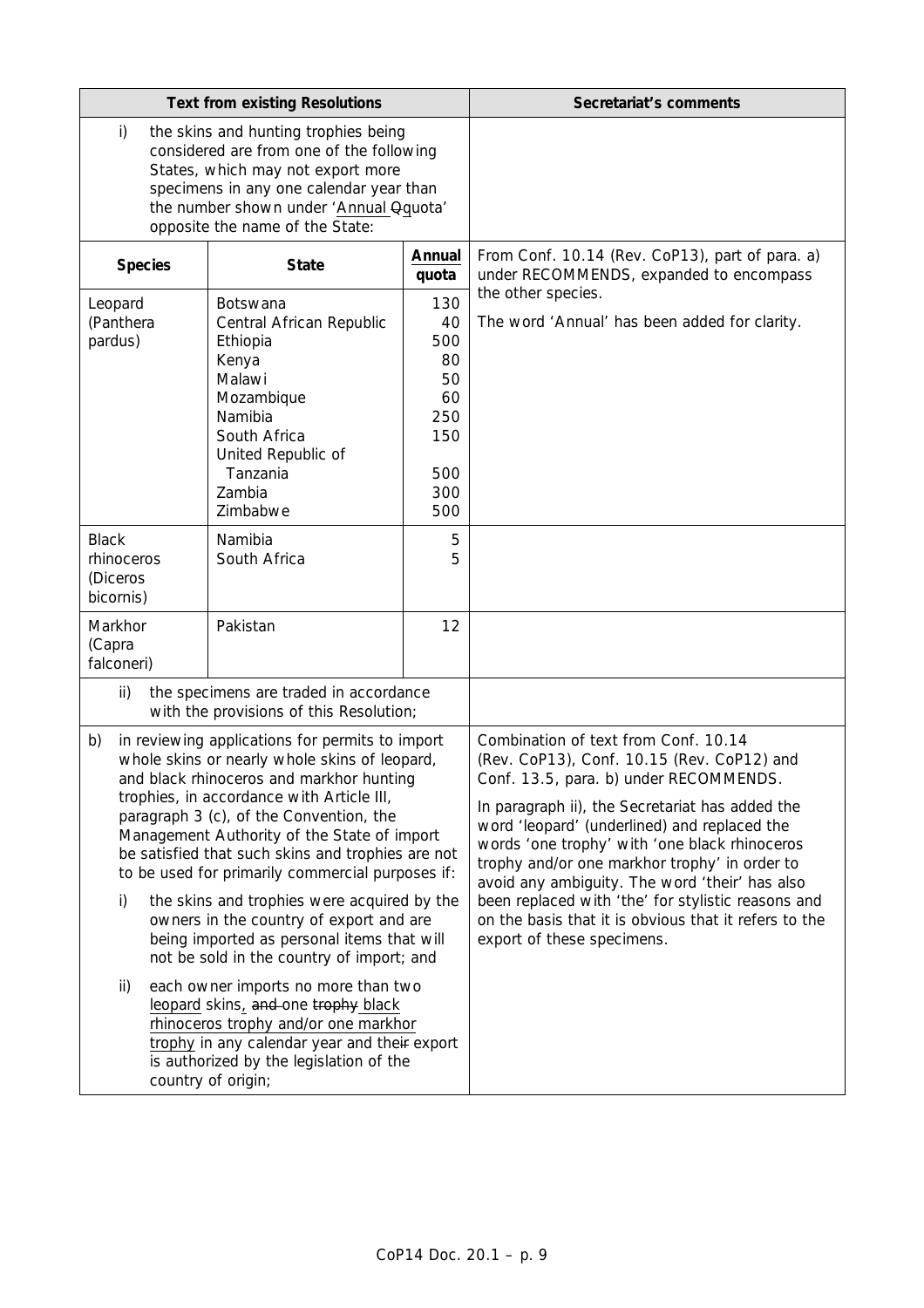|    | <b>Text from existing Resolutions</b>                                                                                                                                                                                                                                                                                                                                                                                              | Secretariat's comments                                                                                                                                                                                                                           |
|----|------------------------------------------------------------------------------------------------------------------------------------------------------------------------------------------------------------------------------------------------------------------------------------------------------------------------------------------------------------------------------------------------------------------------------------|--------------------------------------------------------------------------------------------------------------------------------------------------------------------------------------------------------------------------------------------------|
| C) | the Management Authority of the State of<br>import permitallow the import of leopard skins,<br>and markhor hunting trophies in accordance                                                                                                                                                                                                                                                                                          | Combination of text from Conf. 10.14<br>(Rev. CoP13) and Conf. 10.15 (Rev. CoP12),<br>para. c) under RECOMMENDS.                                                                                                                                 |
|    | with this Resolution only if each skin and trophy<br>has a self-locking tag attached which indicates<br>the State of export, the number of the                                                                                                                                                                                                                                                                                     | A change is proposed to clarify the language (to<br>avoid reading 'permit' as a noun).                                                                                                                                                           |
|    | specimen in relation to the annual quota and the<br>calendar year in which the animal was taken in<br>the wild - for example ZW 6/500 1997<br>indicating that Zimbabwe is the State of export<br>and that the specimen is the sixth specimen<br>taken in the wild in Zimbabwe out of its quota<br>of 500 for 1997 - and to which the quota<br>applies if the same information as is on the tag<br>is given on the export document; | NB: It should be noted that Paksitan has reported<br>a problem in the implementation of this provision<br>(see Notification to the Parties No. 2006/059 of<br>14 November 2006) and it might therefore be<br>appropriate to consider a revision. |
| d) | the Management Authority of the importing<br>State of import permitallow the import of black<br>rhinoceros hunting trophies only if they have<br>been individually marked to indicate the country<br>of origin, species, quota number and year of<br>export; and                                                                                                                                                                   | Combination of text relating to marking of<br>markhor hunting trophies (see previous row) and<br>the second part of the para. under AGREES from<br>Conf. 13.5, amended to be consistent with<br>para. c) above.                                  |
| e) | in the case of whole or nearly whole leopard<br>skins and of hunting trophies traded according<br>to the terms of this Resolution, the words 'has<br>been granted' in Article III, paragraph 2 (d), of                                                                                                                                                                                                                             | Combination of text from Conf. 10.14<br>(Rev. CoP13), para. d) under RECOMMENDS, and<br>Conf. 10.15 (Rev. CoP12), para. c) under<br>RECOMMENDS.                                                                                                  |
|    | the Convention be deemed to have been<br>satisfied upon the written assurance of the<br>Management Authority of the State of import<br>that an import permit will be granted; and                                                                                                                                                                                                                                                  | The word 'hunting' (underlined) has been added<br>for consistency.                                                                                                                                                                               |
| e) | the system adopted in this Resolution be<br>continued, with any increase in the quota or<br>any new quota (i.e. for another State not<br>previously having one) requiring the consent of<br>the Conference of the Parties, in accordance                                                                                                                                                                                           | Para. e) is from Conf. 10.14 (Rev. CoP13) and<br>Conf. 10.15 (Rev. CoP12), under RECOMMENDS;<br>para. c) across is from Conf. 13.5, under<br>RECOMMENDS.                                                                                         |
|    | with Resolution Conf. 9.21 (Rev. CoP13) <sup>*</sup><br>adopted at the ninth meeting of the Conference<br>of the Parties (Fort Lauderdale, 1994) and<br>amended at its 13th meeting (Bangkok, 2004).                                                                                                                                                                                                                               | Since Resolution Conf. 9.21 (Rev. CoP13) is<br>integrated in the present draft resolution, these<br>paragraphs can be deleted.                                                                                                                   |
|    | c) amendments to export quotas or the<br>establishment of additional export quotas for<br>this species be done in accordance with<br>Resolution Conf. 9.21 (Rev. CoP13).                                                                                                                                                                                                                                                           |                                                                                                                                                                                                                                                  |

*<sup>\*</sup> Corrected by the Secretariat: formerly referred to Resolution Conf. 9.21.*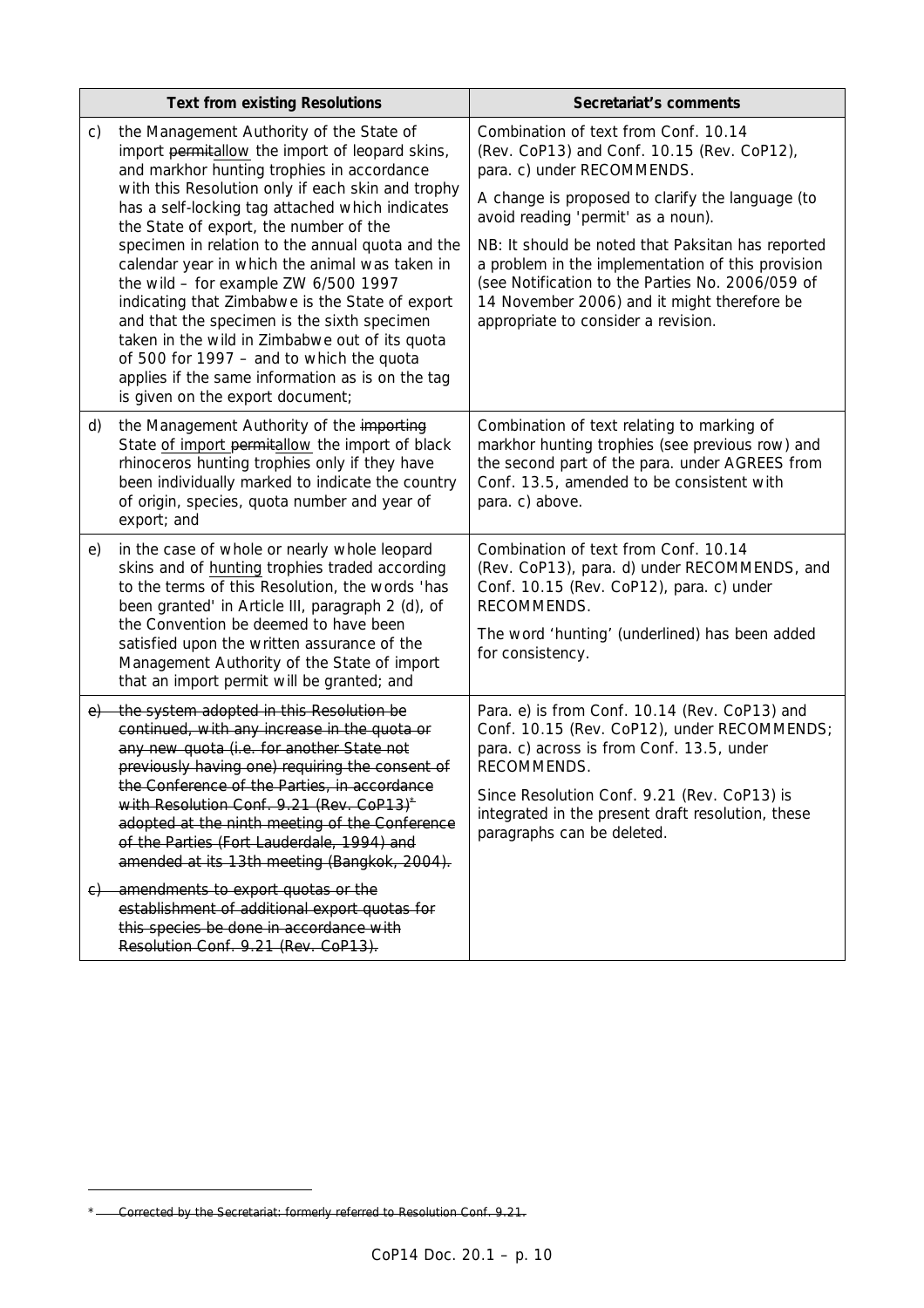|    | <b>Text from existing Resolutions</b>                                                                                                                                              | Secretariat's comments                      |
|----|------------------------------------------------------------------------------------------------------------------------------------------------------------------------------------|---------------------------------------------|
|    | REPEALS the Resolutions listed hereunder:                                                                                                                                          | In replacement of the text under REPEALS in |
| a) | Resolution Conf. 2.11 (Rev.) (San José, 1979,<br>as amended at Fort Lauderdale, 1994) - Trade<br>in hunting trophies of species listed in<br>Appendix I;                           | Conf. 10.14 (Rev. CoP13).                   |
| b) | Resolution Conf. 9.21 (Rev. CoP13) (Fort<br>Lauderdale 1994, as amended at Bangkok,<br>2004) – The interpretation and application of<br>quotas for species included in Appendix I; |                                             |
| C) | Resolution Conf. 10.14 (Rev. CoP13) (Harare,<br>1997, as amended at Bangkok, 2004) - Quotas<br>for leopard hunting trophies and skins for<br>personal use;                         |                                             |
| d) | Resolution Conf. 10.15 (Rev. CoP12) (Harare,<br>1997, as amended at Santiago, 2002) -<br>Establishment of quotas for markhor hunting<br>trophies; and                              |                                             |
| e) | Resolution Conf. 13.5 (Bangkok, 2004) -<br>Establishment of export quotas for black<br>rhinoceros hunting trophies.                                                                |                                             |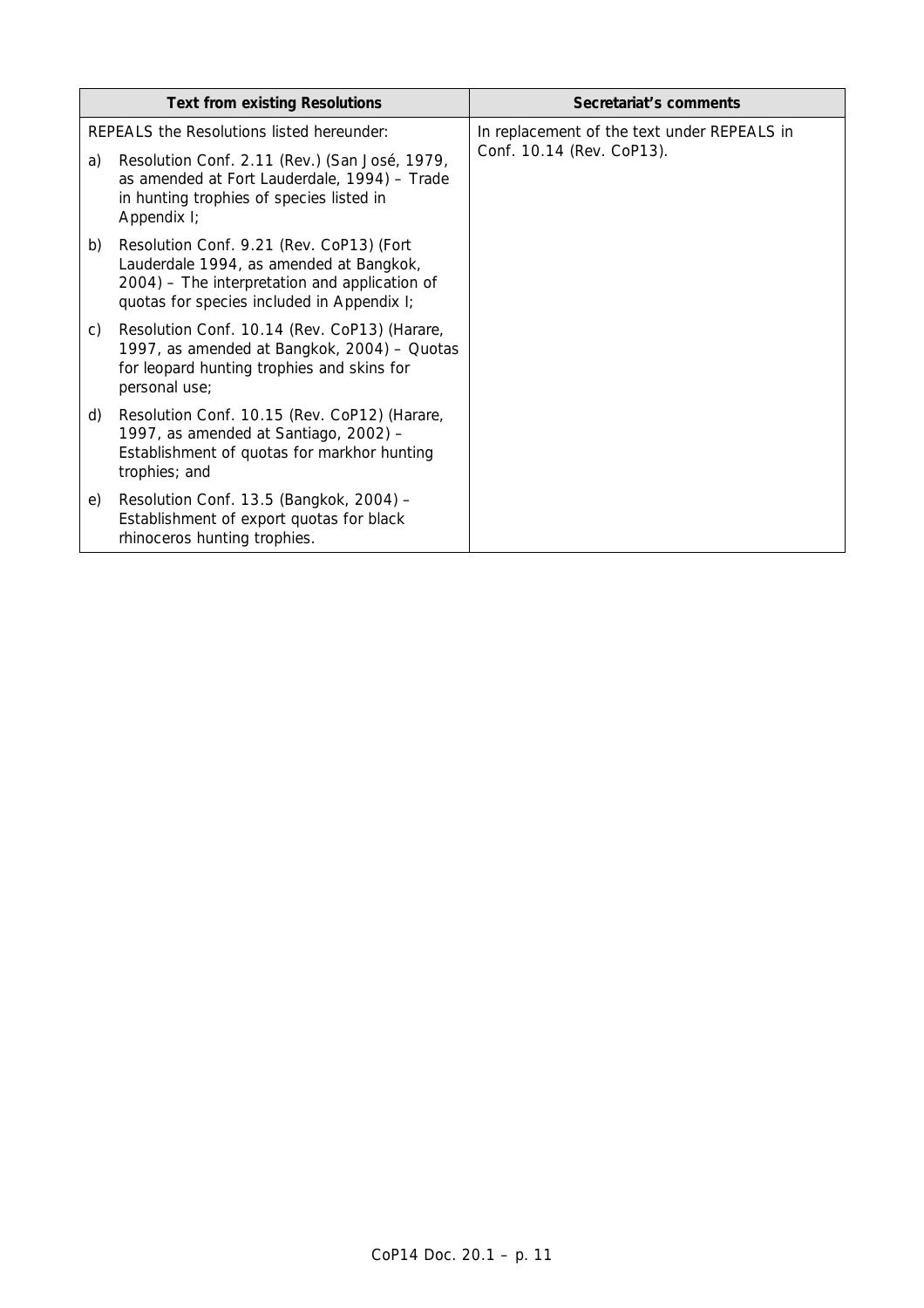#### Hunting trophies for Appendix-I species

RECALLING Resolutions Conf. 2.11 (Rev.), adopted by the Conference of the Parties at its second meeting (CoP2, San José, 1979) and amended at CoP9 (Fort Lauderdale, 1994); Conf. 9.21 (Rev. CoP13), adopted at CoP9 and amended at CoP13 (Bangkok, 2004); Conf. 10.14 (Rev. CoP13), adopted at CoP10 (Harare, 1997) and amended at CoP12 (Santiago, 2002) and CoP13; Conf. 10.15 (Rev. CoP12) adopted at CoP10 and amended at CoP11 (Gigiri, 2000) and CoP12, and corrected by the Secretariat following CoP13; and Conf. 13.5, adopted at CoP13;

RECALLING that export quotas for hunting trophies are recorded not only in Resolutions but also in the Appendices of the Convention;

CONSIDERING the need of uniform interpretation of the Convention with regard to hunting trophies;

RECALLING Resolution Conf. 6.7, adopted at CoP6 (Ottawa, 1987), calling on Parties to consult with range States prior to taking stricter domestic measures pursuant to Article XIV which may interfere with trade in wild animals and plants, and Resolution Conf. 8.21, adopted at CoP8 (Kyoto, 1992), requiring consultation between proposing States and range States;

RECALLING Resolution Conf. 8.3 (Rev. CoP13), adopted at CoP8 and amended at CoP13, recognizing the benefits of the use of wildlife;

RECALLING in particular the Preamble to the Convention which states that peoples and States are and should be the best protectors of their own wild fauna and flora;

RECOGNIZING the supreme importance of cooperative and mutual action as called for at the United Nations Conference on Environment and Development in 1992 at Rio de Janeiro and as embodied in the Convention on Biological Diversity;

AWARE that it is the understanding and practice of the majority of Parties that the establishment of quotas by the Parties satisfies the required findings that the export of a specimen will not be detrimental to the survival of the species and that the import of that specimen will not be for purposes detrimental to the survival of the species, provided that the export is within the limits set in the quota;

AWARE however that the failure of some Parties to adhere to this majority understanding has had negative consequences on the conservation of species by range States;

RECALLING that, with the exception of the rare cases of exemptions granted under Article VII of the Convention, commercial trade in Appendix-I species is prohibited;

RECALLING that the leopard (*Panthera pardus*) was included in Appendix I in 1975, the black rhinoceros (*Diceros bicornis*) in 1977 and the markhor (*Capra falconeri*) in 1992;

RECOGNIZING that in some sub-Saharan countries the population of the leopard is not endangered;

RECOGNIZING that the killing of leopards may be sanctioned by countries of export in defence of life and property and to enhance the survival of the species;

RECOGNIZING the desire of the Parties that the commercial market for leopard skins should not be reopened;

RECOGNIZING that the black rhinoceros is threatened in parts of its range by illegal hunting, and fragmentation and loss of its habitat;

RECOGNIZING that the black rhinoceros is recovering and effectively managed in other parts of its range;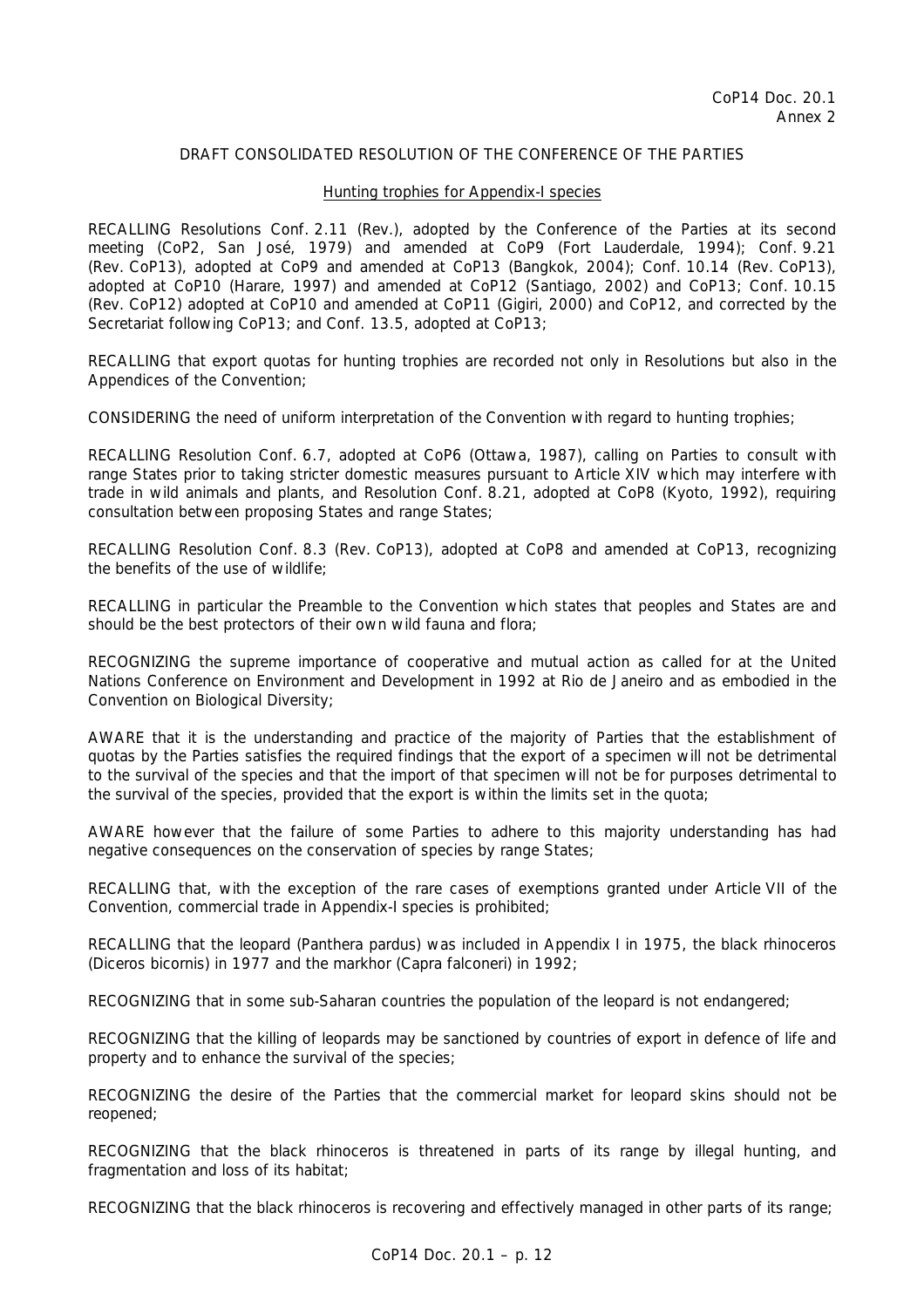RECALLING that, in accordance with Resolution Conf. 9.14 (Rev. CoP13) adopted at CoP9 and revised at CoP11 and CoP13, range States of rhinoceros species should develop and implement conservation and management plans for the species concerned, utilizing all available expertise and resources;<sup>\*</sup>

RECOGNIZING that effective conservation, management and monitoring plans and programmes are in place in a number of range States of the black rhinoceros and that some populations are recovering and can sustain limited offtakes through trophy hunting;

RECOGNIZING that some range States have made significant advances in the conservation and management of the black rhinoceros and the restoration of their national populations but require additional incentives and means to finance such conservation and management;

RECOGNIZING that the markhor is threatened by illegal hunting, fragmentation and loss of its habitat and competition with domestic livestock;

RECOGNIZING that conservation of the markhor will depend on the capacity of Pakistan to regulate use and on local people having sufficient incentives to maintain the species in preference to their domestic livestock;

RECOGNIZING that Pakistan is actively promoting community-based management of wild resources as a conservation tool and has approved management plans for markhor that ensure the financial benefits derived from trophy hunting of a limited number of specimens go direct to the managing communities and that the communities use an equitable share of such financial benefits to sustain the management programme for the species;

RECOGNIZING that, because of the importance of monitoring the utilization of quotas granted under this Resolution, Pakistan will implement a rigorous programme to monitor community-based management plans, including annual surveys of the wild population of the markhor;

RECOGNIZING that the financial benefits derived from trophy hunting of a limited number of specimens will benefit the conservation of the species directly and provide additional incentives for conservation and habitat protection, when such hunting is done within the framework of national conservation and management plans and programmes;

RECOGNIZING that countries of export may grant export permits in accordance with Article III, paragraph 2, of the Convention;

RECALLING that Article III, paragraph 3 (c), of the Convention provides that an import permit shall be granted only when a Management Authority of the State of import is satisfied that the specimen is not to be used for primarily commercial purposes, and that Article III, paragraph 2 (a), of the Convention provides that an export permit shall be granted only when a Scientific Authority of the State of export has advised that the export will not be detrimental to the survival of the species;

RECOGNIZING the importance of monitoring the utilization of quotas granted by this Resolution;

# THE CONFERENCE OF THE PARTIES TO THE CONVENTION

RECOMMENDS that:

- a) with the exception of the rare case of exemptions granted under Article VII, paragraph 3, of the Convention, trade in hunting trophies of animals of the species listed in Appendix I be permitted only in accordance with Article III, i.e. accompanied by import and export permits;
- b) in order to achieve the envisaged complementary control of trade in Appendix-I species by the States of import and export in the most effective and comprehensive manner, the Scientific Authority of the State of import accept the finding of the Scientific Authority of the State of export that the

*<sup>\*</sup> If the draft consolidated resolution presented in Annexes 3 and 4 of the present document is adopted, the reference to Resolution Conf. 9.14 (Rev. CoP13) in this paragraph will have to be changed.*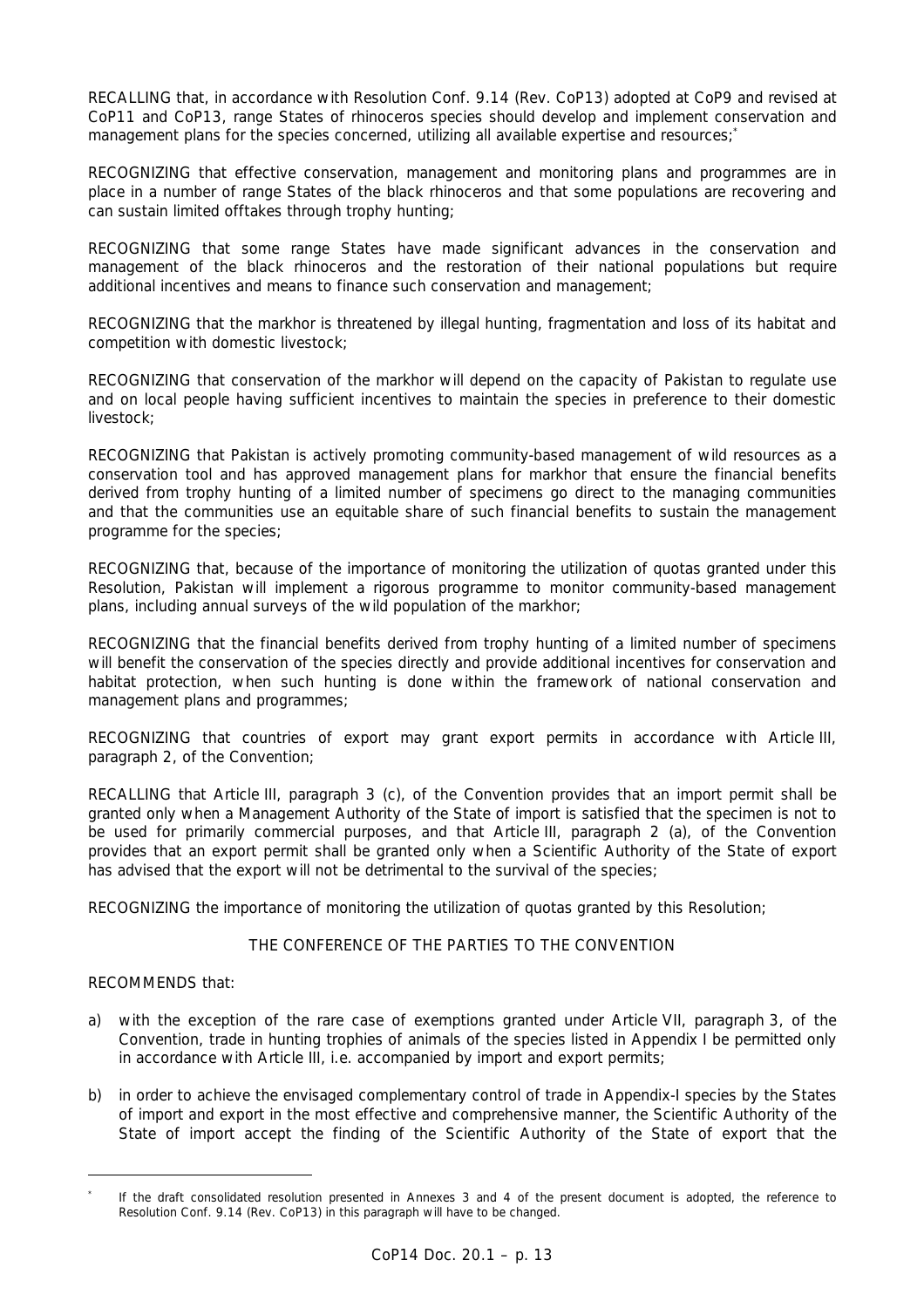exportation of the hunting trophy is not detrimental to the survival of the species, unless there are scientific or management data to indicate otherwise; and

c) the scientific examination by the State of import in accordance with Article III, paragraph 3 (a), of the Convention be carried out independently of the result of the scientific assessment by the State of export in accordance with Article III, paragraph 2 (a), and vice versa;

#### AGREES that:

- a) a Party wishing the Conference of the Parties to establish a quota for a species included in Appendix I, or to amend an existing quota, should submit its proposal to the Secretariat with supporting information, including details of the scientific basis for the proposed quota, at least 150 days before a meeting of the Conference of the Parties; and
- b) whenever the Conference of the Parties has set an export quota for a particular species included in Appendix I, this action by the Parties satisfies the requirements of Article III regarding the findings by the appropriate Scientific Authorities that the export will not be detrimental to the survival of the species and that the purposes of the import will not be detrimental to the survival of the species, provided that:
	- i) the quota is not exceeded; and
	- ii) no new scientific or management data have emerged to indicate that the species population in the range State concerned can no longer sustain the agreed quota;

APPROVES the establishment of an annual export quota of 12 hunting trophies of markhor from Pakistan, and of five hunting trophies of adult male black rhinoceros from South Africa and five from Namibia;

## RECOMMENDS that:

a) in reviewing applications for permits to import whole skins or nearly whole skins of leopard (including hunting trophies), and black rhinoceros and markhor hunting trophies, in accordance with Article III, paragraph 3 (a), of the Convention, the Scientific Authority of the State of import approve permits if it is satisfied that:

 i) the skins and hunting trophies being considered are from one of the following States, which may not export more specimens in any one calendar year than the number shown under 'Annual quota' opposite the name of the State:

| <b>Species</b>               | <b>State</b>                | Annual quota |
|------------------------------|-----------------------------|--------------|
| Leopard                      | <b>Botswana</b>             | 130          |
| (Panthera pardus)            | Central African Republic    | 40           |
|                              | Ethiopia                    | 500          |
|                              | Kenya                       | 80           |
|                              | Malawi                      | 50           |
|                              | Mozambique                  | 60           |
|                              | Namibia                     | 250          |
|                              | South Africa                | 150          |
|                              | United Republic of Tanzania | 500          |
|                              | Zambia                      | 300          |
|                              | Zimbabwe                    | 500          |
| <b>Black rhinoceros</b>      | Namibia                     | 5            |
| (Diceros bicornis)           | South Africa                | 5            |
| Markhor<br>(Capra falconeri) | Pakistan                    | 12           |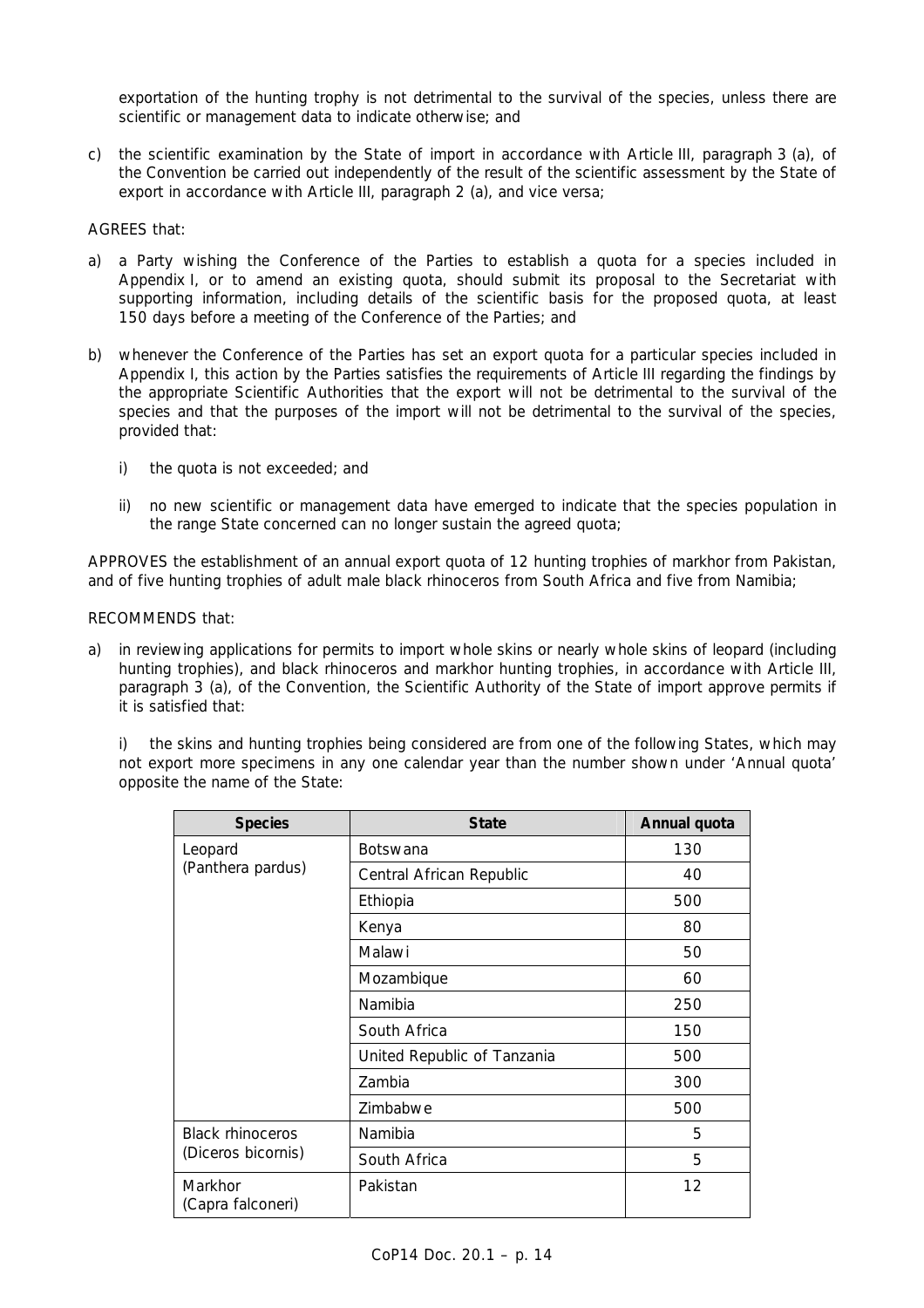- ii) the specimens are traded in accordance with the provisions of this Resolution;
- b) in reviewing applications for permits to import whole skins or nearly whole skins of leopard, and black rhinoceros and markhor hunting trophies, in accordance with Article III, paragraph 3 (c), of the Convention, the Management Authority of the State of import be satisfied that such skins and trophies are not to be used for primarily commercial purposes if:
	- i) the skins and trophies were acquired by the owners in the country of export and are being imported as personal items that will not be sold in the country of import; and
	- ii) each owner imports no more than two leopard skins, one black rhinoceros trophy and/or one markhor trophy in any calendar year and the export is authorized by the legislation of the country of origin;
- c) the Management Authority of the State of import allow the import of leopard skins, and markhor hunting trophies in accordance with this Resolution only if each skin and trophy has a self-locking tag attached which indicates the State of export, the number of the specimen in relation to the annual quota and the calendar year in which the animal was taken in the wild  $-$  for example ZW 6/500 1997 indicating that Zimbabwe is the State of export and that the specimen is the sixth specimen taken in the wild in Zimbabwe out of its quota of 500 for 1997 – and to which the quota applies if the same information as is on the tag is given on the export document;
- d) the Management Authority of the State of import allow the import of black rhinoceros hunting trophies only if they have been individually marked to indicate the country of origin, species, quota number and year of export; and
- e) in the case of whole or nearly whole leopard skins and of hunting trophies traded according to the terms of this Resolution, the words "has been granted" in Article III, paragraph 2 (d), of the Convention be deemed to have been satisfied upon the written assurance of the Management Authority of the State of import that an import permit will be granted; and

REPEALS the Resolutions listed hereunder:

- a) Resolution Conf. 2.11 (Rev.) (San José, 1979, as amended at Fort Lauderdale, 1994) Trade in hunting trophies of species listed in Appendix I;
- b) Resolution Conf. 9.21 (Rev. CoP13) (Fort Lauderdale 1994, as amended at Bangkok, 2004) The interpretation and application of quotas for species included in Appendix I;
- c) Resolution Conf. 10.14 (Rev. CoP13) (Harare, 1997, as amended at Bangkok, 2004) Quotas for leopard hunting trophies and skins for personal use;
- d) Resolution Conf. 10.15 (Rev. CoP12) (Harare, 1997, as amended at Santiago, 2002) Establishment of quotas for markhor hunting trophies; and
- e) Resolution Conf. 13.5 (Bangkok, 2004) Establishment of export quotas for black rhinoceros hunting trophies.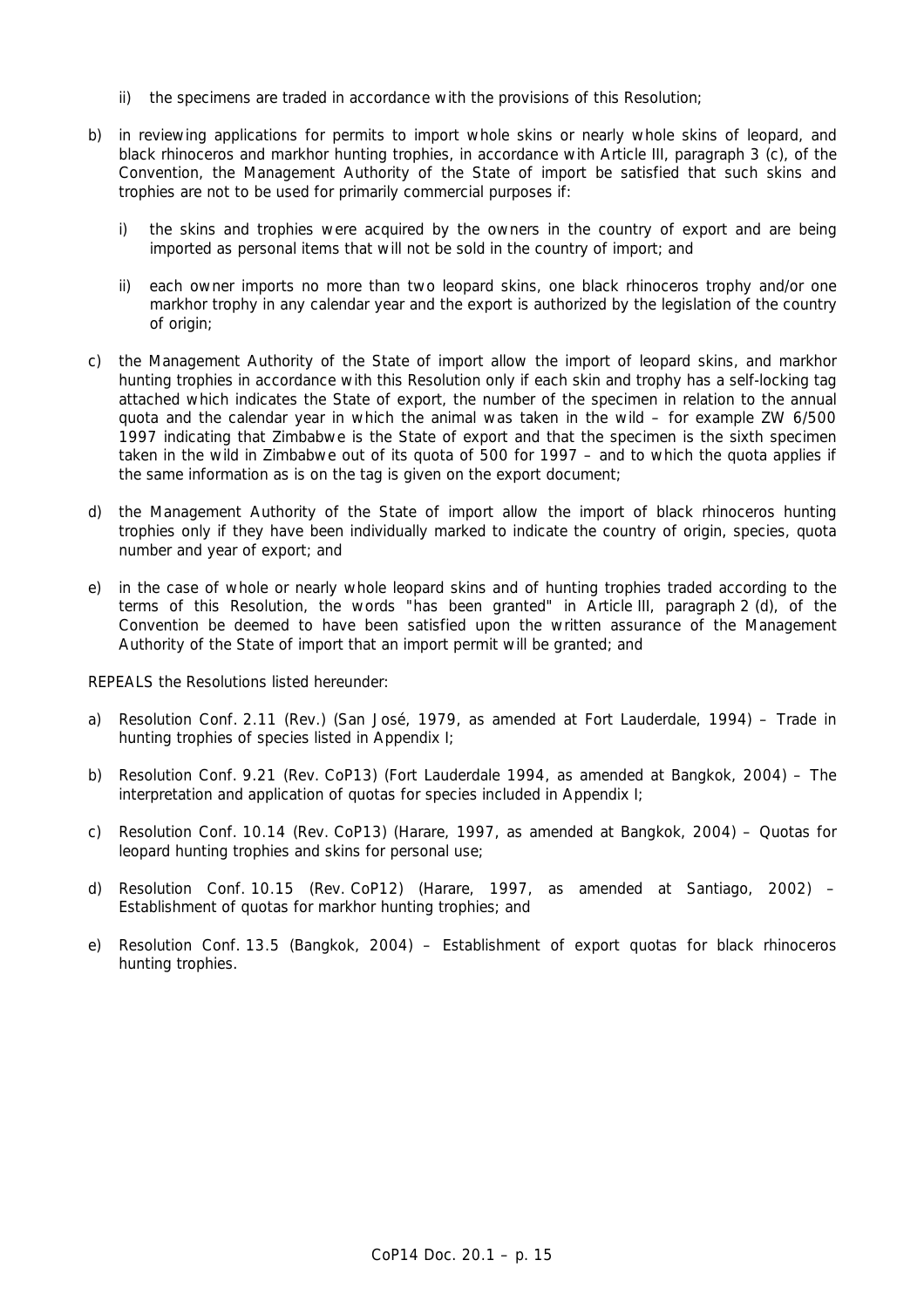| <b>Text from existing Resolutions</b>                                                                                                                                                                                                                                                                                                                                                  | Secretariat's comments                          |
|----------------------------------------------------------------------------------------------------------------------------------------------------------------------------------------------------------------------------------------------------------------------------------------------------------------------------------------------------------------------------------------|-------------------------------------------------|
| RECALLING Resolutions Conf. 9.14 (Rev. CoP13),<br>adopted by the Conference of the Parties at its<br>ninth meeting (CoP9, Fort Lauderdale, 1994) and<br>amended at CoP11 (Gigiri, 2000) and CoP13<br>(Bangkok, 2004); Conf. 11.8 (Rev. CoP13)<br>adopted at CoP11 and amended at CoP12<br>(Santiago, 2002) and CoP13; Conf. 12.5 adopted<br>at CoP12; and Conf. 13.4 adopted at CoP13; | New introductory paragraph.                     |
| CONSCIOUS of the special importance of great<br>apes, not only from a cultural and scientific point of<br>view and as part of our natural heritage, but also as<br>mankind's closest living relatives;                                                                                                                                                                                 | From Conf. 13.4, first para. of the preamble.   |
| CONCERNED that wild populations of great apes<br>[all subspecies of the gorilla (Gorilla gorilla),<br>chimpanzees (Pan spp.) and the orang-utan (Pongo<br>pygmaeus)] in Africa and Asia are threatened by<br>the combined effects of trade in live animals,<br>poaching for bushmeat, disease and habitat loss<br>caused by disturbance, fragmentation and<br>destruction;             | From Conf. 13.4, second para. of the preamble.  |
| CONCERNED that almost all great ape populations<br>continue to decline drastically;                                                                                                                                                                                                                                                                                                    | From Conf. 13.4, third para. of the preamble.   |
| AWARE that chimpanzees are now reported to be<br>extinct in at least four of the 25 countries they<br>once inhabited, that the Sumatran orang-utan<br>(Pongo pygmaeus abelii) and three populations of<br>gorilla are classified by IUCN as 'Critically<br>Endangered' and that the other species and<br>subspecies of great apes are classified as<br>'Endangered';                   | From Conf. 13.4, fourth para. of the preamble.  |
| RECALLING that all great ape species are included<br>in Appendix I of the Convention;                                                                                                                                                                                                                                                                                                  | From Conf. 13.4, fifth para. of the preamble.   |
| CONCERNED that illegal trade at international and<br>national levels has been stimulated by opening up<br>of forest habitats, increasing demand for ape meat,<br>especially from urban populations both in range and<br>non-range States and continuing global demand for<br>live specimens, particularly juveniles;                                                                   | From Conf. 13.4, sixth para. of the preamble.   |
| COMMENDING efforts already made in a number of<br>range and non-range States to tackle poaching and<br>illegal trade, including repatriation of seized live<br>specimens to the country of origin;                                                                                                                                                                                     | From Conf. 13.4, seventh para. of the preamble. |
| RECOGNIZING the need for international support to<br>assist the 23 range States in protecting great ape<br>populations, their habitats and related biodiversity<br>resources;                                                                                                                                                                                                          | From Conf. 13.4, eighth para. of the preamble.  |

# Conservation of and trade in specimens of specific Appendix-I species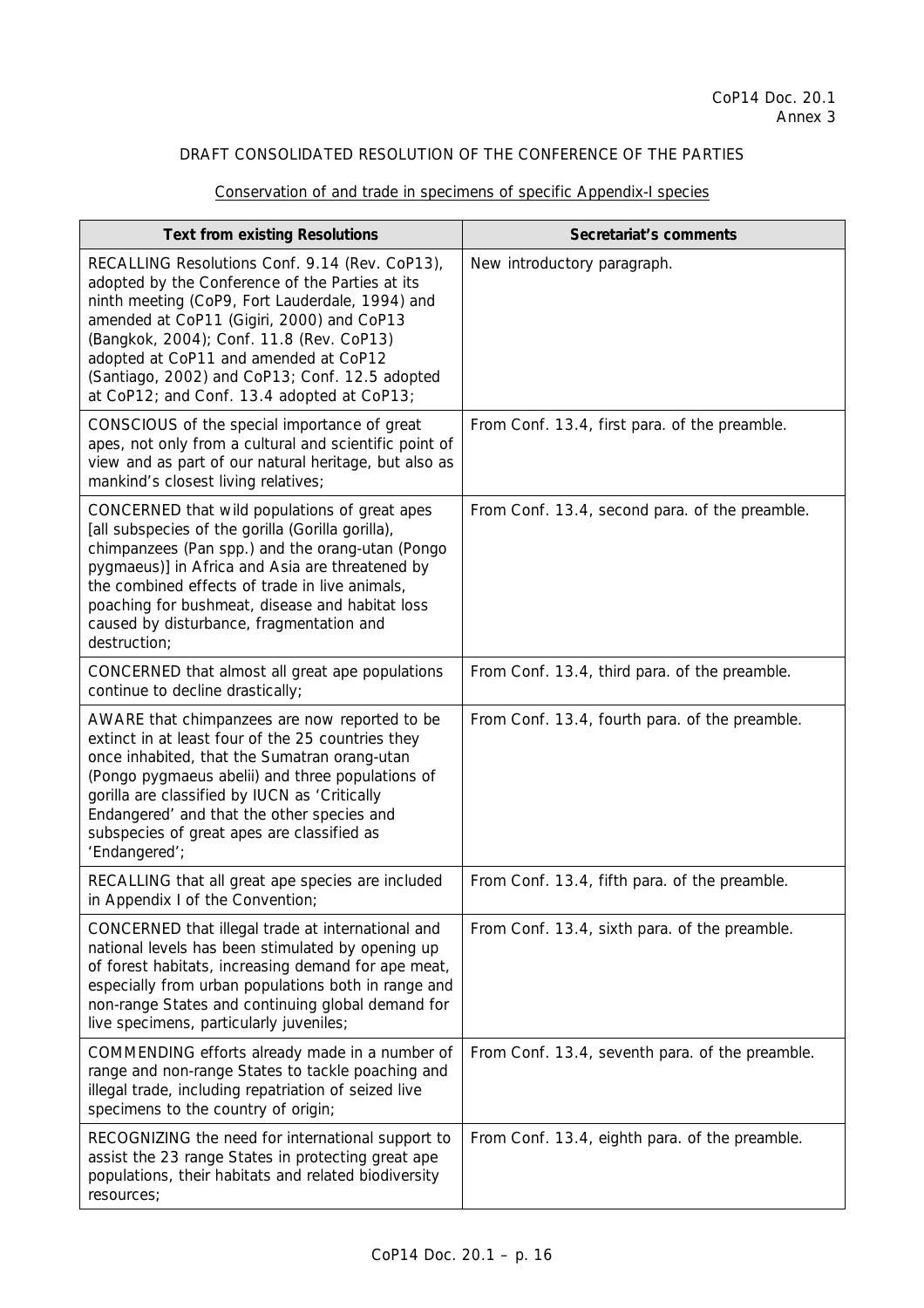| <b>Text from existing Resolutions</b>                                                                                                                                                                                                                                                                                                                                                                                                                                                                           | Secretariat's comments                                                                                                                 |
|-----------------------------------------------------------------------------------------------------------------------------------------------------------------------------------------------------------------------------------------------------------------------------------------------------------------------------------------------------------------------------------------------------------------------------------------------------------------------------------------------------------------|----------------------------------------------------------------------------------------------------------------------------------------|
| RECOGNIZING also the need for technical guidance<br>to assist all Parties in preventing illegal trade in live<br>specimens and parts and derivatives of great apes,<br>including the confiscation and subsequent<br>treatment of live animals;                                                                                                                                                                                                                                                                  | From Conf. 13.4, ninth para. of the preamble.<br>The word 'also' has been deleted because of the<br>rearrangement of the paragraphs.   |
| NOTING that the World Summit on Sustainable<br>Development Great Ape Survival Project (WSSD<br>GRASP) Partnership led by UNEP and UNESCO<br>draws on the scientific expertise of the IUCN<br>Species Survival Commission, and brings together<br>range and non-range States, international<br>conventions [including CITES and the Convention<br>on Biological Diversity (CBD)], and a range of global<br>and national non governmental organizations;                                                          | From Conf. 13.4, 10th para. of the preamble.<br>The acronym '(CBD)' has been added.                                                    |
| NOTING further that GRASP convened an Inter-<br>Governmental Preparatory Meeting at UNESCO<br>headquarters in Paris, France, from 26 to 28<br>November 2003, to set the agenda for an inter-<br>ministerial meeting to be held in Africa in early<br>2005;                                                                                                                                                                                                                                                      | From Conf. 13.4, 11th para. of the preamble.<br>The word 'further' has been deleted because of the<br>rearrangement of the paragraphs. |
| AWARE of work to prepare and adopt National<br>Great Ape Survival Plans (NGASPs) and their role in<br>building capacity in range States;                                                                                                                                                                                                                                                                                                                                                                        | From Conf. 13.4, 12th para. of the preamble.                                                                                           |
| NOTING the work undertaken by the CITES<br>Bushmeat Working Group and other initiatives;                                                                                                                                                                                                                                                                                                                                                                                                                        | From Conf. 13.4, 13th para. of the preamble.                                                                                           |
| NOTING that the Ministerial Declaration made at<br>the Ministerial Conference on Africa Forest Law<br>Enforcement and Governance (AFLEG) at Yaoundé,<br>Cameroon, on 16 October 2003, included inter alia<br>an expression of intention to establish and<br>strengthen laws and regulations for hunting and<br>bushmeat trade in and around forest industry<br>concessions and across borders, and to work<br>through sub-regional as well as regional task forces<br>on forest law enforcement and governance; | From Conf. 13.4, 14th para. of the preamble.                                                                                           |
| RECALLING Resolution Conf. 11.5, adopted by the<br>Conference of the Parties at its 11th meeting<br>(Gigiri, 2000), relating to conservation of and trade<br>in tigers;                                                                                                                                                                                                                                                                                                                                         | From Conf. 12.5, first para. of the preamble.<br>As Conf. 11.5 was repealed at CoP12, this<br>paragraph can be deleted.                |
| NOTING that wild populations of tigers and other<br>Asian big cat species (snow leopard, Uncia uncia,<br>clouded leopard, Neofelis nebulosa, all subspecies<br>of leopard Panthera pardus within its Asian range,<br>and Asiatic lion, Panthera leo persica) are<br>threatened by the combined effects of poaching<br>and habitat loss caused by disturbance,<br>fragmentation and destruction;                                                                                                                 | From Conf. 12.5, second para. of the preamble.                                                                                         |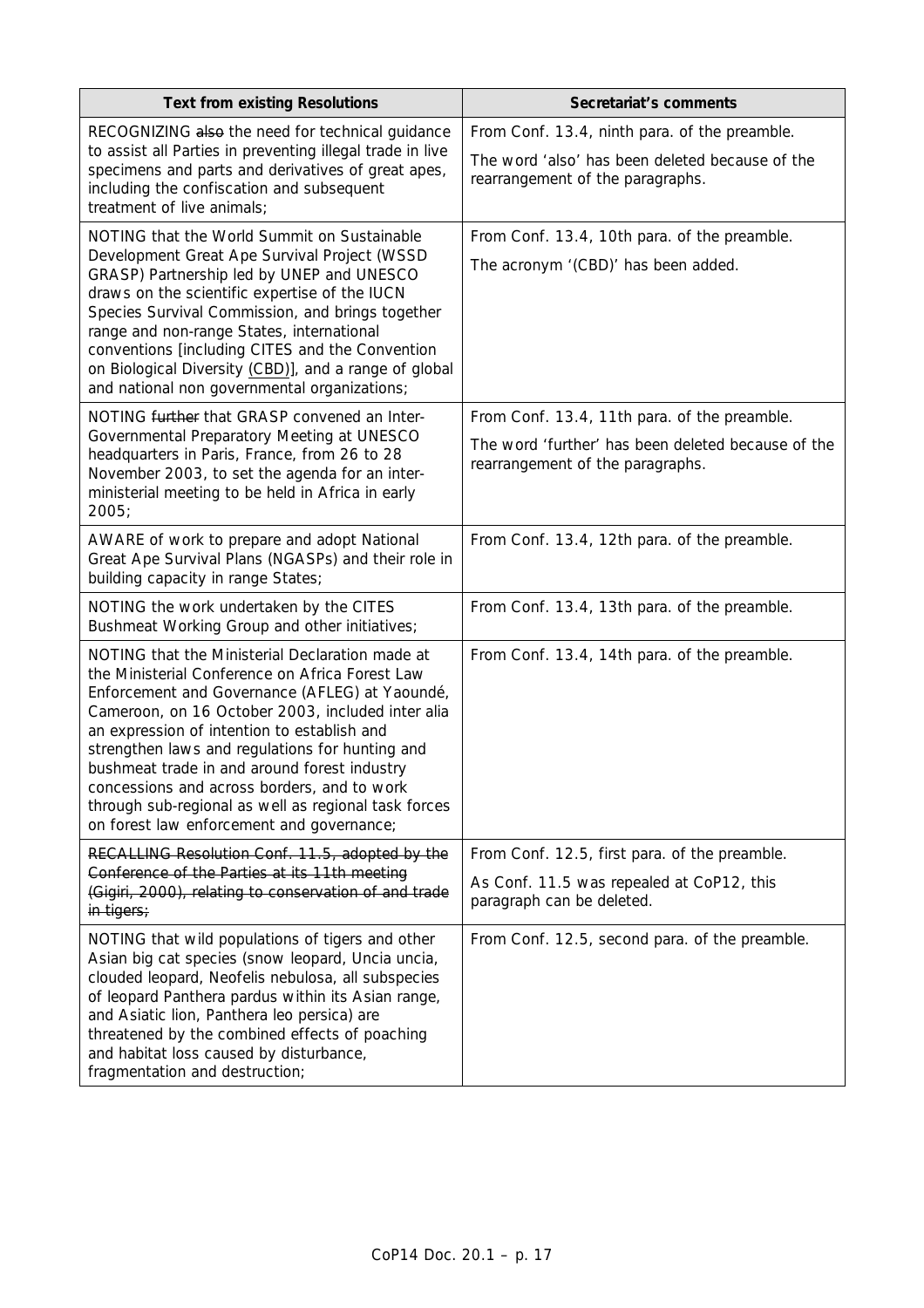| <b>Text from existing Resolutions</b>                                                                                                                                                                                                                                                                                                                                                                       | Secretariat's comments                                                                                                                  |
|-------------------------------------------------------------------------------------------------------------------------------------------------------------------------------------------------------------------------------------------------------------------------------------------------------------------------------------------------------------------------------------------------------------|-----------------------------------------------------------------------------------------------------------------------------------------|
| AWARE that all tigers and other Asian big cat<br>species are included in Appendix I, and that<br>commercial international trade in Asian big cat<br>species and their parts and derivatives has been<br>prohibited by the Convention since 1975 (with the<br>exception of the Asiatic lion and the Amur tiger<br>Panthera tigris altaica, which were included in<br>1977 and 1987, respectively);           | From Conf. 12.5, third para. of the preamble.                                                                                           |
| CONSCIOUS that three subspecies of tiger,<br>Panthera tigris, have become extinct within the last<br>50 years and noting with concern that, despite<br>inclusion of Asian big cat species in Appendix I,<br>illegal trade in specimens of nearly all these species<br>has escalated and further threatens their long-term<br>survival in the wild;                                                          | From Conf. 12.5, fourth para. of the preamble.                                                                                          |
| CONCERNED that the use of medicines and<br>products containing parts and derivatives from the<br>tiger and other Asian big cat species continues in<br>many countries around the world and that the<br>bones of some of these species may be used in<br>traditional medicine systems as a substitute for<br>tiger bone;                                                                                     | From Conf. 12.5, fifth para. of the preamble.                                                                                           |
| CONCERNED further that trade in skins from the<br>tiger and other Asian big cat species appears to be<br>escalating again, and that this trend could fuel<br>poaching that could lead to extinction in the wild;                                                                                                                                                                                            | From Conf. 12.5, sixth para. of the preamble.<br>The word 'further' has been deleted because of the<br>rearrangement of the paragraphs. |
| NOTING that the Standing Committee has called<br>upon all Parties and non-Parties to the Convention<br>to take such measures as are required to halt the<br>illegal trade in tigers and tiger parts and derivatives;                                                                                                                                                                                        | From Conf. 12.5, seventh para. of the preamble.                                                                                         |
| COMMENDING the positive actions taken by some<br>range and consumer States to address the illegal<br>trade in tiger specimens and tiger parts and<br>derivatives and to facilitate cooperation with other<br>Parties, but noting that measures are required to<br>address illegal trade in specimens of all Appendix-I<br>Asian big cat species;                                                            | From Conf. 12.5, eighth para. of the preamble.<br>A minor change is proposed to abbreviate the text.                                    |
| CONSCIOUS that the driving forces behind the<br>illegal killing of tigers and other Asian big cats and<br>the illegal trade in specimens from them vary from<br>region to region and may include financial gain<br>from the sale of live specimens, parts and<br>derivatives, protection of people living in Asian big<br>cat habitats and protection against or response to<br>the predation of livestock; | From Conf. 12.5, ninth para. of the preamble.                                                                                           |
| RECOGNIZING that strengthened technical<br>cooperation between range and non-range States<br>and financial support would contribute to more<br>effective conservation of tigers and other Asian big<br>cat species;                                                                                                                                                                                         | From Conf. 12.5, 10th para. of the preamble.                                                                                            |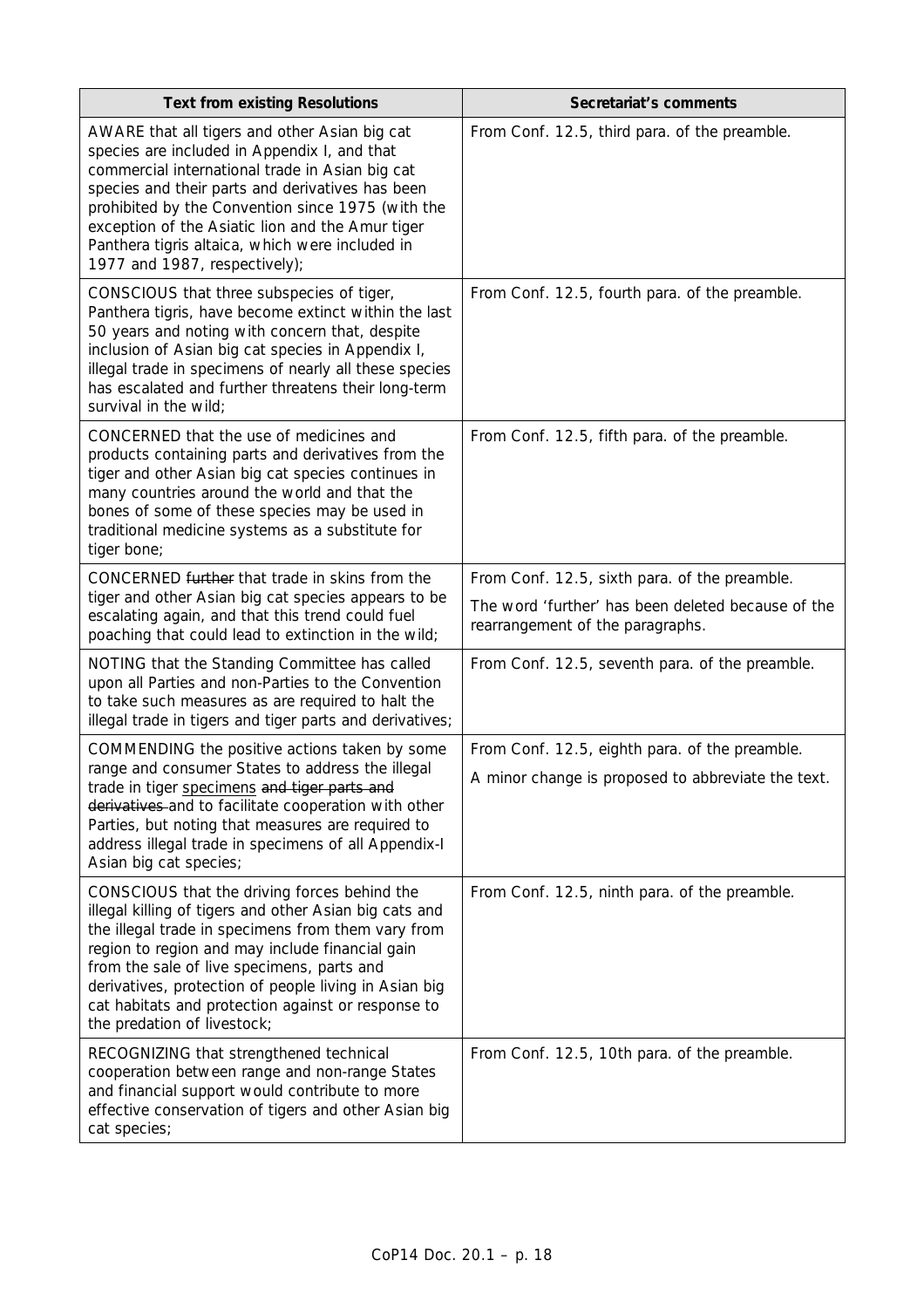| <b>Text from existing Resolutions</b>                                                                                                                                                                                                                                                                                                                                                | Secretariat's comments                                                                                                                                                                                                    |
|--------------------------------------------------------------------------------------------------------------------------------------------------------------------------------------------------------------------------------------------------------------------------------------------------------------------------------------------------------------------------------------|---------------------------------------------------------------------------------------------------------------------------------------------------------------------------------------------------------------------------|
| ACKNOWLEDGING that increased political<br>commitment, financial resources and expertise in<br>some range and consumer States will significantly<br>improve control of the illegal killing of Asian big cat<br>species, trade in their parts and derivatives and<br>protection of their habitats;                                                                                     | From Conf. 12.5, 11th para. of the preamble.                                                                                                                                                                              |
| ACKNOWLEDGING the progress made through the<br>CITES Tiger Enforcement Task Force, including the<br>enforcement training course conducted in India, but<br>noting that the causes of conservation problems<br>could be relevant to other Asian big cat species<br>and that the solutions to reduce illegal trade in tiger<br>specimens could be applied to benefit these<br>species; | From Conf. 12.5, 12th para. of the preamble.                                                                                                                                                                              |
| ACKNOWLEDGING further the actions and reports<br>of members of the Snow Leopard Network and of<br>the Global Tiger Forum in reviewing the threats to<br>the long-term survival of the species in the wild<br>and the recommended measures to address those<br>threats;                                                                                                               | From Conf. 12.5, 13th para. of the preamble.<br>The word 'further' has been deleted because of the<br>rearrangement of the paragraphs.                                                                                    |
| RECOGNIZING also that long-term solutions to the<br>protection, conservation and management of tigers<br>and other Asian big cat species and their habitats<br>requires the adoption of bold and innovative<br>actions based on a sound base of information;                                                                                                                         | From Conf. 12.5, 14th para. of the preamble.<br>The word 'also' has been deleted because of the<br>rearrangement of the paragraphs.                                                                                       |
| CONCERNED that some rhinoceros populations<br>have continued to decline drastically and that four<br>of the five species are threatened with extinction;                                                                                                                                                                                                                             | From Conf. 9.14 (Rev. CoP13), first para. of the<br>preamble.                                                                                                                                                             |
| RECALLING that the Conference of the Parties<br>included all species of rhinoceros in Appendix I of<br>the Convention in 1977, and that the South<br>African population of Ceratotherium simum simum<br>was transferred to Appendix II with an annotation<br>in 1994;                                                                                                                | From Conf. 9.14 (Rev. CoP13), second para. of the<br>preamble.                                                                                                                                                            |
| RECALLING further Resolution Conf. 3.11 and<br>Resolution Conf. 6.10, adopted by the Conference<br>of the Parties at its third and sixth meetings<br>respectively (New Delhi, 1981; Ottawa, 1997),<br>and Decision 10.45, adopted at its 10th meeting<br>(Harare, 1997), all relating to the conservation of<br>and trade in rhinoceros:                                             | From Conf. 9.14 (Rev. CoP13), third para. of the<br>preamble.<br>As Conf. 9.14 (Rev. CoP13) repealed Conf. 3.11<br>and Conf. 6.10, and is integrated in the present<br>draft resolution, these paragraphs can be deleted. |
| COMMENDING the successful management and<br>protection of rhinoceroses in some African and<br>Asian range States, often under difficult<br>circumstances;                                                                                                                                                                                                                            | From Conf. 9.14 (Rev. CoP13), fourth para. of the<br>preamble.                                                                                                                                                            |
| COMMENDING further the measures taken by<br>countries to control and reduce use of rhinoceros<br>horn, especially countries where use is part of a<br>cultural tradition extending back many centuries;                                                                                                                                                                              | From Conf. 9.14 (Rev. CoP13), fifth para. of the<br>preamble.                                                                                                                                                             |
| CONCLUDING that the above measures have not<br>arrested the decline of all rhinoceros populations;                                                                                                                                                                                                                                                                                   | From Conf. 9.14 (Rev. CoP13), sixth para. of the<br>preamble.                                                                                                                                                             |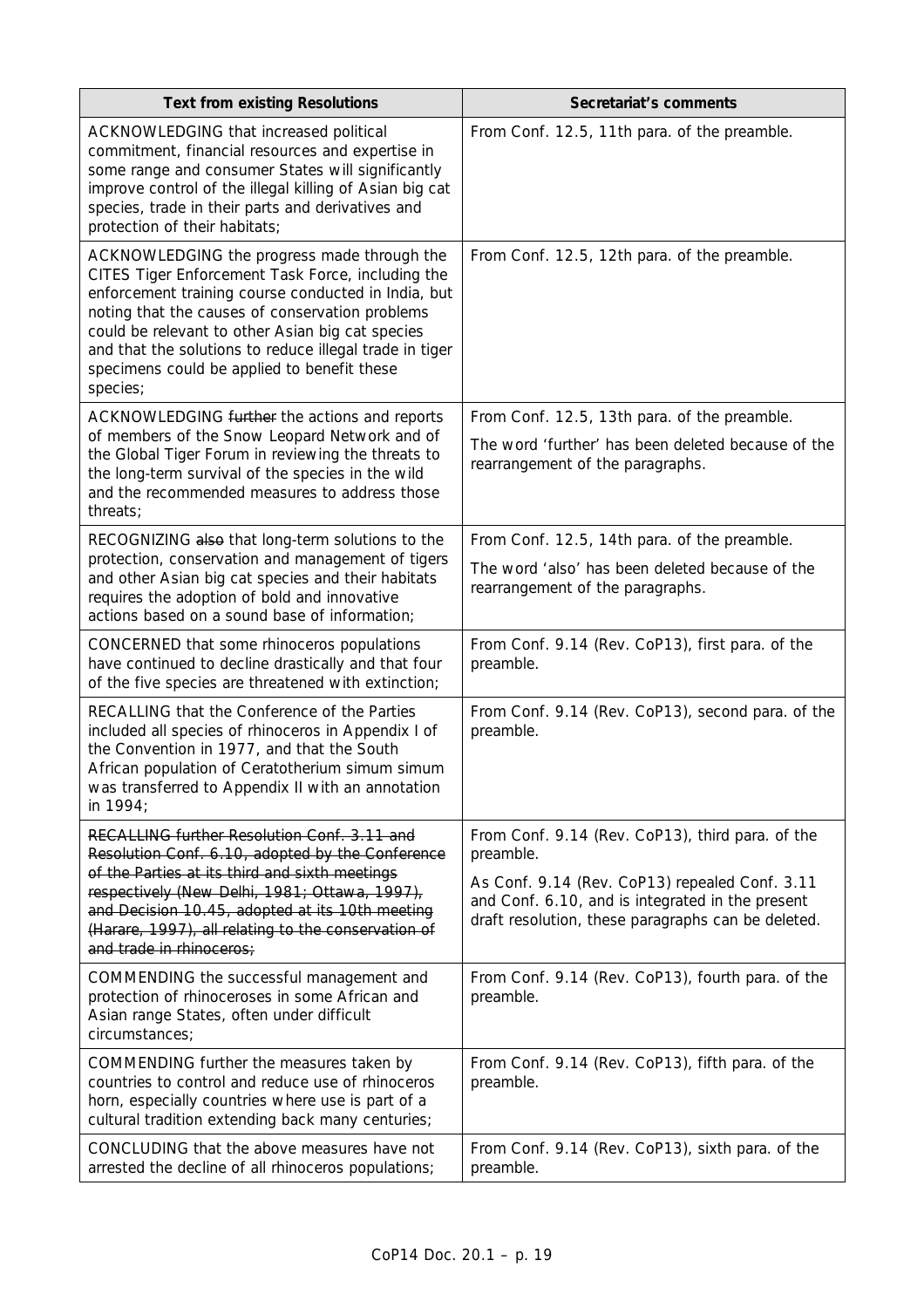| <b>Text from existing Resolutions</b>                                                                                                                                                                                                                                                                                                                                                                                                                                                                                                                            | Secretariat's comments                                                                               |
|------------------------------------------------------------------------------------------------------------------------------------------------------------------------------------------------------------------------------------------------------------------------------------------------------------------------------------------------------------------------------------------------------------------------------------------------------------------------------------------------------------------------------------------------------------------|------------------------------------------------------------------------------------------------------|
| RECOGNIZING that the illegal trade in rhinoceros<br>horn is known to be a global law enforcement<br>problem, extending beyond range States and<br>traditional consuming countries, but that emphasis<br>solely on law enforcement has failed to remove the<br>threat to rhinoceroses;                                                                                                                                                                                                                                                                            | From Conf. 9.14 (Rev. CoP13), seventh para. of<br>the preamble.                                      |
| <b>CONSCIOUS that stocks of rhinoceros horn</b><br>continue to accumulate in some countries and that                                                                                                                                                                                                                                                                                                                                                                                                                                                             | From Conf. 9.14 (Rev. CoP13), eighth para. of the<br>preamble.                                       |
| the call for their destruction, as recommended by<br>Resolution Conf. 6.10, has not been implemented<br>and is no longer considered appropriate by a<br>number of Parties;                                                                                                                                                                                                                                                                                                                                                                                       | As Conf. 9.14 (Rev. CoP13) repealed Conf. 6.10,<br>the Secretariat suggests deleting this paragraph. |
| RECOGNIZING that some international measures<br>may have unintended consequences, for example,<br>on trade:                                                                                                                                                                                                                                                                                                                                                                                                                                                      | From Conf. 9.14 (Rev. CoP13), ninth para. of the<br>preamble.                                        |
| RECOGNIZING that there is a diversity of opinion<br>as to the most effective approaches to the<br>conservation of rhinoceroses;                                                                                                                                                                                                                                                                                                                                                                                                                                  | From Conf. 9.14 (Rev. CoP13), 10th para. of the<br>preamble.                                         |
| CONCERNED that threats to rhinoceros populations<br>still exist, and that the cost of ensuring adequate<br>security for them is increasing and cannot easily be<br>met by many range States;                                                                                                                                                                                                                                                                                                                                                                     | From Conf. 9.14 (Rev. CoP13), 11th para. of the<br>preamble.                                         |
| RECALLING the International Workshop on<br>Conservation and Control of Trade in Tibetan<br>Antelope, held in Xining, China, 12-14 October<br>1999, where a draft resolution on the conservation<br>and control of trade in the Tibetan antelope<br>(Pantholops hodgsonii) was discussed by<br>government representatives from China, France,<br>India, Italy, Nepal, the United Kingdom of Great<br>Britain and Northern Ireland and the United States<br>of America, as well as representatives of the CITES<br>Secretariat and non-governmental organizations; | From Conf. 11.8 (Rev. CoP13), first para. of the<br>preamble.                                        |
| AWARE that the Tibetan antelope is included in<br>Appendix I, and that all commercial international<br>trade in its parts and derivatives has been regulated<br>by the Convention since 1979;                                                                                                                                                                                                                                                                                                                                                                    | From Conf. 11.8 (Rev. CoP13), second para. of the<br>preamble.                                       |
| NOTING that the wild population of the Tibetan<br>antelope continues to be threatened by poaching to<br>supply the market for shahtoosh, the fine wool of<br>the species, and shahtoosh products;                                                                                                                                                                                                                                                                                                                                                                | From Conf. 11.8 (Rev. CoP13), third para. of the<br>preamble.                                        |
| CONSCIOUS that an effective ban on processing of<br>and trade in shahtoosh is a critically important<br>complement to effective in situ conservation of the<br>species, including control of large scale poaching;                                                                                                                                                                                                                                                                                                                                               | From Conf. 11.8 (Rev. CoP13), fourth para. of the<br>preamble.                                       |
| RECOGNIZING that strengthened technical<br>cooperation between range and non-range States,<br>and financial support, would contribute to more<br>effective conservation of the Tibetan antelope;                                                                                                                                                                                                                                                                                                                                                                 | From Conf. 11.8 (Rev. CoP13), fifth para. of the<br>preamble.                                        |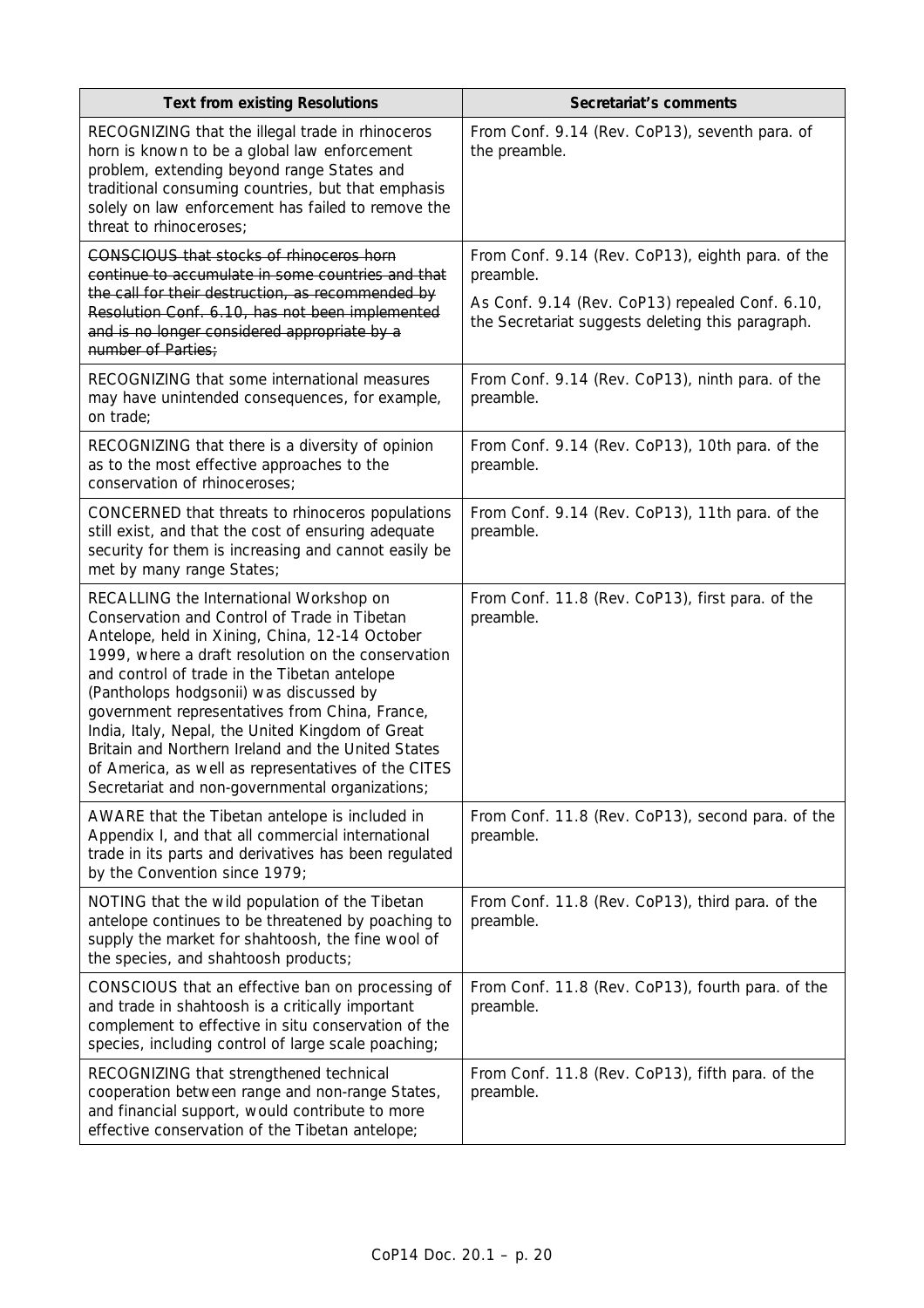| <b>Text from existing Resolutions</b>                                                                                                                                               |                                                                                                                                                                                                                                                                                                                                 | Secretariat's comments                                        |
|-------------------------------------------------------------------------------------------------------------------------------------------------------------------------------------|---------------------------------------------------------------------------------------------------------------------------------------------------------------------------------------------------------------------------------------------------------------------------------------------------------------------------------|---------------------------------------------------------------|
| COMMENDING the initiatives by Parties to facilitate<br>cooperation in conservation of the Tibetan antelope<br>and to address illegal hunting of the Tibetan<br>antelope, including: |                                                                                                                                                                                                                                                                                                                                 | From Conf. 11.8 (Rev. CoP13), sixth para. of the<br>preamble. |
| a)                                                                                                                                                                                  | China, which has made a serious effort to stop<br>poaching and smuggling of the Tibetan<br>antelope and has also established nature<br>reserves for the species; and                                                                                                                                                            |                                                               |
| b)                                                                                                                                                                                  | France, India, Italy, the United Kingdom and<br>the United States, which have taken steps to<br>protect the species, including enforcement and<br>judicial action to halt the illegal trade in Tibetan<br>antelope parts and derivatives and the<br>development of identification techniques for<br>such parts and derivatives; |                                                               |
|                                                                                                                                                                                     |                                                                                                                                                                                                                                                                                                                                 | THE CONFERENCE OF THE PARTIES TO THE CONVENTION               |
|                                                                                                                                                                                     | Regarding great apes                                                                                                                                                                                                                                                                                                            | Text added by the Secretariat.                                |
|                                                                                                                                                                                     | <b>URGES all Parties to:</b>                                                                                                                                                                                                                                                                                                    | From Conf. 13.4, operative part.                              |
| a)                                                                                                                                                                                  | adopt and implement comprehensive legislation<br>to protect great apes, which includes:                                                                                                                                                                                                                                         |                                                               |
|                                                                                                                                                                                     | i)<br>a prohibition of all international trade for<br>primarily commercial purposes, including<br>sale, display, purchase, offer to purchase<br>and acquisition for commercial purposes of<br>wild-caught specimens of great apes; and                                                                                          |                                                               |
|                                                                                                                                                                                     | deterrent penalties aimed at eliminating<br>ii)<br>illegal trade in great apes and parts and<br>derivatives thereof;                                                                                                                                                                                                            |                                                               |
| b)                                                                                                                                                                                  | strengthen enforcement controls, including<br>anti-poaching measures in great ape habitats<br>and anti-smuggling measures at international<br>borders;                                                                                                                                                                          |                                                               |
| C)                                                                                                                                                                                  | limit the international use of great apes to<br>nationally approved zoological institutions,<br>educational centres, rescue centres and<br>captive-breeding centres in accordance with<br>CITES; and                                                                                                                            |                                                               |
| d)                                                                                                                                                                                  | promote the protection of great ape habitats,<br>including cross-border cooperation between<br>neighbouring range States for the management<br>of contiguous habitat, and to take appropriate<br>action to restore such habitats where they<br>have become fragmented or diminished in<br>quality;                              |                                                               |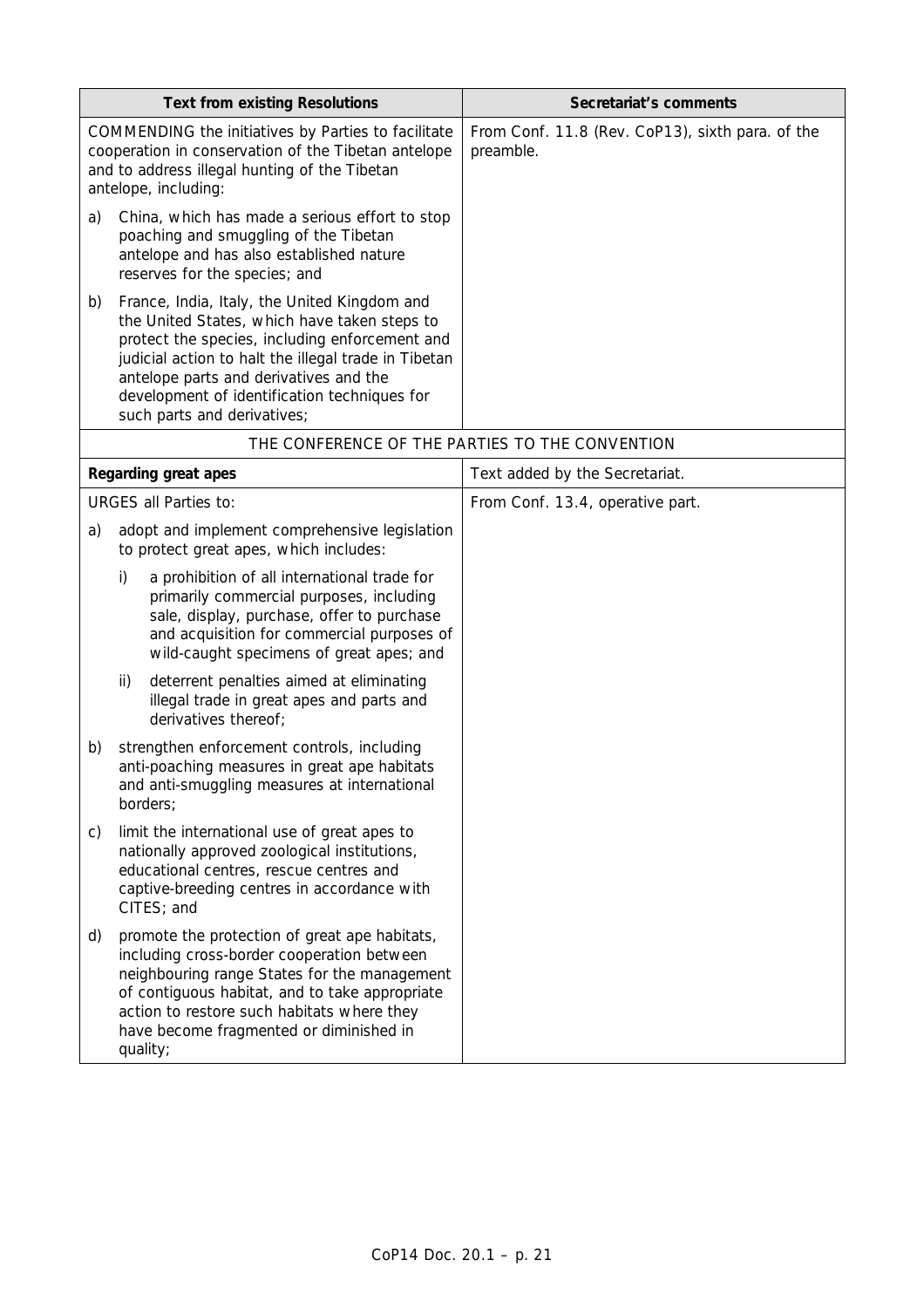| <b>Text from existing Resolutions</b>                                                                                                                                                                                                                                                                                                                   |                                                                                                                                                                                                                                                                                           | Secretariat's comments                                                                                                                                                                                           |
|---------------------------------------------------------------------------------------------------------------------------------------------------------------------------------------------------------------------------------------------------------------------------------------------------------------------------------------------------------|-------------------------------------------------------------------------------------------------------------------------------------------------------------------------------------------------------------------------------------------------------------------------------------------|------------------------------------------------------------------------------------------------------------------------------------------------------------------------------------------------------------------|
| <b>DIRECTS the Secretariat to:</b>                                                                                                                                                                                                                                                                                                                      |                                                                                                                                                                                                                                                                                           | From Conf. 13.4, operative part.                                                                                                                                                                                 |
| a)                                                                                                                                                                                                                                                                                                                                                      | work closely with Parties, and as a member of<br>the GRASP partnership, to develop and<br>implement measures, including legislative and<br>enforcement measures and regional and sub-<br>regional initiatives, to halt or reduce and<br>ultimately eliminate illegal trade in great apes; |                                                                                                                                                                                                                  |
| b)                                                                                                                                                                                                                                                                                                                                                      | assist range States in the implementation of<br>NGASPS where these include measures aimed<br>at eliminating illegal trade; and                                                                                                                                                            |                                                                                                                                                                                                                  |
| C)                                                                                                                                                                                                                                                                                                                                                      | report to the Standing Committee on the<br>implementation of this Resolution at each of its<br>regular meetings;                                                                                                                                                                          |                                                                                                                                                                                                                  |
|                                                                                                                                                                                                                                                                                                                                                         | DIRECTS the Standing Committee to:                                                                                                                                                                                                                                                        | From Conf. 13.4, operative part.                                                                                                                                                                                 |
| a)                                                                                                                                                                                                                                                                                                                                                      | review the implementation of this Resolution<br>with regard to great apes at each of its regular<br>meetings on the basis of the Secretariat's<br>reports;                                                                                                                                | The addition is proposed to clarify that this<br>directive relates only to great apes.                                                                                                                           |
| b)                                                                                                                                                                                                                                                                                                                                                      | consider other measures such as technical<br>missions, organized in cooperation with<br>GRASP and other appropriate partnerships,<br>followed by political missions if necessary; and                                                                                                     |                                                                                                                                                                                                                  |
| C)                                                                                                                                                                                                                                                                                                                                                      | report at each meeting of the Conference of<br>the Parties on the implementation of this<br>Resolution, with any recommendations for<br>further action;                                                                                                                                   |                                                                                                                                                                                                                  |
| URGES the Secretariat, the Standing Committee<br>and the Animals Committee to work closely with<br>GRASP, and to explore and implement other<br>measures through which the Convention can<br>contribute to the conservation of great apes and to<br>the promotion of public awareness of the threat<br>posed to great ape populations by illegal trade; |                                                                                                                                                                                                                                                                                           | From Conf. 13.4, operative part.                                                                                                                                                                                 |
| URGES all range States, other Parties and relevant<br>organizations to join the GRASP partnership;                                                                                                                                                                                                                                                      |                                                                                                                                                                                                                                                                                           | From Conf. 13.4, operative part.                                                                                                                                                                                 |
| CALLS UPON all Parties to other relevant<br>multilateral agreements, such as the Convention on<br>Biological Diversity CBD and the Convention on<br>Migratory Species of Wild Animals (CMS), to<br>cooperate with GRASP and other appropriate<br>partnerships in developing a common strategy to<br>conserve great ape populations;                     |                                                                                                                                                                                                                                                                                           | From Conf. 13.4, operative part.<br>The words 'the Convention on Biological Diversity'<br>have been replaced by the acronym, provided in a<br>paragraph above, and the acronym '(CMS)' added<br>for consistency. |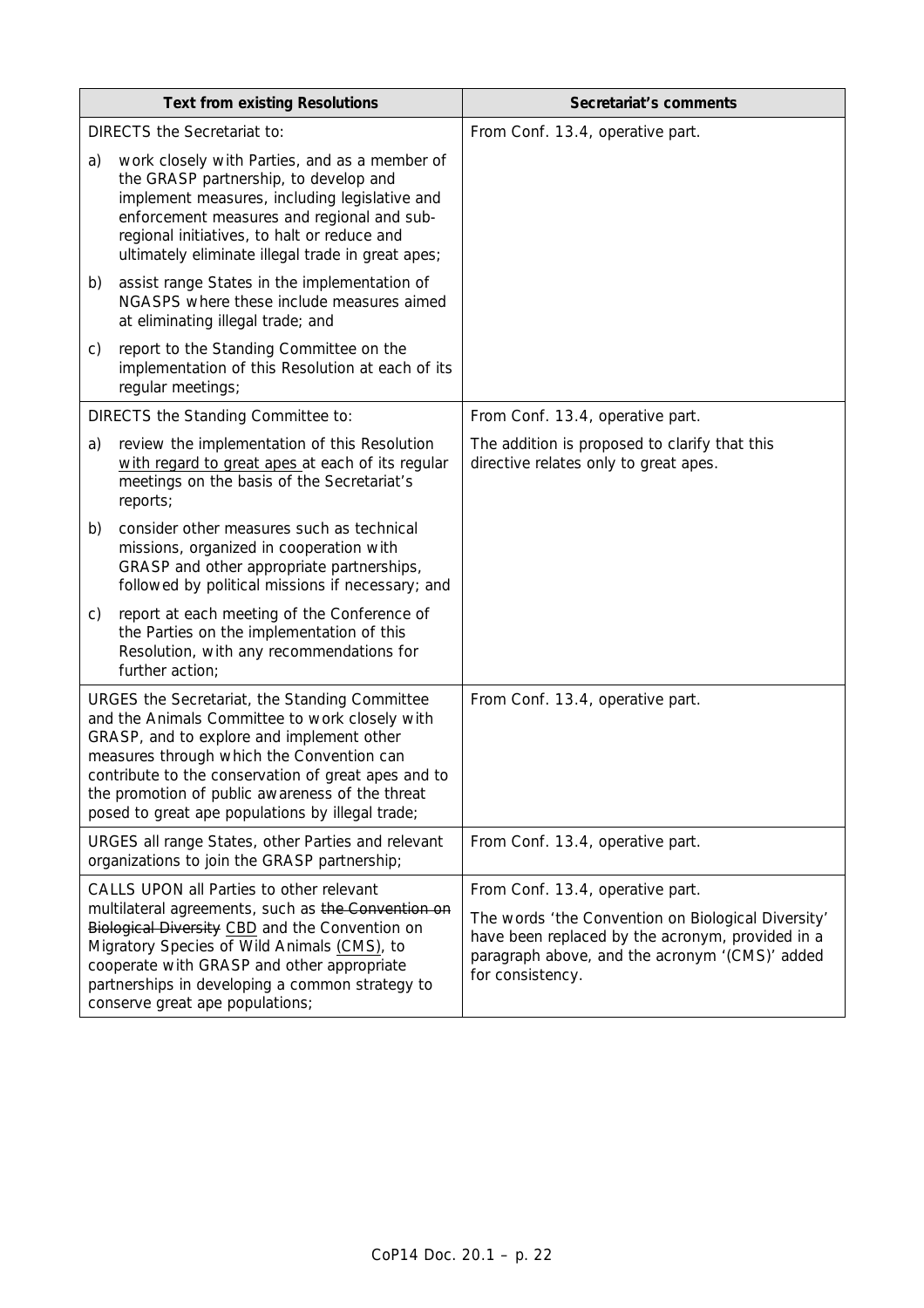| <b>Text from existing Resolutions</b>                                                                                                                                                                                                                                                                                                                                                                                                                                     |        |                                                                                                                                                                                                                                                                                 | Secretariat's comments                                                                                                          |
|---------------------------------------------------------------------------------------------------------------------------------------------------------------------------------------------------------------------------------------------------------------------------------------------------------------------------------------------------------------------------------------------------------------------------------------------------------------------------|--------|---------------------------------------------------------------------------------------------------------------------------------------------------------------------------------------------------------------------------------------------------------------------------------|---------------------------------------------------------------------------------------------------------------------------------|
| CALLS UPON all governments, intergovernmental<br>organizations, international aid agencies and non-<br>governmental organizations, as a matter of<br>urgency, to:                                                                                                                                                                                                                                                                                                         |        |                                                                                                                                                                                                                                                                                 | From Conf. 13.4, operative part.<br>The formatting has been changed to facilitate<br>comprehension.                             |
| a)                                                                                                                                                                                                                                                                                                                                                                                                                                                                        |        | assist the range States in any way possible in<br>supporting the conservation of great apes<br>including:                                                                                                                                                                       |                                                                                                                                 |
|                                                                                                                                                                                                                                                                                                                                                                                                                                                                           | i)     | the provision of funding;                                                                                                                                                                                                                                                       |                                                                                                                                 |
|                                                                                                                                                                                                                                                                                                                                                                                                                                                                           | ii)    | assistance with enforcement, training,<br>capacity building and education;                                                                                                                                                                                                      |                                                                                                                                 |
|                                                                                                                                                                                                                                                                                                                                                                                                                                                                           | iii)   | population monitoring, and the gathering<br>and exchange of scientific, technical and<br>legal information and expertise;                                                                                                                                                       |                                                                                                                                 |
|                                                                                                                                                                                                                                                                                                                                                                                                                                                                           | iv)    | habitat management and restoration;                                                                                                                                                                                                                                             |                                                                                                                                 |
|                                                                                                                                                                                                                                                                                                                                                                                                                                                                           | V)     | mitigation of conflict between humans and<br>apes; and                                                                                                                                                                                                                          |                                                                                                                                 |
|                                                                                                                                                                                                                                                                                                                                                                                                                                                                           | vi)    | the development of projects which deliver<br>tangible benefits to local communities<br>such as alternative sources of protein; and                                                                                                                                              |                                                                                                                                 |
| b)                                                                                                                                                                                                                                                                                                                                                                                                                                                                        |        | stop illegal trade in specimens of these species<br>in order to ensure the long-term survival of all<br>populations in the wild, particularly by working<br>through GRASP and other appropriate<br>partnerships and through measures taken to<br>implement this Resolution; and |                                                                                                                                 |
| CALLS UPON the Secretariat to collaborate with<br>the CBD Secretariat of the Convention on Biological<br>Diversity in relation to the conservation of great<br>apes, in particular developing measures relating to<br>in situ conservation and to make recommendations<br>relevant to CITES to the Standing Committee for<br>consideration.;                                                                                                                              |        |                                                                                                                                                                                                                                                                                 | From Conf. 13.4, operative part.<br>The words 'of the Convention on Biological<br>Diversity' have been replaced by the acronym. |
| Regarding the tiger and other Asian big cat species                                                                                                                                                                                                                                                                                                                                                                                                                       |        |                                                                                                                                                                                                                                                                                 | Text added by the Secretariat.                                                                                                  |
|                                                                                                                                                                                                                                                                                                                                                                                                                                                                           | URGES: |                                                                                                                                                                                                                                                                                 | From Conf. 12.5, operative part.                                                                                                |
| a)<br>all Parties and non-Parties, especially range and<br>consumer States of Asian big cat species, to<br>adopt comprehensive legislation and<br>enforcement controls which clearly define the<br>administrative responsibilities of the various<br>government agencies responsible for regulating<br>trade within and outside of protected areas<br>and in outlets for parts and derivatives such as<br>in wildlife markets and shops, etc., as a matter<br>of urgency; |        |                                                                                                                                                                                                                                                                                 |                                                                                                                                 |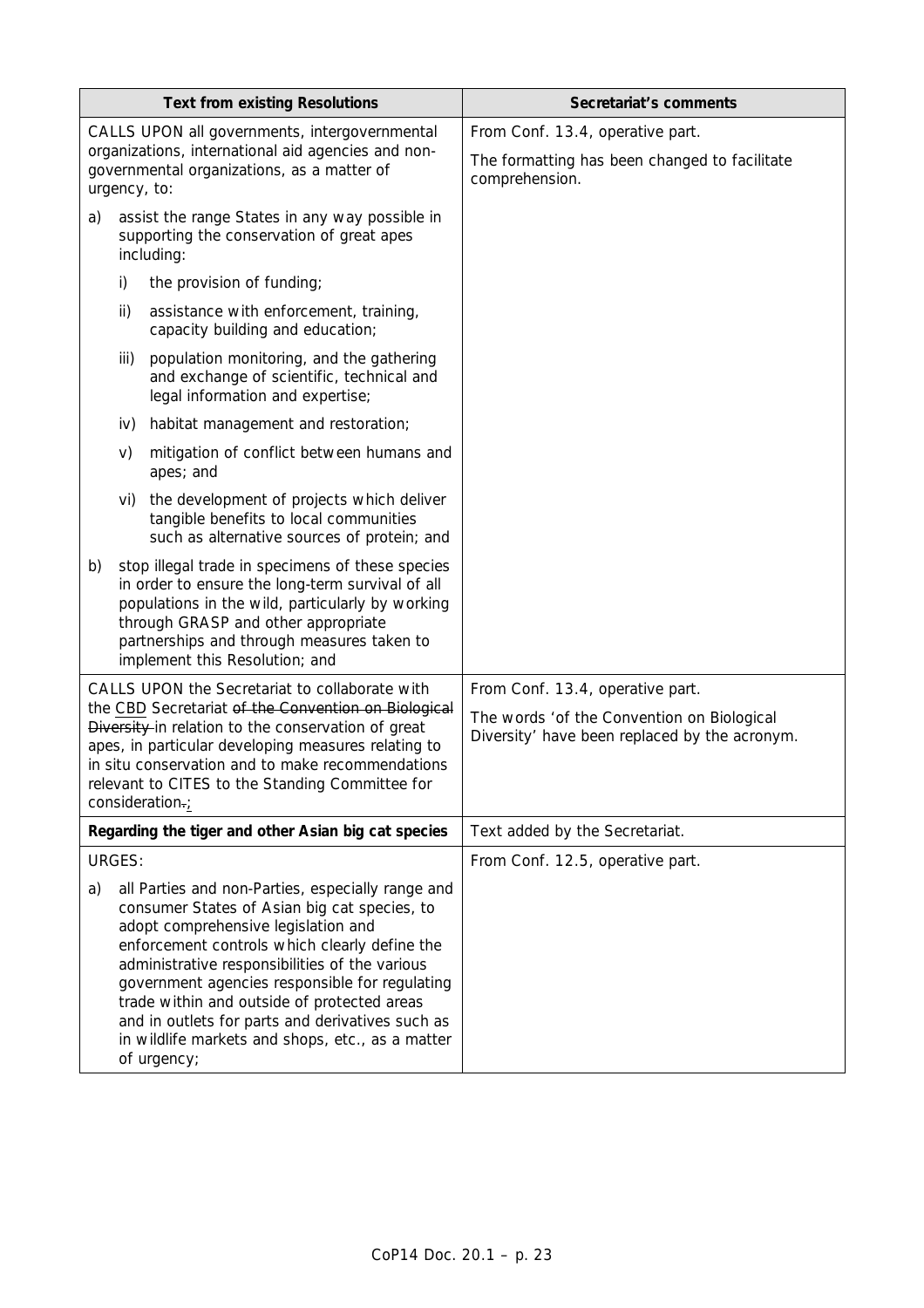|    | <b>Text from existing Resolutions</b>                                                                                                                                                                                                                                                                                                                                                                                                                                                                                                                                           | Secretariat's comments                                                                                                                     |
|----|---------------------------------------------------------------------------------------------------------------------------------------------------------------------------------------------------------------------------------------------------------------------------------------------------------------------------------------------------------------------------------------------------------------------------------------------------------------------------------------------------------------------------------------------------------------------------------|--------------------------------------------------------------------------------------------------------------------------------------------|
| b) | all Parties seeking to improve their legislation<br>prohibiting international commercial trade in<br>specimens of tiger and other Asian big cat<br>species, and products labelled as, or claiming<br>to contain, their parts and derivatives, to adopt<br>such legislation, to include penalties adequate<br>to deter illegal trade and to consider<br>introducing national measures to facilitate<br>implementation of CITES, such as voluntarily<br>prohibiting internal trade in such parts,<br>derivatives and products, as provided for in<br>Resolution Conf. 9.6 (Rev.); | From Conf. 12.5, operative part.                                                                                                           |
| C) | all Parties, especially range and consumer<br>States, to introduce innovative enforcement<br>methods and, as a matter of priority,<br>strengthen enforcement efforts in key border<br>regions;                                                                                                                                                                                                                                                                                                                                                                                  | From Conf. 12.5, operative part.                                                                                                           |
| d) | those Parties and non-Parties in whose territory<br>tigers and other Asian big cat species are bred<br>in captivity to ensure that adequate<br>management practices and controls are in<br>place to prevent parts and derivatives from<br>entering illegal trade from or through such<br>facilities;                                                                                                                                                                                                                                                                            | From Conf. 12.5, operative part.                                                                                                           |
| e) | those Parties and non-Parties in whose<br>countries there exist stocks of parts and<br>derivatives of tiger and other Asian big cat<br>species (such as tiger bone stocks), but not<br>including pre-Convention specimens, to<br>consolidate and ensure adequate control of<br>such stocks, and where possible destroy the<br>same, with the exception of those used for<br>educational and scientific purposes;                                                                                                                                                                | From Conf. 12.5, operative part.<br>The underlined words were previously absent from<br>the Spanish and French texts but are now included. |
| f) | range and non-range States of the tiger and<br>other Asian big cat species to support and<br>participate in international conservation<br>programmes, such as the Global Tiger Forum<br>and the Snow Leopard Network; and                                                                                                                                                                                                                                                                                                                                                       | From Conf. 12.5, operative part.                                                                                                           |
| g) | all range and consumer States that are not<br>party to CITES to accede to the Convention at<br>the earliest possible date in order to improve<br>control of international trade in parts and<br>derivatives of tiger and other Asian big cat<br>species;                                                                                                                                                                                                                                                                                                                        | From Conf. 12.5, operative part.                                                                                                           |
|    | RECOMMENDS that:                                                                                                                                                                                                                                                                                                                                                                                                                                                                                                                                                                | From Conf. 12.5, operative part.                                                                                                           |
| a) | the CITES Secretariat expand the remit of the<br>CITES Tiger Enforcement Task Force to include<br>all Asian big cat species;                                                                                                                                                                                                                                                                                                                                                                                                                                                    |                                                                                                                                            |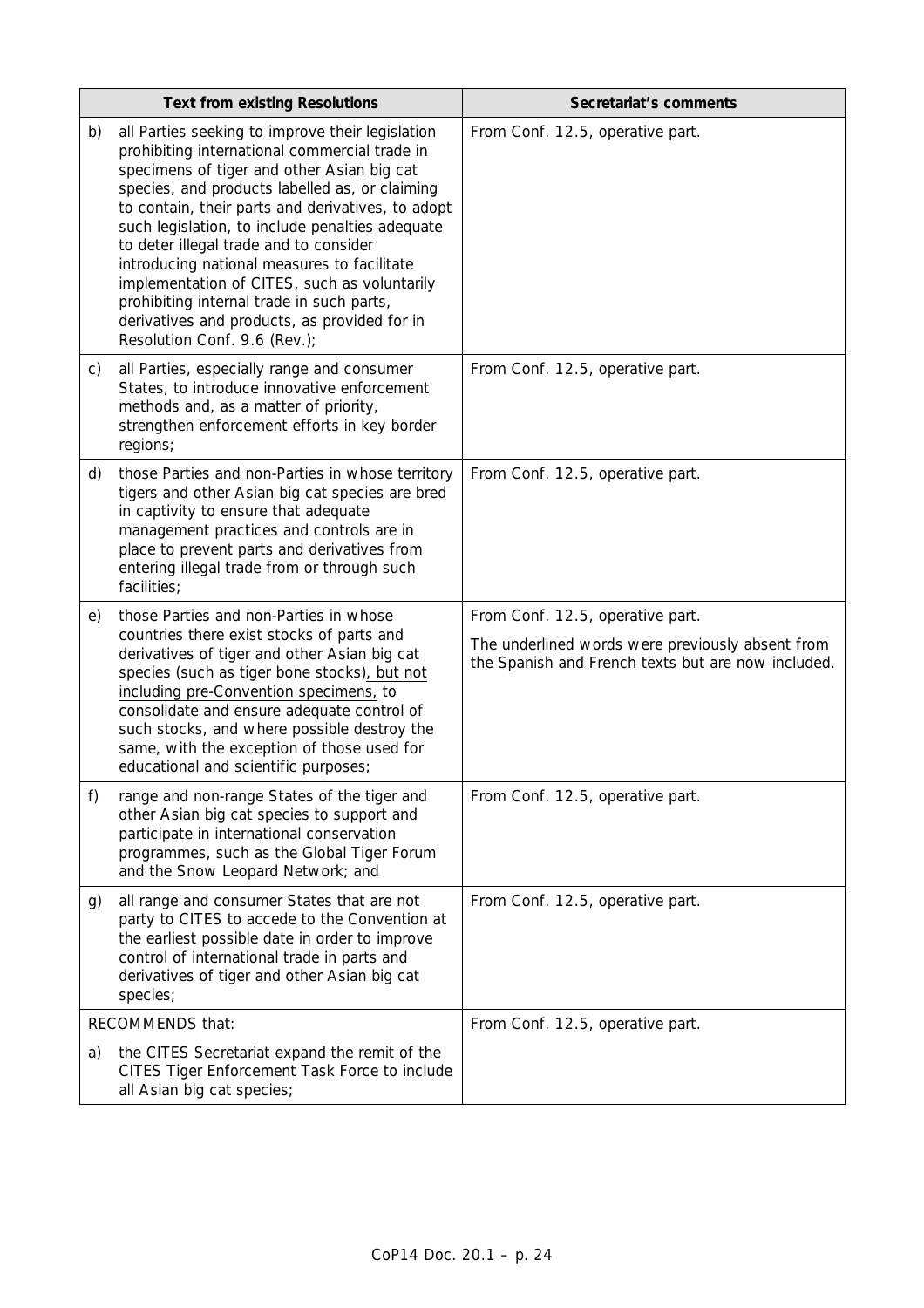|    | <b>Text from existing Resolutions</b>                                                                                                                                                                                                                                                                                                                                                                                                                                                | Secretariat's comments           |
|----|--------------------------------------------------------------------------------------------------------------------------------------------------------------------------------------------------------------------------------------------------------------------------------------------------------------------------------------------------------------------------------------------------------------------------------------------------------------------------------------|----------------------------------|
| b) | the range States of the tiger and other Asian<br>big cat species ensure that anti-poaching<br>teams and enforcement units are established<br>and effectively resourced to counter the illegal<br>killing of and trade in Asian big cat species,<br>and that intelligence is shared between<br>relevant enforcement agencies to counter<br>illegal killing and trade;                                                                                                                 | From Conf. 12.5, operative part. |
| C) | range States of the tiger and other Asian big<br>cat species carry out appropriate education<br>and awareness campaigns directed at urban<br>and rural communities and other targeted<br>groups, on the ecological and cultural<br>significance and the significance for<br>ecotourism of Asian big cats, their prey and<br>habitats;                                                                                                                                                | From Conf. 12.5, operative part. |
| d) | all range and consumer States take measures<br>to increase awareness of wildlife crime and<br>illicit wildlife trade among their enforcement,<br>prosecution and judicial authorities;                                                                                                                                                                                                                                                                                               | From Conf. 12.5, operative part. |
| e) | the enforcement agencies in range and<br>consumer States of the tiger and other Asian<br>big cat species establish cooperative bilateral<br>and multilateral arrangements, especially for<br>the management of shared wildlife species and<br>protected habitats with common boundaries, in<br>order to achieve more effective control of<br>illegal international trade in specimens of Asian<br>big cat species;                                                                   | From Conf. 12.5, operative part. |
| f) | Parties and non-Parties convene regional<br>workshops on law enforcement needs<br>associated with illegal cross-border movement<br>of specimens of Asian big cat species,<br>including the extent of the trade, smuggling<br>routes, methods and final consumer markets<br>for live specimens and parts and derivatives,<br>with technical assistance from the CITES<br>Secretariat and, where available, financial<br>support from interested governments and<br>organizations; and | From Conf. 12.5, operative part. |
| g) | the range States of Asian big cat species<br>conduct, where appropriate, studies to<br>examine the motivation behind the illegal killing<br>of these species and to recommend<br>appropriate measures to address such<br>motivation;                                                                                                                                                                                                                                                 | From Conf. 12.5, operative part. |
|    | <b>REQUESTS:</b>                                                                                                                                                                                                                                                                                                                                                                                                                                                                     | From Conf. 12.5, operative part. |
| a) | countries and organizations with the relevant<br>expertise to encourage and support range and<br>consumer States, as a matter of urgency, in<br>the development of practical identification<br>manuals to aid the detection and accurate<br>identification of parts and derivatives of Asian<br>big cats; and                                                                                                                                                                        |                                  |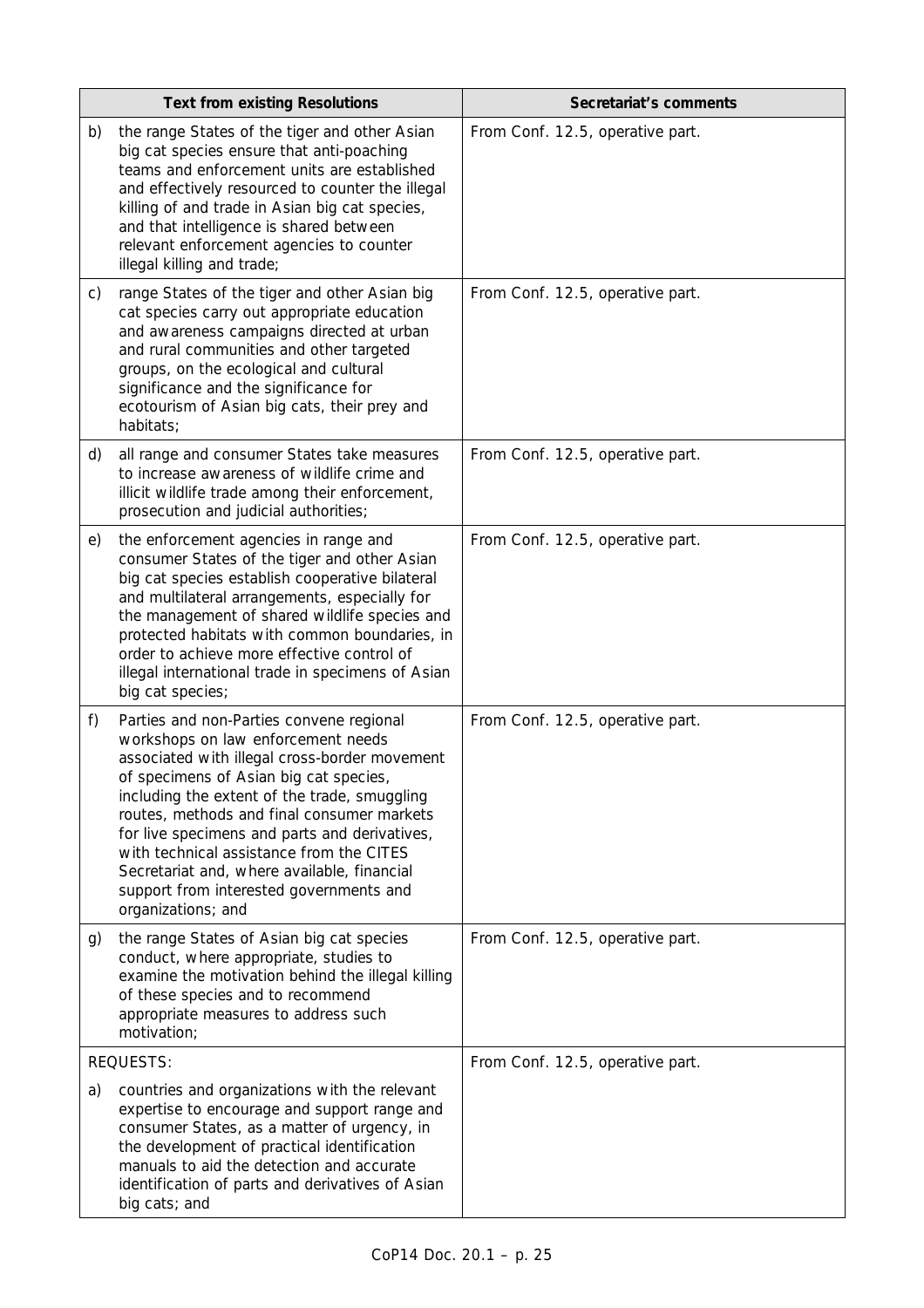| <b>Text from existing Resolutions</b>                                                                                                                                                                                                                                                                                                                              |                                                                                                                                                                                                                                                                                                                                                                                                                                                                       | Secretariat's comments                                                                                                 |
|--------------------------------------------------------------------------------------------------------------------------------------------------------------------------------------------------------------------------------------------------------------------------------------------------------------------------------------------------------------------|-----------------------------------------------------------------------------------------------------------------------------------------------------------------------------------------------------------------------------------------------------------------------------------------------------------------------------------------------------------------------------------------------------------------------------------------------------------------------|------------------------------------------------------------------------------------------------------------------------|
| b)                                                                                                                                                                                                                                                                                                                                                                 | that, since biological and distribution data are<br>essential for the implementation of the<br>Convention, donor nations assist in funding the<br>infrastructure and the provision of expertise to<br>develop computer databases and mapping as<br>well as any other necessary conservation<br>management techniques;                                                                                                                                                 | From Conf. 12.5, operative part.                                                                                       |
|                                                                                                                                                                                                                                                                                                                                                                    | RECOMMENDS that the consumer States of<br>specimens from the tiger and other Asian big cat<br>species:                                                                                                                                                                                                                                                                                                                                                                | From Conf. 12.5, operative part.                                                                                       |
| a)                                                                                                                                                                                                                                                                                                                                                                 | work with traditional medicine communities<br>and industries to develop strategies for<br>gradually reducing and eventually eliminating<br>the use of Asian big cat parts and derivatives;                                                                                                                                                                                                                                                                            |                                                                                                                        |
| b)                                                                                                                                                                                                                                                                                                                                                                 | where necessary and appropriate, remove<br>references to parts and derivatives of<br>Appendix-I Asian big cats from the official<br>pharmacopoeia and include acceptable<br>substitute products that do not endanger other<br>wild species, and introduce programmes to<br>educate the industry and user groups in order<br>to eliminate the use of substances derived<br>from Appendix-I Asian big cats and promote<br>the adoption of appropriate alternatives; and | From Conf. 12.5, operative part.                                                                                       |
| C)                                                                                                                                                                                                                                                                                                                                                                 | carry out appropriate education and awareness<br>campaigns to eliminate illegal trade in and use<br>of Asian big cat skins as trophies, ornaments<br>and items of clothing or for the production of<br>other materials; and                                                                                                                                                                                                                                           | From Conf. 12.5, operative part.<br>The word 'and' has been added because of the<br>rearrangement of the paragraphs.   |
| CALLS UPON all governments and<br>intergovernmental organizations, international aid<br>agencies, and non-governmental organizations to<br>provide, as a matter of urgency, funds and other<br>assistance to stop illegal trade in specimens of<br>Asian big cat species, and to ensure the long-term<br>survival of the Asian big cat species in the wild;<br>and |                                                                                                                                                                                                                                                                                                                                                                                                                                                                       | From Conf. 12.5, operative part.<br>The word 'and' has been deleted because of the<br>rearrangement of the paragraphs. |
|                                                                                                                                                                                                                                                                                                                                                                    | Regarding the African and Asian rhinoceroses                                                                                                                                                                                                                                                                                                                                                                                                                          | Text added by the Secretariat.                                                                                         |
|                                                                                                                                                                                                                                                                                                                                                                    | <b>URGES:</b>                                                                                                                                                                                                                                                                                                                                                                                                                                                         | From Conf. 9.14 (Rev. CoP13), operative part.                                                                          |
| a)                                                                                                                                                                                                                                                                                                                                                                 | all Parties that have stocks of rhinoceros horn<br>to identify, mark, register and secure all such<br>stocks;                                                                                                                                                                                                                                                                                                                                                         |                                                                                                                        |
| b)                                                                                                                                                                                                                                                                                                                                                                 | all Parties to adopt and implement<br>comprehensive legislation and enforcement<br>controls, including internal trade restrictions<br>and penalties, aimed at reducing illegal trade in<br>rhinoceros parts and derivatives;                                                                                                                                                                                                                                          | From Conf. 9.14 (Rev. CoP13), operative part.                                                                          |
| C)                                                                                                                                                                                                                                                                                                                                                                 | the Secretariat, where possible, to assist those<br>Parties with inadequate legislation,<br>enforcement, or control of stocks, by providing<br>them technical advice and relevant<br>information;                                                                                                                                                                                                                                                                     | From Conf. 9.14 (Rev. CoP13), operative part.                                                                          |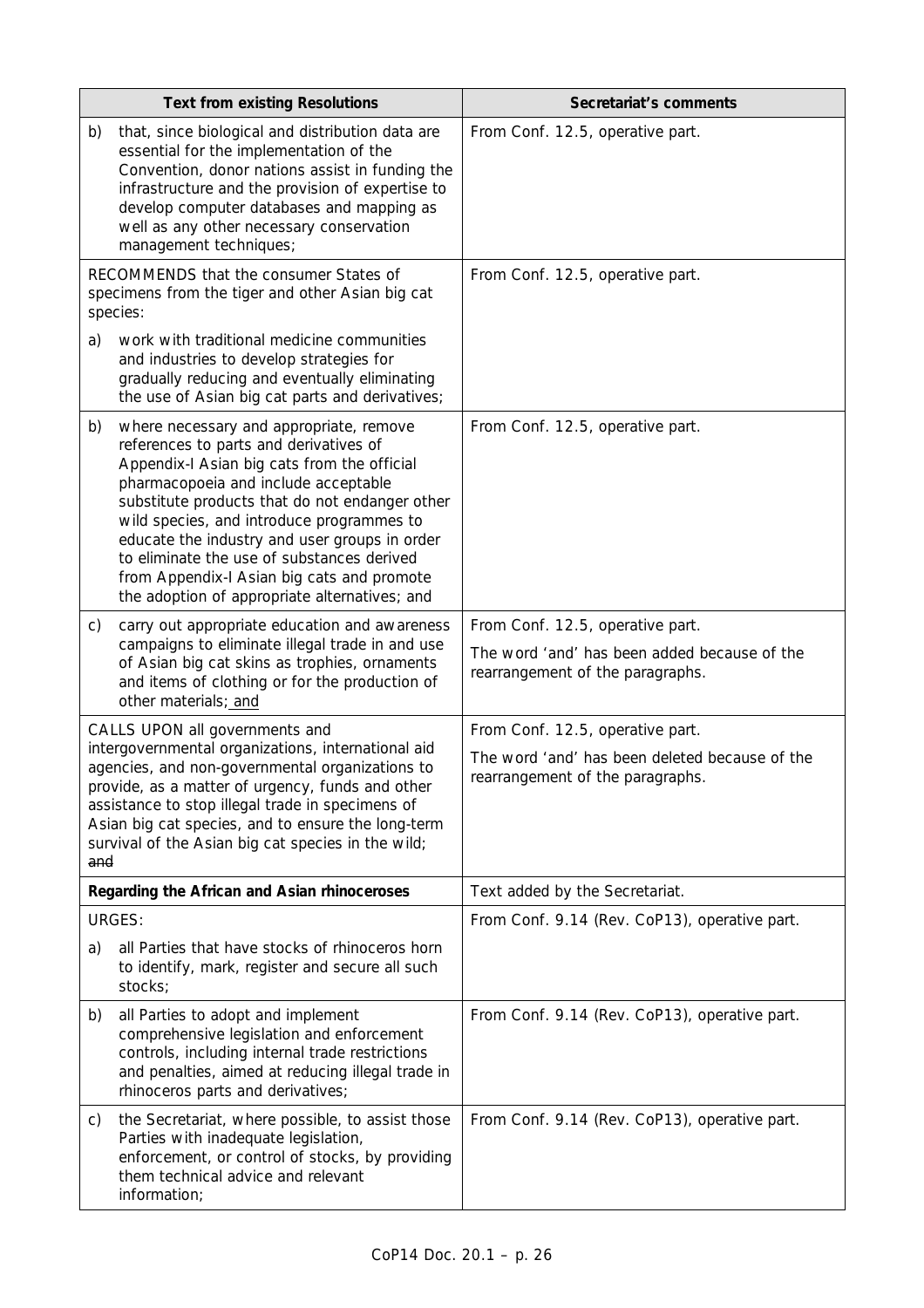| <b>Text from existing Resolutions</b>                                                                                                                                                                                                                                                                                                                    |                                                                                                                                                                                                                               | Secretariat's comments                                                                                                                          |
|----------------------------------------------------------------------------------------------------------------------------------------------------------------------------------------------------------------------------------------------------------------------------------------------------------------------------------------------------------|-------------------------------------------------------------------------------------------------------------------------------------------------------------------------------------------------------------------------------|-------------------------------------------------------------------------------------------------------------------------------------------------|
| d)                                                                                                                                                                                                                                                                                                                                                       | range States to be vigilant in their law<br>enforcement efforts, including the prevention<br>of illegal hunting and the early detection of<br>potential offenders;                                                            | From Conf. 9.14 (Rev. CoP13), operative part.                                                                                                   |
| e)                                                                                                                                                                                                                                                                                                                                                       | that law enforcement cooperation between<br>and among States be increased in order to<br>curtail illegal trade in rhinoceros horn; and                                                                                        | From Conf. 9.14 (Rev. CoP13), operative part.                                                                                                   |
| f)                                                                                                                                                                                                                                                                                                                                                       | the consumer States, as a matter of priority, to<br>work with all user groups and industries to<br>develop and implement strategies for reducing<br>the use and consumption of rhinoceros parts<br>and derivatives;           | From Conf. 9.14 (Rev. CoP13), operative part.                                                                                                   |
| DIRECTS the Standing Committee to continue to<br>pursue actions aimed at reducing illegal trade,<br>ensuring that:                                                                                                                                                                                                                                       |                                                                                                                                                                                                                               | From Conf. 9.14 (Rev. CoP13), operative part.                                                                                                   |
| a)                                                                                                                                                                                                                                                                                                                                                       | all such actions are accompanied by<br>evaluations of their effectiveness;                                                                                                                                                    | From Conf. 9.14 (Rev. CoP13), operative part.                                                                                                   |
| b)                                                                                                                                                                                                                                                                                                                                                       | appropriate, cost-effective, standardized<br>indicators of success are developed and/or<br>refined to measure changes in levels of illegal<br>hunting and of the status of rhinoceros<br>populations in the range States; and | From Conf. 9.14 (Rev. CoP13), operative part.                                                                                                   |
| C)                                                                                                                                                                                                                                                                                                                                                       | the policies that guide interventions are<br>responsive and adaptive to the outcome of<br>evaluations;                                                                                                                        | From Conf. 9.14 (Rev. CoP13), operative part.                                                                                                   |
| RECOMMENDS that those range States without a<br>budgeted conservation and management plan for<br>rhinoceroses should develop and implement one as<br>expeditiously as possible, utilizing all available<br>relevant expertise and resources;                                                                                                             |                                                                                                                                                                                                                               | From Conf. 9.14 (Rev. CoP13), operative part.<br>The word 'rhinoceros' has been put in the plural for<br>consistency with the rest of the text. |
| RECOMMENDS further that those range States<br>with an existing, budgeted plan for rhinoceroses<br>should endeavour to implement the plan as<br>expeditiously as possible, and should undertake a<br>review of the adequacy of enforcement and trade<br>control measures therein;                                                                         |                                                                                                                                                                                                                               | From Conf. 9.14 (Rev. CoP13), operative part.<br>The word 'rhinoceros' has been put in the plural for<br>consistency with the rest of the text. |
| CALLS upon all Governments and<br>intergovernmental organizations, international aid<br>agencies and non-governmental organizations to<br>provide funds to implement rhinoceros<br>conservation activities, especially efforts to prevent<br>the illegal killing of rhinoceroses and to control and<br>monitor the illegal trade in rhinoceros horn; and |                                                                                                                                                                                                                               | From Conf. 9.14 (Rev. CoP13), operative part.<br>The word 'and' has been added because of the<br>rearrangement of the paragraphs.               |
| CALLS for constructive engagement amongst all<br>Parties to the Convention and synergy between the<br>Convention and the IUCN/SSC Rhino Specialist<br>Groups to achieve the aims of this Resolution; and                                                                                                                                                 |                                                                                                                                                                                                                               | From Conf. 9.14 (Rev. CoP13), operative part.                                                                                                   |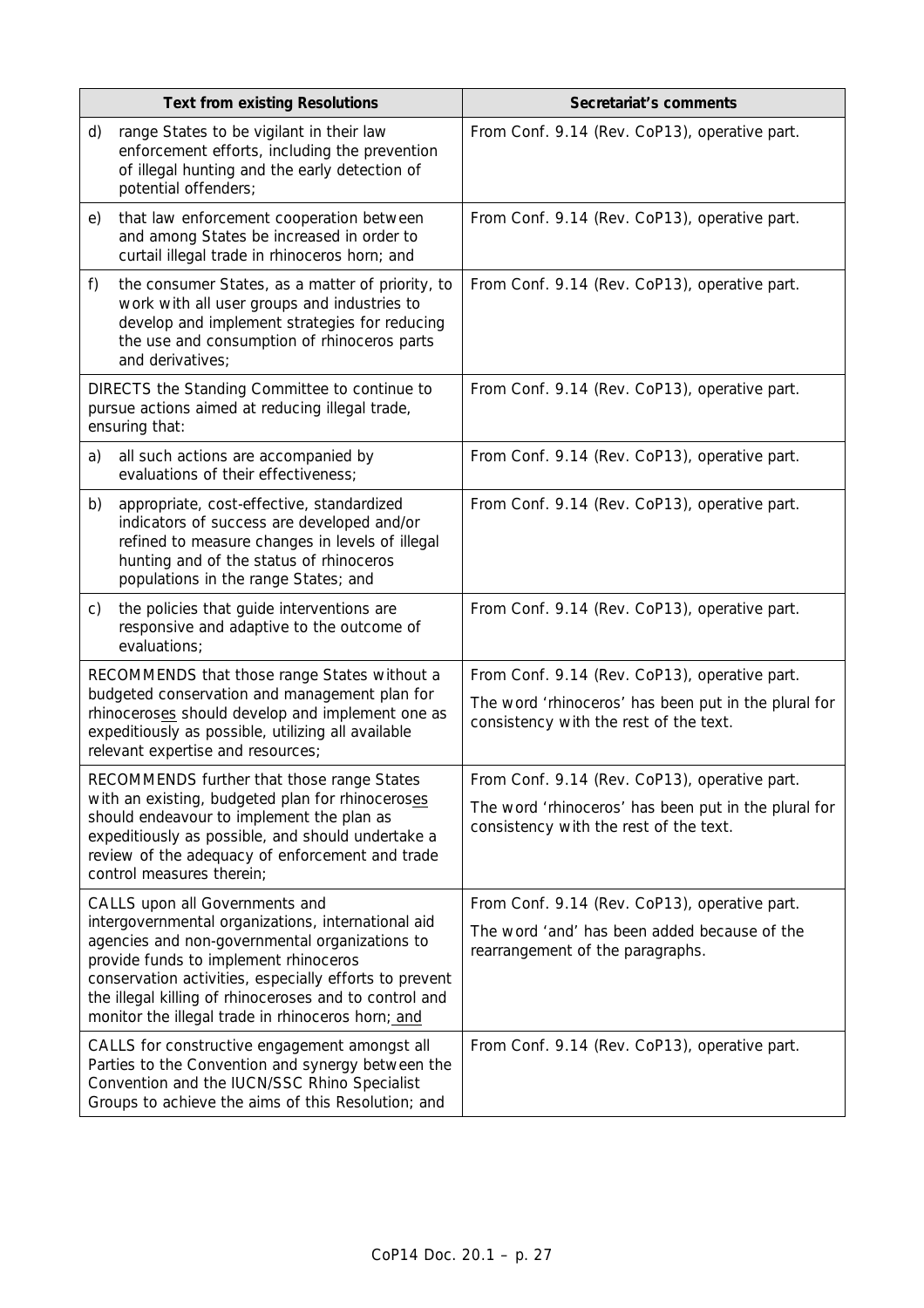| <b>Text from existing Resolutions</b>                                                                                                                                                                                                                                                                                                                                                                                                          | Secretariat's comments                                                                                                                      |
|------------------------------------------------------------------------------------------------------------------------------------------------------------------------------------------------------------------------------------------------------------------------------------------------------------------------------------------------------------------------------------------------------------------------------------------------|---------------------------------------------------------------------------------------------------------------------------------------------|
| Regarding the Tibetan antelope                                                                                                                                                                                                                                                                                                                                                                                                                 | Text added by the Secretariat.                                                                                                              |
| <b>RECOMMENDS that:</b>                                                                                                                                                                                                                                                                                                                                                                                                                        | From Conf. 11.8 (Rev. CoP13), operative part.                                                                                               |
| all Parties and non-Parties, especially consumer<br>a)<br>and range States, adopt comprehensive<br>legislation and enforcement controls as a<br>matter of urgency, with the aim of eliminating<br>commercial trade in Tibetan antelope parts and<br>derivatives, especially shahtoosh, in order to<br>reduce demonstrably the illegal trade in Tibetan<br>antelope products;                                                                   |                                                                                                                                             |
| all Parties treat any product claimed to be<br>b)<br>'shahtoosh' or claimed to contain Tibetan<br>antelope specimens as a readily recognizable<br>part or derivative of the Tibetan antelope and<br>therefore subject to the provisions relating to<br>Appendix-I species, as provided for in<br>Resolution Conf. 9.6 (Rev.), and enact<br>legislation, where it does not exist, to fully<br>implement these provisions for such products;     | From Conf. 11.8 (Rev. CoP13), operative part.<br>The inverted commas around the word 'shahtoosh'<br>seem unnecessary and have been removed. |
| all Parties adopt penalties adequate to deter<br>C)<br>illegal trade and measures to enhance public<br>awareness of the actual origin of the products<br>and of the status of the Tibetan antelope; and                                                                                                                                                                                                                                        | From Conf. 11.8 (Rev. CoP13), operative part.                                                                                               |
| all Parties and non-Parties in whose territory<br>d)<br>stocks of Tibetan antelope parts and raw<br>materials exist, adopt a registration system and<br>national measures to prevent such stocks from<br>re-entering into trade;                                                                                                                                                                                                               | From Conf. 11.8 (Rev. CoP13), operative part.                                                                                               |
| <b>DIRECTS:</b>                                                                                                                                                                                                                                                                                                                                                                                                                                | From Conf. 11.8 (Rev. CoP13), operative part.                                                                                               |
| the Secretariat, with the assistance of<br>a)<br>interested Parties, intergovernmental<br>organizations and non-governmental<br>organizations, to provide funding and technical<br>assistance to the range States of the Tibetan<br>antelope in order to improve anti-poaching<br>efforts, to carry out population censuses, to<br>formulate a conservation strategy and to<br>prevent trade in Tibetan antelope parts and<br>derivatives; and |                                                                                                                                             |
| the Standing Committee to undertake a regular<br>b)<br>review of the enforcement measures taken by<br>the Parties in eliminating the illicit trade in<br>Tibetan antelope products on the basis of the<br>Secretariat's report, and to report the results at<br>each meeting of the Conference of the Parties;<br>and                                                                                                                          | From Conf. 11.8 (Rev. CoP13), operative part.                                                                                               |
| <b>URGES:</b>                                                                                                                                                                                                                                                                                                                                                                                                                                  | From Conf. 11.8 (Rev. CoP13), operative part.                                                                                               |
| the processing countries of the products of the<br>a)<br>Tibetan antelope to continue their efforts to<br>ban the processing of Tibetan antelope wool;                                                                                                                                                                                                                                                                                         |                                                                                                                                             |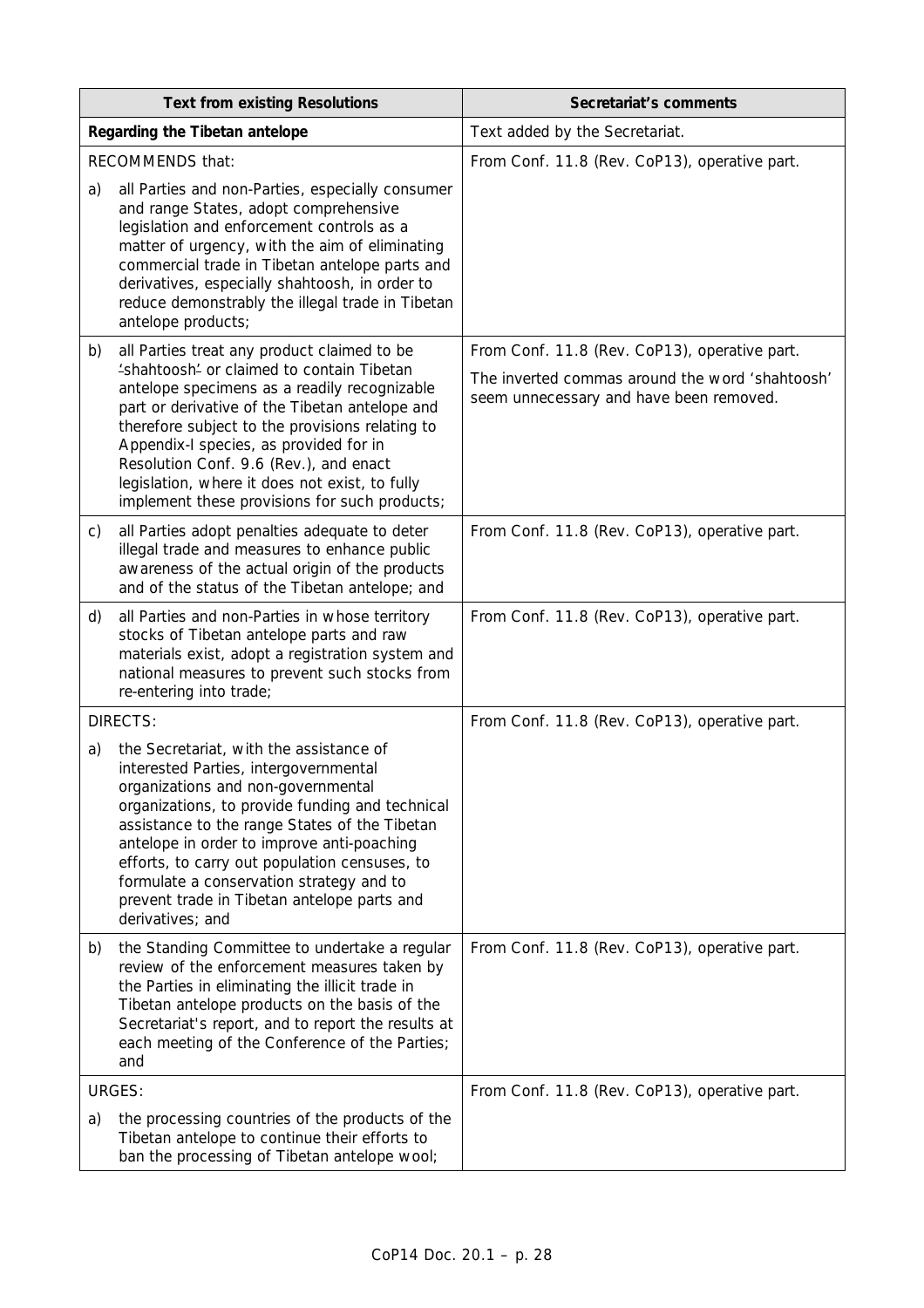| <b>Text from existing Resolutions</b>     |                                                                                                                                                                                                                                                                                                                                                                                                                                       | Secretariat's comments                                                                                                            |
|-------------------------------------------|---------------------------------------------------------------------------------------------------------------------------------------------------------------------------------------------------------------------------------------------------------------------------------------------------------------------------------------------------------------------------------------------------------------------------------------|-----------------------------------------------------------------------------------------------------------------------------------|
| b)                                        | all countries and territories with relevant<br>experience and technical capabilities to<br>strengthen cooperation and the exchange of<br>information, technology and experience with<br>regard to education and awareness, law<br>enforcement such as smuggling routes and<br>methods, and techniques for the identification<br>of parts and derivatives of the Tibetan<br>antelope; and                                              | From Conf. 11.8 (Rev. CoP13), operative part.                                                                                     |
| C)                                        | relevant Parties to designate a contact point<br>and to provide contact details to the<br>Secretariat in order to establish a network to<br>assist in the control of illegal trade in Tibetan<br>antelope parts and derivatives, particularly<br>shahtoosh, and, where appropriate to make full<br>use of the ECO-MESSAGE of ICPO-Interpol and<br>existing law enforcement networks, including<br>the World Customs Organization; and | From Conf. 11.8 (Rev. CoP13), operative part.<br>The word 'and' has been added because of the<br>rearrangement of the paragraphs. |
| REPEALS the Resolutions listed hereunder: |                                                                                                                                                                                                                                                                                                                                                                                                                                       | In replacement of the text under REPEALS in                                                                                       |
| a)                                        | Resolution Conf. 9.14 (Rev. CoP13) (Fort<br>Lauderdale, 1994, as amended at Gigiri, 2000,<br>and Bangkok, 2004) - Conservation of and<br>trade in African and Asian rhinoceroses;                                                                                                                                                                                                                                                     | Conf. 9.14 (Rev. CoP13) and Conf. 12.5.                                                                                           |
| b)                                        | Resolution Conf. 11.8 (Rev. CoP13) (Gigiri,<br>2000, as amended at Santiago, 2002, and<br>Bangkok, 2004) - Conservation of and control<br>of trade in the Tibetan antelope;                                                                                                                                                                                                                                                           |                                                                                                                                   |
| C)                                        | Resolution Conf. 12.5 (Santiago, 2002) -<br>Conservation of and trade in tigers and other<br>Appendix-I Asian big cat species; and                                                                                                                                                                                                                                                                                                    |                                                                                                                                   |
| d)                                        | Resolution Conf. 13.4 (Bangkok, 2004) -<br>Conservation of and trade in great apes.                                                                                                                                                                                                                                                                                                                                                   |                                                                                                                                   |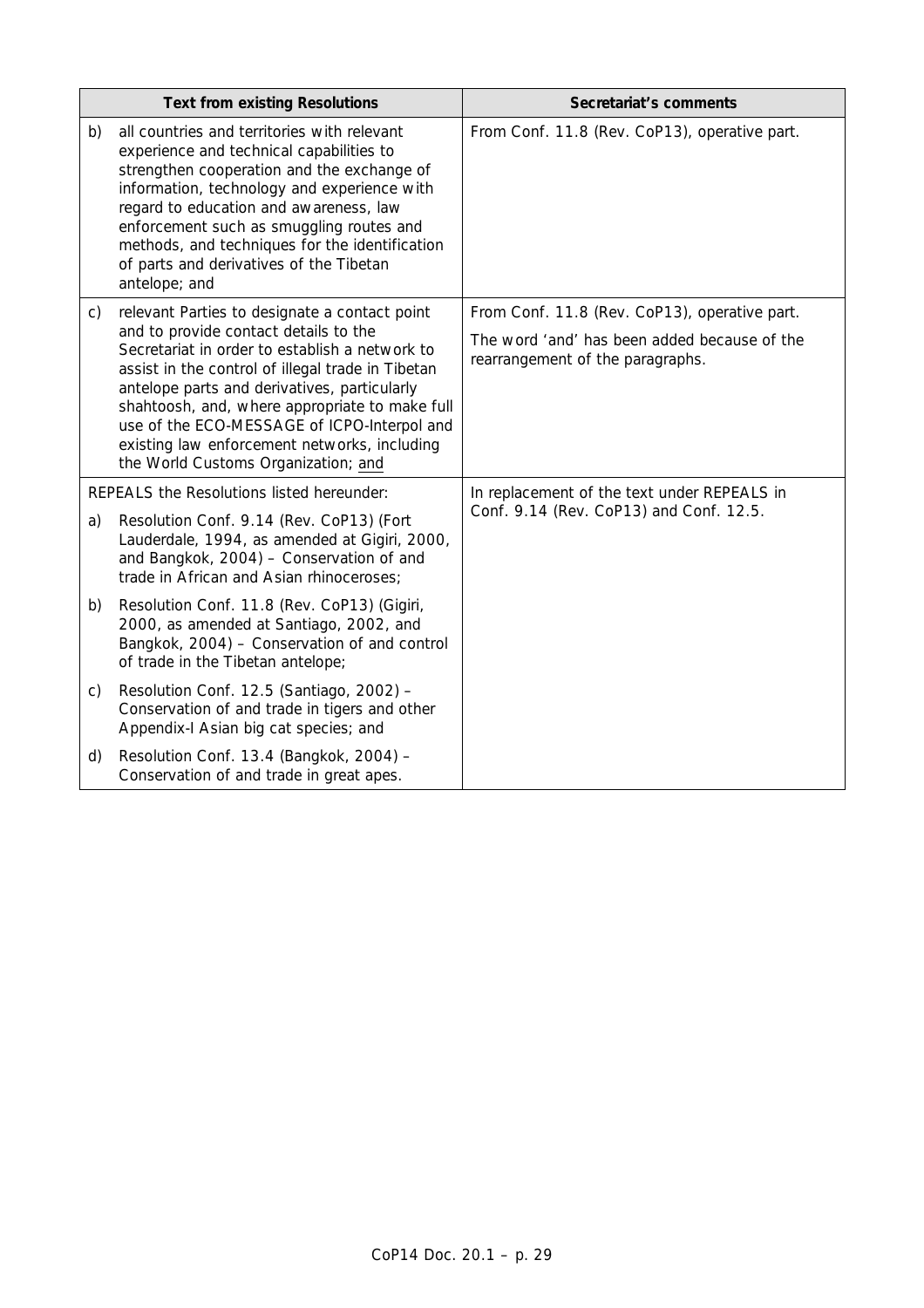#### Conservation of and trade in specimens of specific Appendix-I species

RECALLING Resolutions Conf. 9.14 (Rev. CoP13), adopted by the Conference of the Parties at its ninth meeting (CoP9, Fort Lauderdale, 1994) and amended at CoP11 (Gigiri, 2000) and CoP13 (Bangkok, 2004); Conf. 11.8 (Rev. CoP13) adopted at CoP11 and amended at CoP12 (Santiago, 2002) and CoP13; Conf. 12.5 adopted at CoP12; and Conf. 13.4 adopted at CoP13;

CONSCIOUS of the special importance of great apes, not only from a cultural and scientific point of view and as part of our natural heritage, but also as mankind's closest living relatives;

CONCERNED that wild populations of great apes [all subspecies of the gorilla (*Gorilla gorilla*)*,*  chimpanzees (*Pan* spp.) and the orang-utan (*Pongo pygmaeus*)] in Africa and Asia are threatened by the combined effects of trade in live animals, poaching for bushmeat, disease and habitat loss caused by disturbance, fragmentation and destruction;

CONCERNED that almost all great ape populations continue to decline drastically;

AWARE that chimpanzees are now reported to be extinct in at least four of the 25 countries they once inhabited, that the Sumatran orang-utan (*Pongo pygmaeus abelii*) and three populations of gorilla are classified by IUCN as 'Critically Endangered' and that the other species and subspecies of great apes are classified as 'Endangered';

RECALLING that all great ape species are included in Appendix I of the Convention;

CONCERNED that illegal trade at international and national levels has been stimulated by opening up of forest habitats, increasing demand for ape meat, especially from urban populations both in range and non-range States and continuing global demand for live specimens, particularly juveniles;

COMMENDING efforts already made in a number of range and non-range States to tackle poaching and illegal trade, including repatriation of seized live specimens to the country of origin;

RECOGNIZING the need for international support to assist the 23 range States in protecting great ape populations, their habitats and related biodiversity resources;

RECOGNIZING the need for technical guidance to assist all Parties in preventing illegal trade in live specimens and parts and derivatives of great apes, including the confiscation and subsequent treatment of live animals;

NOTING that the World Summit on Sustainable Development Great Ape Survival Project (WSSD GRASP) Partnership led by UNEP and UNESCO draws on the scientific expertise of the IUCN Species Survival Commission, and brings together range and non-range States, international conventions [including CITES and the Convention on Biological Diversity (CBD)], and a range of global and national non governmental organizations;

NOTING that GRASP convened an Inter-Governmental Preparatory Meeting at UNESCO headquarters in Paris, France, from 26 to 28 November 2003, to set the agenda for an inter-ministerial meeting to be held in Africa in early 2005;

AWARE of work to prepare and adopt National Great Ape Survival Plans (NGASPs) and their role in building capacity in range States;

NOTING the work undertaken by the CITES Bushmeat Working Group and other initiatives;

NOTING that the Ministerial Declaration made at the Ministerial Conference on Africa Forest Law Enforcement and Governance (AFLEG) at Yaoundé, Cameroon, on 16 October 2003, included *inter alia*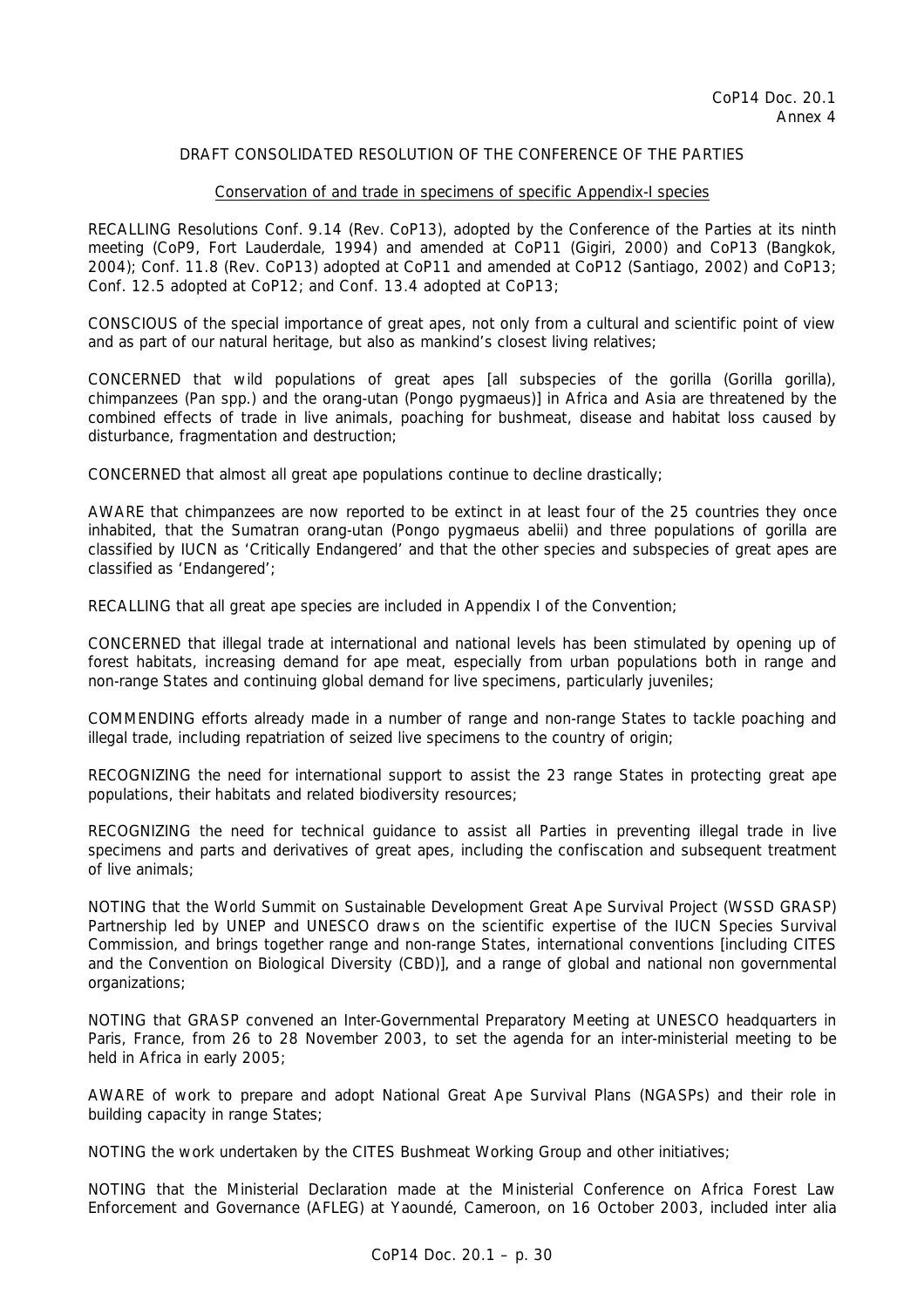an expression of intention to establish and strengthen laws and regulations for hunting and bushmeat trade in and around forest industry concessions and across borders, and to work through sub-regional as well as regional task forces on forest law enforcement and governance;

NOTING that wild populations of tigers and other Asian big cat species [snow leopard *(Uncia uncia)*, clouded leopard *(Neofelis nebulosa)*, all subspecies of leopard *(Panthera pardus)* within its Asian range, and Asiatic lion *(Panthera leo persica*)] are threatened by the combined effects of poaching and habitat loss caused by disturbance, fragmentation and destruction;

AWARE that all tigers and other Asian big cat species are included in Appendix I, and that commercial international trade in Asian big cat species and their parts and derivatives has been prohibited by the Convention since 1975 [with the exception of the Asiatic lion and the Amur tiger *(Panthera tigris altaica)*, which were included in 1977 and 1987, respectively];

CONSCIOUS that three subspecies of tiger *(Panthera tigris)*, have become extinct within the last 50 years and noting with concern that, despite inclusion of Asian big cat species in Appendix I, illegal trade in specimens of nearly all these species has escalated and further threatens their long-term survival in the wild;

CONCERNED that the use of medicines and products containing parts and derivatives from the tiger and other Asian big cat species continues in many countries around the world and that the bones of some of these species may be used in traditional medicine systems as a substitute for tiger bone;

CONCERNED that trade in skins from the tiger and other Asian big cat species appears to be escalating again, and that this trend could fuel poaching that could lead to extinction in the wild;

NOTING that the Standing Committee has called upon all Parties and non-Parties to the Convention to take such measures as are required to halt the illegal trade in tigers and tiger parts and derivatives;

COMMENDING the positive actions taken by some range and consumer States to address the illegal trade in tiger specimens and to facilitate cooperation with other Parties, but noting that measures are required to address illegal trade in specimens of all Appendix-I Asian big cat species;

CONSCIOUS that the driving forces behind the illegal killing of tigers and other Asian big cats and the illegal trade in specimens from them vary from region to region and may include financial gain from the sale of live specimens, parts and derivatives, protection of people living in Asian big cat habitats and protection against or response to the predation of livestock;

RECOGNIZING that strengthened technical cooperation between range and non-range States and financial support would contribute to more effective conservation of tigers and other Asian big cat species;

ACKNOWLEDGING that increased political commitment, financial resources and expertise in some range and consumer States will significantly improve control of the illegal killing of Asian big cat species, trade in their parts and derivatives and protection of their habitats;

ACKNOWLEDGING the progress made through the CITES Tiger Enforcement Task Force, including the enforcement training course conducted in India, but noting that the causes of conservation problems could be relevant to other Asian big cat species and that the solutions to reduce illegal trade in tiger specimens could be applied to benefit these species;

ACKNOWLEDGING the actions and reports of members of the Snow Leopard Network and of the Global Tiger Forum in reviewing the threats to the long-term survival of the species in the wild and the recommended measures to address those threats;

RECOGNIZING that long-term solutions to the protection, conservation and management of tigers and other Asian big cat species and their habitats requires the adoption of bold and innovative actions based on a sound base of information;

CONCERNED that some rhinoceros populations have continued to decline drastically and that four of the five species are threatened with extinction;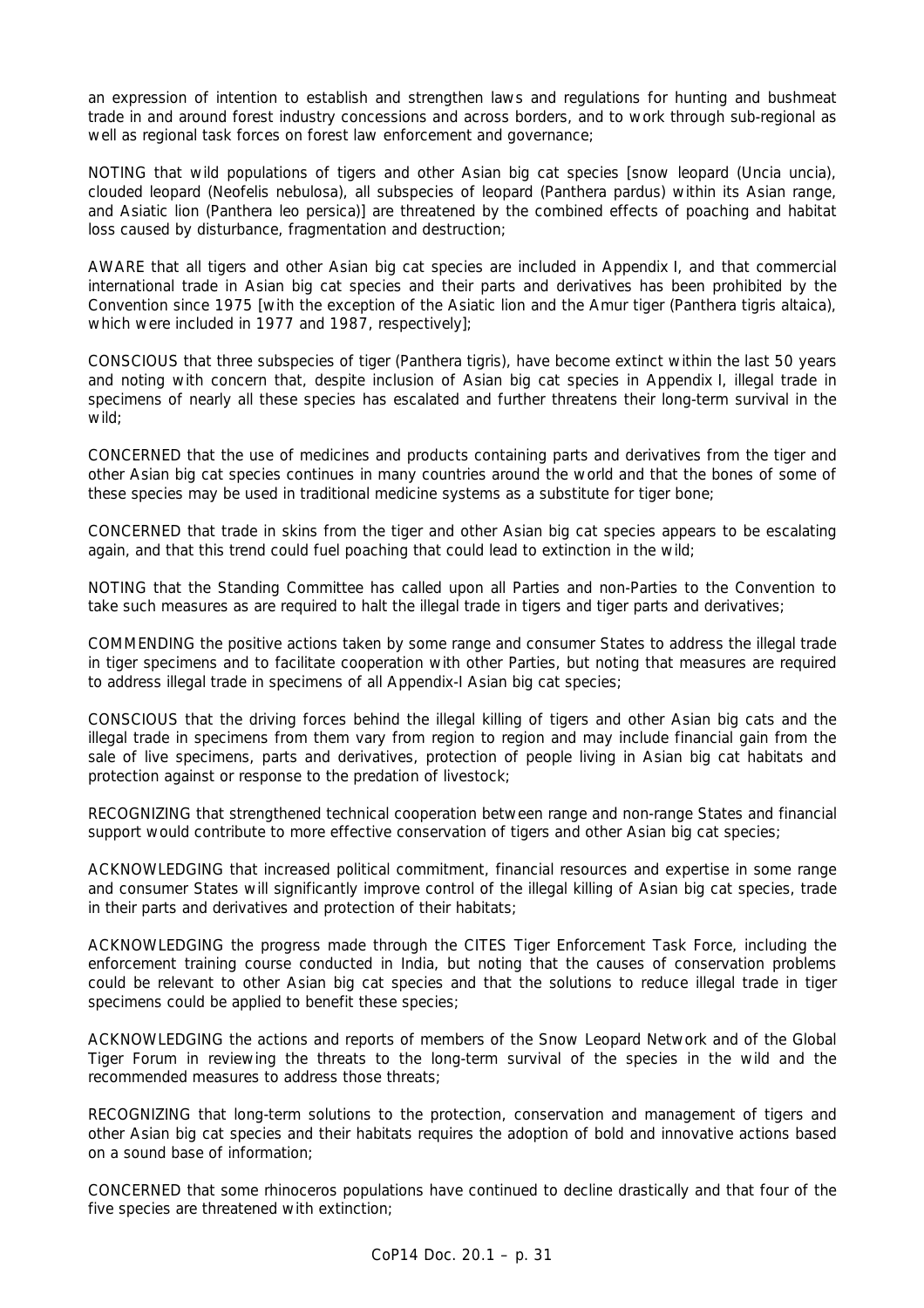RECALLING that the Conference of the Parties included all species of rhinoceros in Appendix I of the Convention in 1977, and that the South African population of *Ceratotherium simum simum* was transferred to Appendix II with an annotation in 1994;

COMMENDING the successful management and protection of rhinoceroses in some African and Asian range States, often under difficult circumstances;

COMMENDING further the measures taken by countries to control and reduce use of rhinoceros horn, especially countries where use is part of a cultural tradition extending back many centuries;

CONCLUDING that the above measures have not arrested the decline of all rhinoceros populations;

RECOGNIZING that the illegal trade in rhinoceros horn is known to be a global law enforcement problem, extending beyond range States and traditional consuming countries, but that emphasis solely on law enforcement has failed to remove the threat to rhinoceroses;

RECOGNIZING that some international measures may have unintended consequences, for example, on trade;

RECOGNIZING that there is a diversity of opinion as to the most effective approaches to the conservation of rhinoceroses;

CONCERNED that threats to rhinoceros populations still exist, and that the cost of ensuring adequate security for them is increasing and cannot easily be met by many range States;

RECALLING the International Workshop on Conservation and Control of Trade in Tibetan Antelope, held in Xining, China, 12-14 October 1999, where a draft resolution on the conservation and control of trade in the Tibetan antelope *(Pantholops hodgsonii)* was discussed by government representatives from China, France, India, Italy, Nepal, the United Kingdom of Great Britain and Northern Ireland, and the United States of America, as well as representatives of the CITES Secretariat and non-governmental organizations;

AWARE that the Tibetan antelope is included in Appendix I, and that all commercial international trade in its parts and derivatives has been regulated by the Convention since 1979;

NOTING that the wild population of the Tibetan antelope continues to be threatened by poaching to supply the market for shahtoosh, the fine wool of the species, and shahtoosh products;

CONSCIOUS that an effective ban on processing of and trade in shahtoosh is a critically important complement to effective *in situ* conservation of the species, including control of large scale poaching;

RECOGNIZING that strengthened technical cooperation between range and non-range States, and financial support, would contribute to more effective conservation of the Tibetan antelope;

COMMENDING the initiatives by Parties to facilitate cooperation in conservation of the Tibetan antelope and to address illegal hunting of the Tibetan antelope, including:

- a) China, which has made a serious effort to stop poaching and smuggling of the Tibetan antelope and has also established nature reserves for the species; and
- b) France, India, Italy, the United Kingdom and the United States, which have taken steps to protect the species, including enforcement and judicial action to halt the illegal trade in Tibetan antelope parts and derivatives and the development of identification techniques for such parts and derivatives;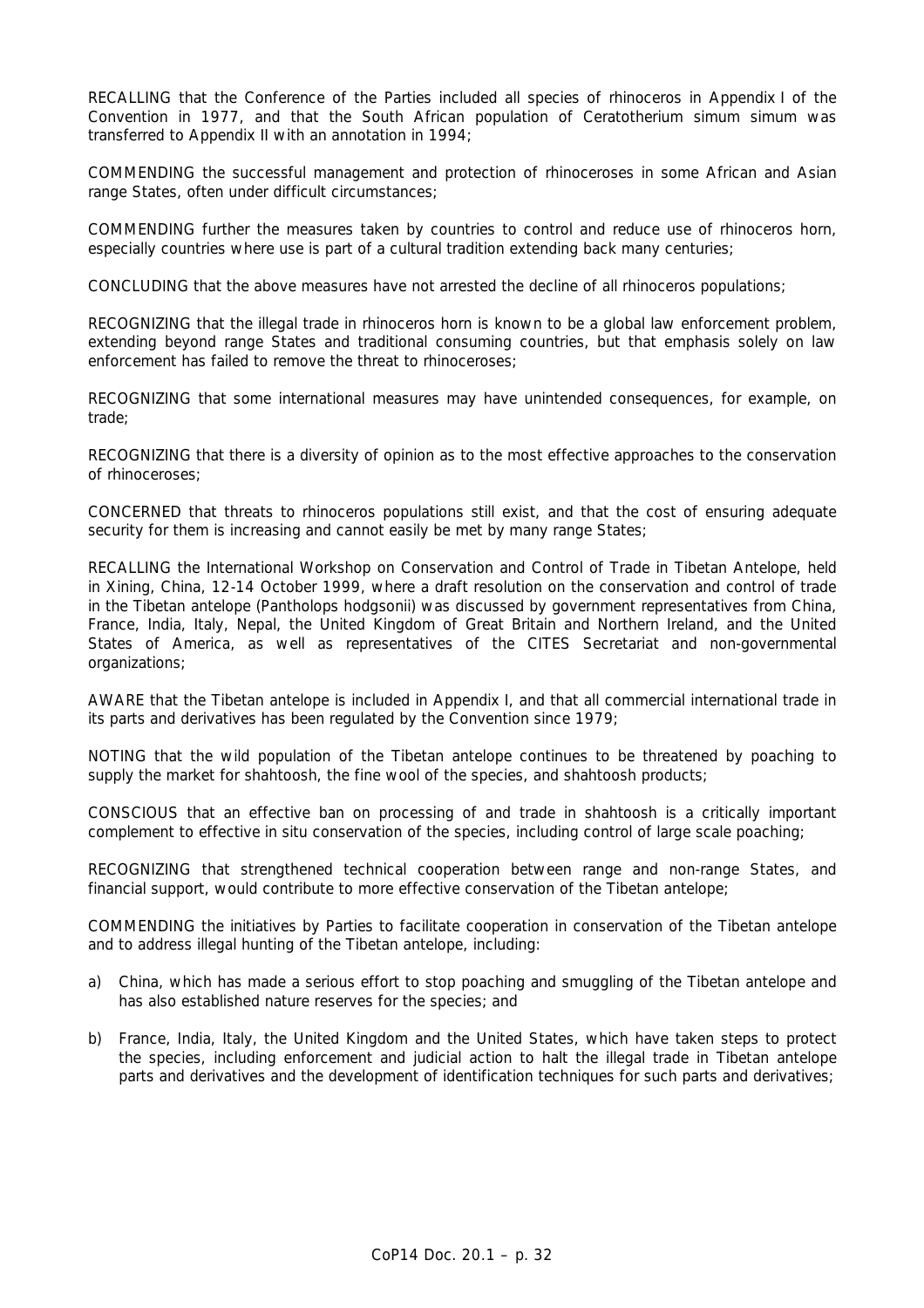## THE CONFERENCE OF THE PARTIES TO THE CONVENTION

## *Regarding great apes*

URGES all Parties to:

- a) adopt and implement comprehensive legislation to protect great apes, which includes:
	- i) a prohibition of all international trade for primarily commercial purposes, including sale, display, purchase, offer to purchase and acquisition for commercial purposes of wild-caught specimens of great apes; and
	- ii) deterrent penalties aimed at eliminating illegal trade in great apes and parts and derivatives thereof;
- b) strengthen enforcement controls, including anti-poaching measures in great ape habitats and antismuggling measures at international borders;
- c) limit the international use of great apes to nationally approved zoological institutions, educational centres, rescue centres and captive-breeding centres in accordance with CITES; and
- d) promote the protection of great ape habitats, including cross-border cooperation between neighbouring range States for the management of contiguous habitat, and to take appropriate action to restore such habitats where they have become fragmented or diminished in quality;

DIRECTS the Secretariat to:

- a) work closely with Parties, and as a member of the GRASP partnership, to develop and implement measures, including legislative and enforcement measures and regional and sub-regional initiatives, to halt or reduce and ultimately eliminate illegal trade in great apes;
- b) assist range States in the implementation of NGASPS where these include measures aimed at eliminating illegal trade; and
- c) report to the Standing Committee on the implementation of this Resolution at each of its regular meetings;

DIRECTS the Standing Committee to:

- a) review the implementation of this Resolution with regard to great apes at each of its regular meetings on the basis of the Secretariat's reports;
- b) consider other measures such as technical missions, organized in cooperation with GRASP and other appropriate partnerships, followed by political missions if necessary; and
- c) report at each meeting of the Conference of the Parties on the implementation of this Resolution, with any recommendations for further action;

URGES the Secretariat, the Standing Committee and the Animals Committee to work closely with GRASP, and to explore and implement other measures through which the Convention can contribute to the conservation of great apes and to the promotion of public awareness of the threat posed to great ape populations by illegal trade;

URGES all range States, other Parties and relevant organizations to join the GRASP partnership;

CALLS UPON all Parties to other relevant multilateral agreements, such as CBD and the Convention on Migratory Species of Wild Animals (CMS), to cooperate with GRASP and other appropriate partnerships in developing a common strategy to conserve great ape populations;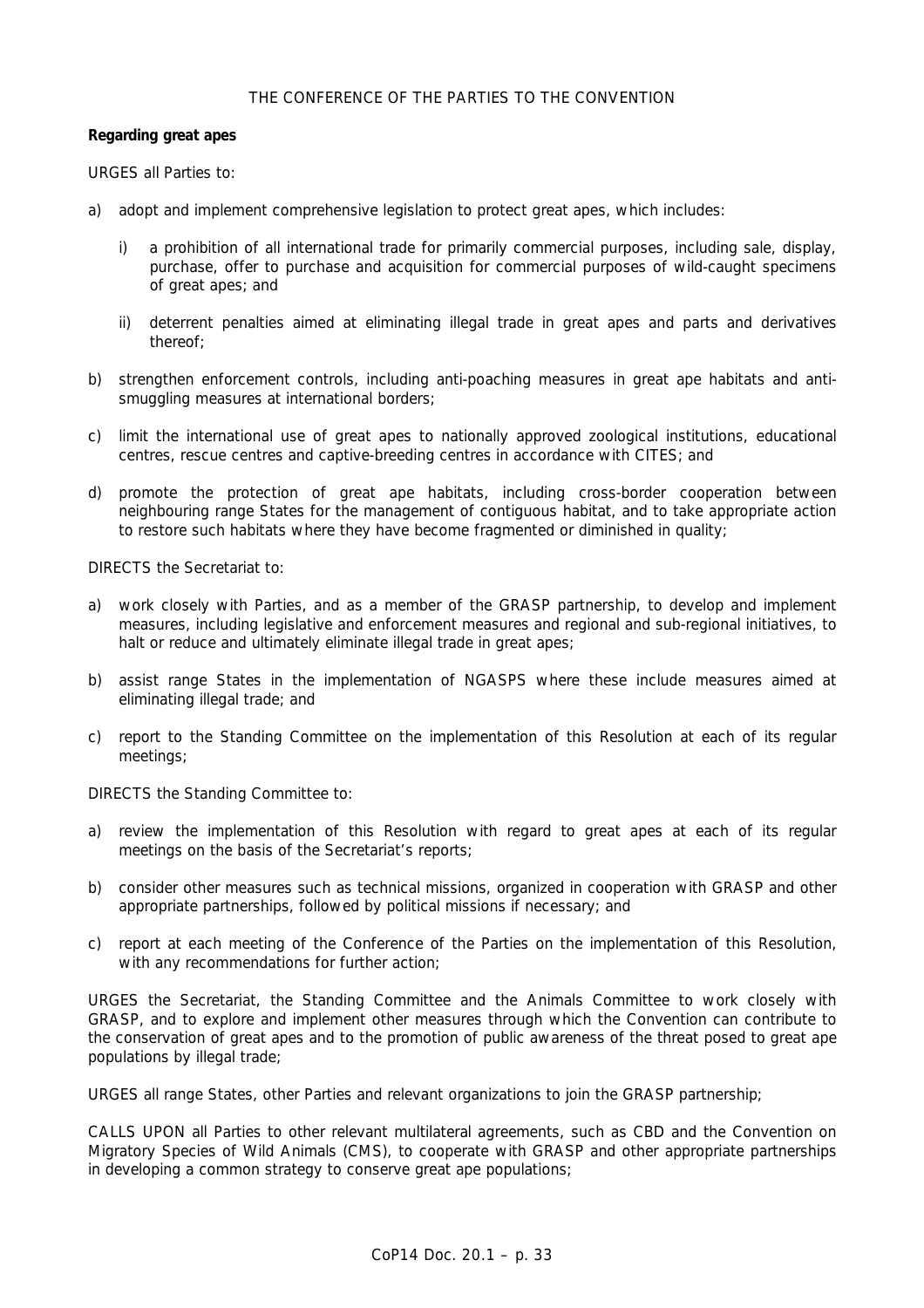CALLS UPON all governments, intergovernmental organizations, international aid agencies and nongovernmental organizations, as a matter of urgency, to:

- a) assist the range States in any way possible in supporting the conservation of great apes including:
	- i) the provision of funding:
	- ii) assistance with enforcement, training, capacity building and education;
	- iii) population monitoring, and the gathering and exchange of scientific, technical and legal information and expertise;
	- iv) habitat management and restoration;
	- v) mitigation of conflict between humans and apes; and
	- vi) the development of projects which deliver tangible benefits to local communities such as alternative sources of protein; and
- b) stop illegal trade in specimens of these species in order to ensure the long-term survival of all populations in the wild, particularly by working through GRASP and other appropriate partnerships and through measures taken to implement this Resolution; and

CALLS UPON the Secretariat to collaborate with the CBD Secretariat in relation to the conservation of great apes, in particular developing measures relating to *in situ* conservation and to make recommendations relevant to CITES to the Standing Committee for consideration;

#### *Regarding the tiger and other Asian big cat species*

URGES:

- a) all Parties and non-Parties, especially range and consumer States of Asian big cat species, to adopt comprehensive legislation and enforcement controls which clearly define the administrative responsibilities of the various government agencies responsible for regulating trade within and outside of protected areas and in outlets for parts and derivatives such as in wildlife markets and shops, etc., as a matter of urgency;
- b) all Parties seeking to improve their legislation prohibiting international commercial trade in specimens of tiger and other Asian big cat species, and products labelled as, or claiming to contain, their parts and derivatives, to adopt such legislation, to include penalties adequate to deter illegal trade and to consider introducing national measures to facilitate implementation of CITES, such as voluntarily prohibiting internal trade in such parts, derivatives and products, as provided for in Resolution Conf. 9.6 (Rev.);
- c) all Parties, especially range and consumer States, to introduce innovative enforcement methods and, as a matter of priority, strengthen enforcement efforts in key border regions;
- d) those Parties and non-Parties in whose territory tigers and other Asian big cat species are bred in captivity to ensure that adequate management practices and controls are in place to prevent parts and derivatives from entering illegal trade from or through such facilities;
- e) those Parties and non-Parties in whose countries there exist stocks of parts and derivatives of tiger and other Asian big cat species (such as tiger bone stocks), but not including pre-Convention specimens, to consolidate and ensure adequate control of such stocks, and where possible destroy the same, with the exception of those used for educational and scientific purposes;
- f) range and non-range States of the tiger and other Asian big cat species to support and participate in international conservation programmes, such as the Global Tiger Forum and the Snow Leopard Network; and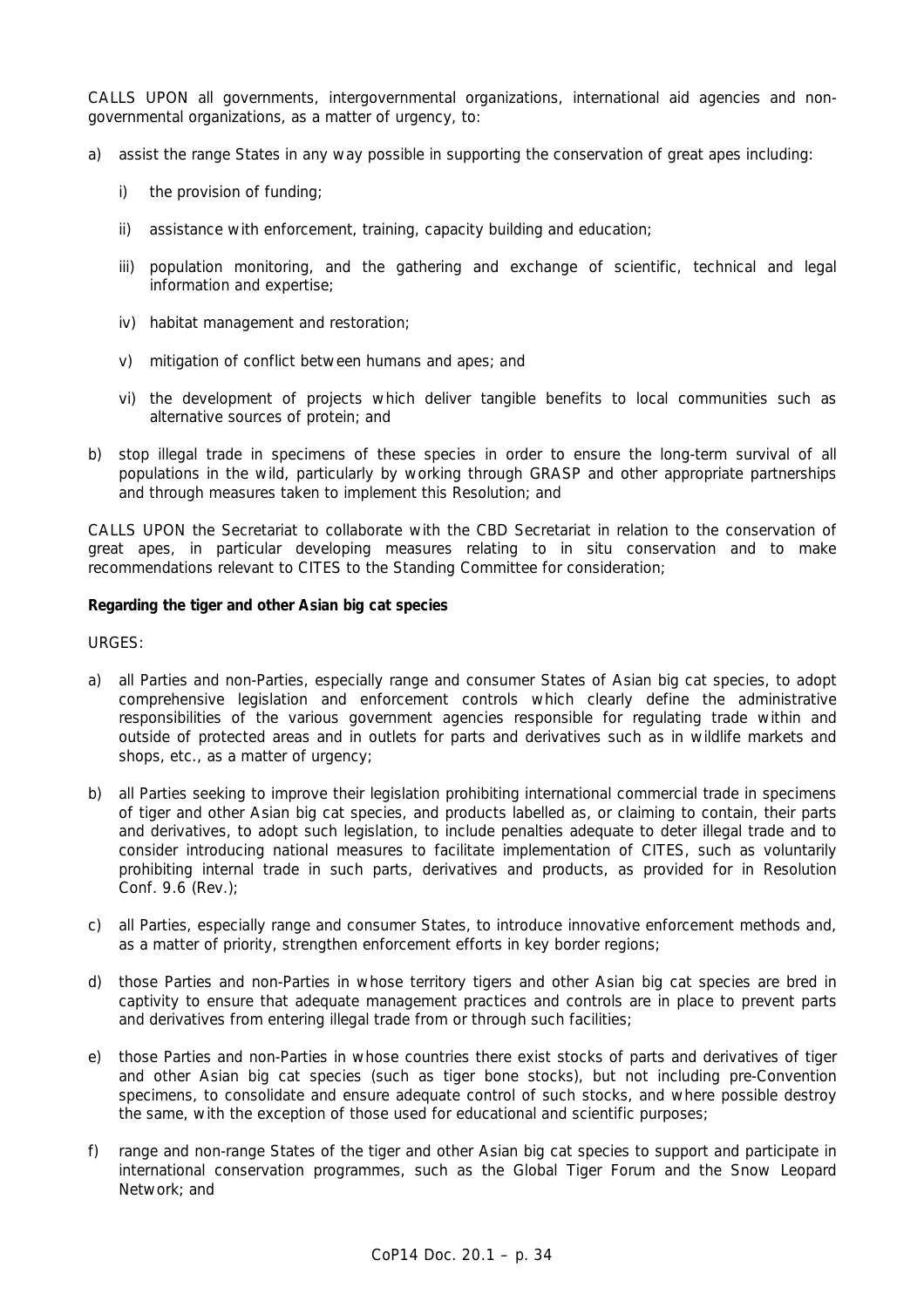g) all range and consumer States that are not party to CITES to accede to the Convention at the earliest possible date in order to improve control of international trade in parts and derivatives of tiger and other Asian big cat species;

RECOMMENDS that:

- a) the CITES Secretariat expand the remit of the CITES Tiger Enforcement Task Force to include all Asian big cat species;
- b) the range States of the tiger and other Asian big cat species ensure that anti-poaching teams and enforcement units are established and effectively resourced to counter the illegal killing of and trade in Asian big cat species, and that intelligence is shared between relevant enforcement agencies to counter illegal killing and trade;
- c) range States of the tiger and other Asian big cat species carry out appropriate education and awareness campaigns directed at urban and rural communities and other targeted groups, on the ecological and cultural significance and the significance for ecotourism of Asian big cats, their prey and habitats;
- d) all range and consumer States take measures to increase awareness of wildlife crime and illicit wildlife trade among their enforcement, prosecution and judicial authorities;
- e) the enforcement agencies in range and consumer States of the tiger and other Asian big cat species establish cooperative bilateral and multilateral arrangements, especially for the management of shared wildlife species and protected habitats with common boundaries, in order to achieve more effective control of illegal international trade in specimens of Asian big cat species;
- f) Parties and non-Parties convene regional workshops on law enforcement needs associated with illegal cross-border movement of specimens of Asian big cat species, including the extent of the trade, smuggling routes, methods and final consumer markets for live specimens and parts and derivatives, with technical assistance from the CITES Secretariat and, where available, financial support from interested governments and organizations; and
- g) the range States of Asian big cat species conduct, where appropriate, studies to examine the motivation behind the illegal killing of these species and to recommend appropriate measures to address such motivation;

## REQUESTS:

- a) countries and organizations with the relevant expertise to encourage and support range and consumer States, as a matter of urgency, in the development of practical identification manuals to aid the detection and accurate identification of parts and derivatives of Asian big cats; and
- b) that, since biological and distribution data are essential for the implementation of the Convention, donor nations assist in funding the infrastructure and the provision of expertise to develop computer databases and mapping as well as any other necessary conservation management techniques;

RECOMMENDS that the consumer States of specimens from the tiger and other Asian big cat species:

- a) work with traditional medicine communities and industries to develop strategies for gradually reducing and eventually eliminating the use of Asian big cat parts and derivatives;
- b) where necessary and appropriate, remove references to parts and derivatives of Appendix-I Asian big cats from the official pharmacopoeia and include acceptable substitute products that do not endanger other wild species, and introduce programmes to educate the industry and user groups in order to eliminate the use of substances derived from Appendix-I Asian big cats and promote the adoption of appropriate alternatives; and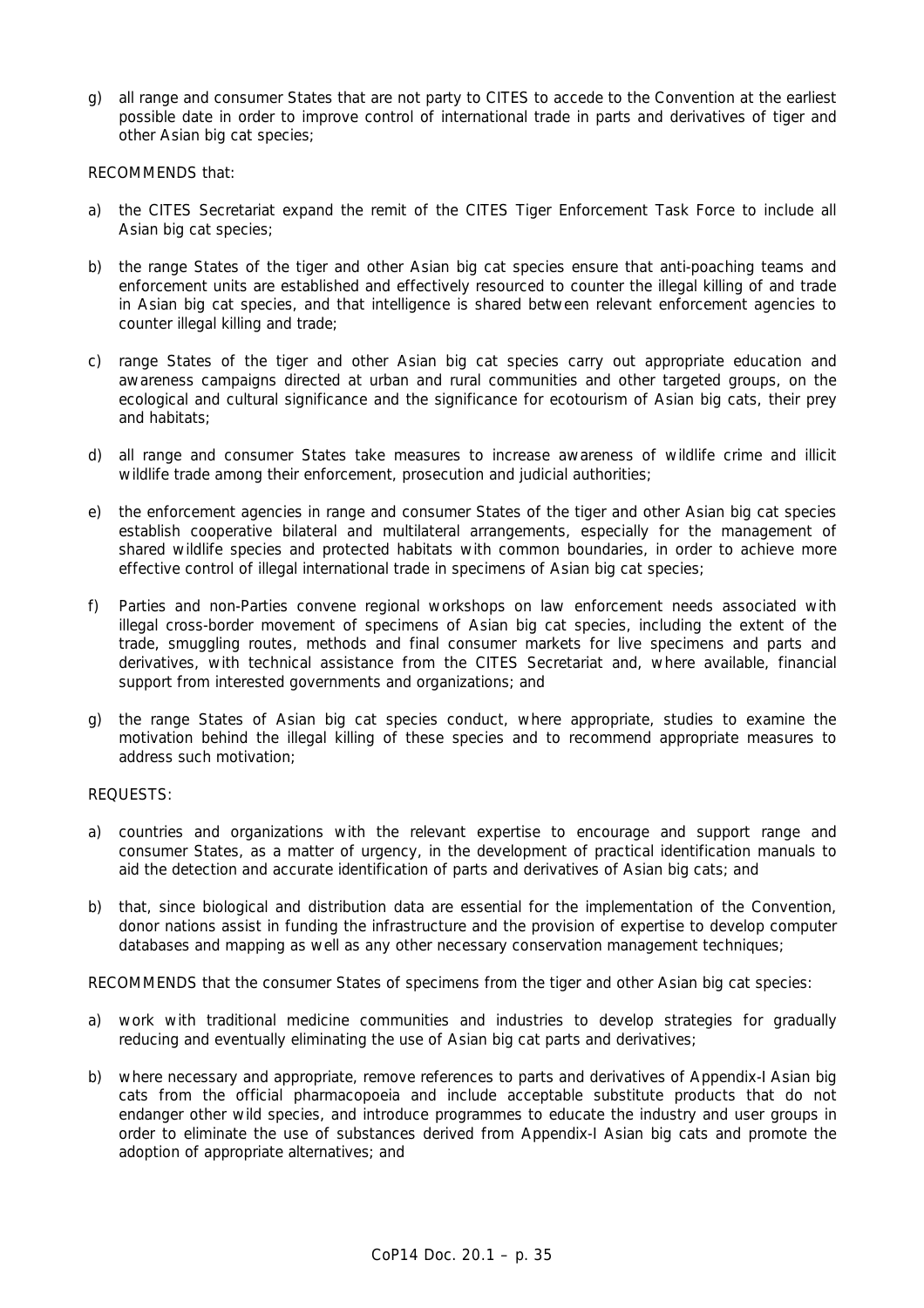c) carry out appropriate education and awareness campaigns to eliminate illegal trade in and use of Asian big cat skins as trophies, ornaments and items of clothing or for the production of other materials; and

CALLS UPON all governments and intergovernmental organizations, international aid agencies, and nongovernmental organizations to provide, as a matter of urgency, funds and other assistance to stop illegal trade in specimens of Asian big cat species, and to ensure the long-term survival of the Asian big cat species in the wild;

#### *Regarding the African and Asian rhinoceroses*

URGES:

- a) all Parties that have stocks of rhinoceros horn to identify, mark, register and secure all such stocks;
- b) all Parties to adopt and implement comprehensive legislation and enforcement controls, including internal trade restrictions and penalties, aimed at reducing illegal trade in rhinoceros parts and derivatives;
- c) the Secretariat, where possible, to assist those Parties with inadequate legislation, enforcement, or control of stocks, by providing them technical advice and relevant information;
- d) range States to be vigilant in their law enforcement efforts, including the prevention of illegal hunting and the early detection of potential offenders;
- e) that law enforcement cooperation between and among States be increased in order to curtail illegal trade in rhinoceros horn; and
- f) the consumer States, as a matter of priority, to work with all user groups and industries to develop and implement strategies for reducing the use and consumption of rhinoceros parts and derivatives;

DIRECTS the Standing Committee to continue to pursue actions aimed at reducing illegal trade, ensuring that:

- a) all such actions are accompanied by evaluations of their effectiveness;
- b) appropriate, cost-effective, standardized indicators of success are developed and/or refined to measure changes in levels of illegal hunting and of the status of rhinoceros populations in the range States; and
- c) the policies that guide interventions are responsive and adaptive to the outcome of evaluations;

RECOMMENDS that those range States without a budgeted conservation and management plan for rhinoceroses should develop and implement one as expeditiously as possible, utilizing all available relevant expertise and resources;

RECOMMENDS further that those range States with an existing, budgeted plan for rhinoceroses should endeavour to implement the plan as expeditiously as possible, and should undertake a review of the adequacy of enforcement and trade control measures therein;

CALLS upon all Governments and intergovernmental organizations, international aid agencies and nongovernmental organizations to provide funds to implement rhinoceros conservation activities, especially efforts to prevent the illegal killing of rhinoceroses and to control and monitor the illegal trade in rhinoceros horn; and

CALLS for constructive engagement amongst all Parties to the Convention and synergy between the Convention and the IUCN/SSC Rhino Specialist Groups to achieve the aims of this Resolution; and